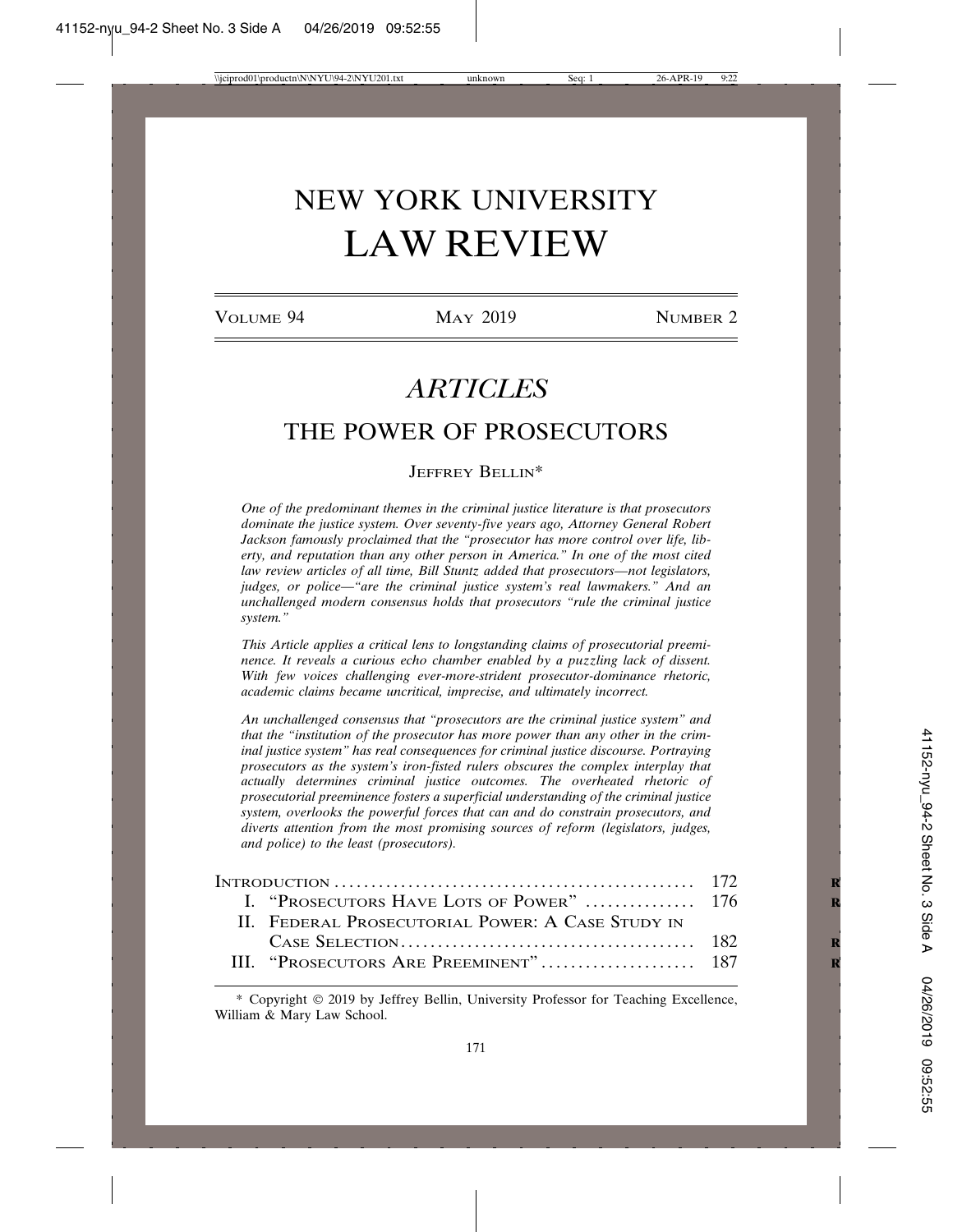| IV. THE REFLECTIVE NATURE OF PROSECUTORIAL             |  |
|--------------------------------------------------------|--|
|                                                        |  |
|                                                        |  |
|                                                        |  |
| C. How Should We Talk About Prosecutorial Power? . 208 |  |
|                                                        |  |
|                                                        |  |

## **INTRODUCTION**

*"For all intents and purposes, prosecutors are the criminal justice system."* —Erik Luna & Marianne Wade, 20101

Compelling assertions about prosecutorial dominance leap off the pages of the criminal justice literature.2 These statements position prosecutors as the most prominent stars in the criminal justice universe, bending all others to their will. The ubiquitous sentiment appears in a variety of contexts. Most broadly, rhetorical allusions to prosecutors' vast power illustrate the uneven contest between the government and a criminal defendant.3 More pointed claims of prosecutorial *preeminence* single out prosecutors—not judges, legislatures, or police, and not facts, laws, or crime—as the key explanatory variable for criminal justice outcomes.4 These claims typically serve as the foundation for empirical assertions that prosecutors bear primary responsibility for everything from wrongful convictions<sup>5</sup> to mass incar-

<sup>1</sup> Erik Luna & Marianne Wade, *Introduction* to *Prosecutorial Power: A Transnational Symposium*, 67 WASH. & LEE L. REV. 1285, 1285 (2010).

<sup>2</sup> *See, e.g.*, Jeffrey Bellin, *Reassessing Prosecutorial Power Through the Lens of Mass Incarceration*, 116 MICH. L. REV. 835, 837 (2018) ("Prosecutors are the Darth Vader of academic writing: mysterious, powerful and, for the most part, bad."); David Alan Sklansky, *The Nature and Function of Prosecutorial Power*, 106 J. CRIM. L. & CRIMINOLOGY 473, 480 (2016) ("The starting point for virtually every discussion of prosecutors in the United States is their tremendous clout."); *see also infra* Part I (delineating various overbroad prosecutorial-power claims).

<sup>3</sup> *See, e.g.*, Gerard E. Lynch, *Our Administrative System of Criminal Justice*, 66 FORDHAM L. REV. 2117, 2132 (1998) (identifying "[t]he frequent disparity of power between the prosecutor and the defendant" as particularly important).

<sup>4</sup> *See infra* Part III (assessing claims of prosecutorial power framed through a comparison to other criminal justice actors).

<sup>5</sup> *See* Steven Weinberg, *Harmful Error: How Prosecutors Cause Wrongful Convictions*, 7 J. INST. JUST. & INT'L STUD. 28, 29 (2007) ("[P]rosecutors are the linchpin of the criminal justice system and certainly the linchpin when it comes to wrongful prosecutions and wrongful convictions."); *cf.* DANIEL S. MEDWED, PROSECUTION COMPLEX: AMERICA'S RACE TO CONVICT AND ITS IMPACT ON THE INNOCENT 5 (2012) ("The goal of this book is not to portray prosecutors as rogue officials indifferent to the conviction of the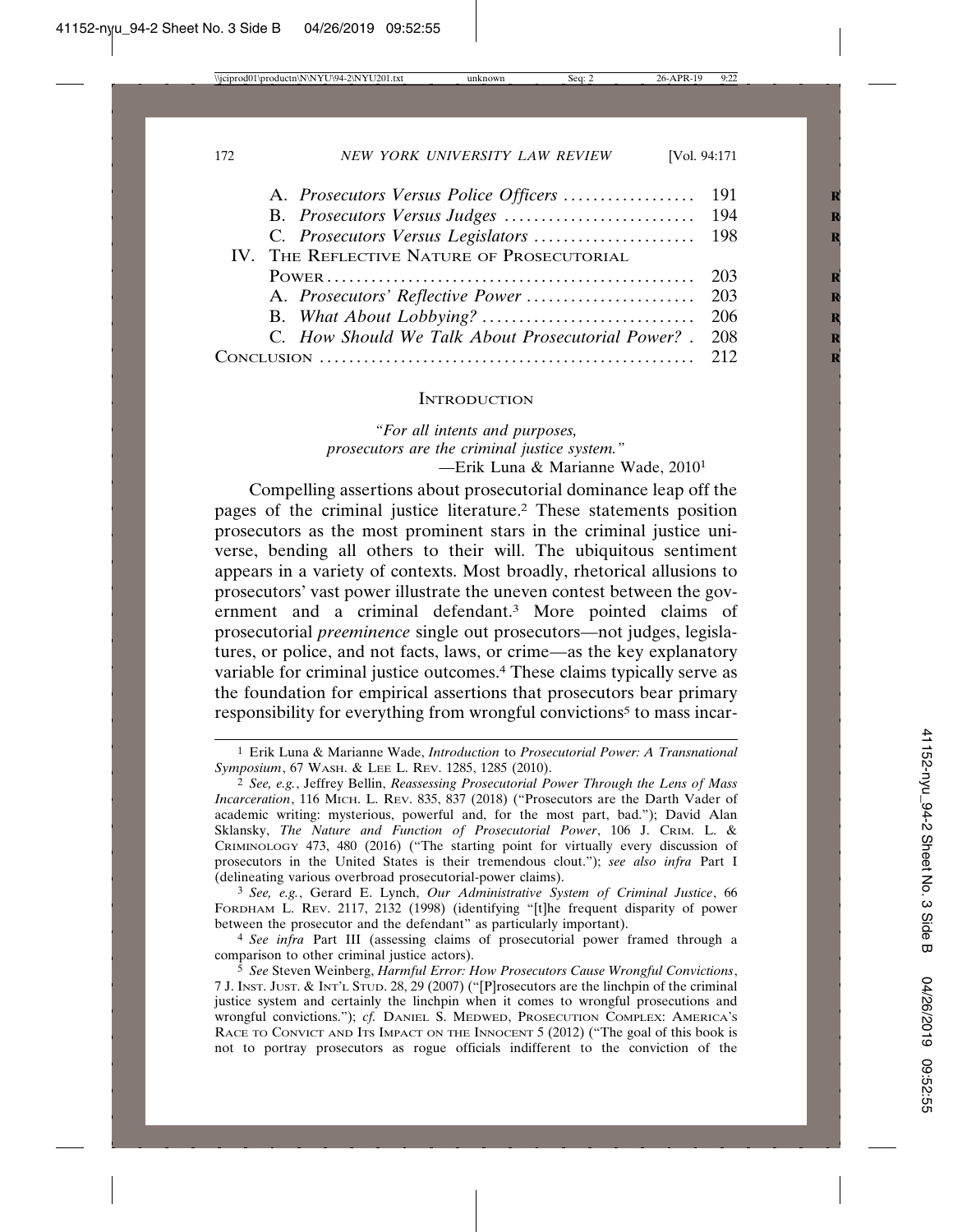ceration,<sup>6</sup> and for normative contentions that the road to criminal justice reform runs through prosecutor offices.7

Prosecutor-power claims have a venerable pedigree. Perhaps the most famous iteration comes from then-Attorney General Robert Jackson who stated over seventy-five years ago: "The prosecutor has more control over life, liberty, and reputation than any other person in America."8 Among academic commentators, the iconic Bill Stuntz probably deserves the most credit. Stuntz famously posited that it is not legislators and judges, but "prosecutors, who are the criminal justice system's real lawmakers."9 Over the decades, the rest of academia fell into line.10 Nowadays, the only noteworthy variance arises from authors' willingness to embrace ever-increasing hyperbole. No one bats an eye at scholarly pronouncements like, "prosecutors *are* the criminal justice system,"11 "Prosecutors [r]ule the [c]riminal [j]ustice [s]ystem,"12 or "[p]rosecutors are the 'Leviathan' in our criminal justice system."13 Many commentators emphasize that it is "difficult to

innocent. . . . [M]ost prosecutors aim to do justice, but only some hit that target consistently.").

7 *See, e.g.*, *id.* at 146–60 (articulating the need for limiting prosecutorial power and identifying specific reforms that have been proposed toward this end).

8 Robert H. Jackson, *The Federal Prosecutor*, 31 J. AM. INST. CRIM. L. & CRIMINOLOGY 3, 3 (1940).

9 William J. Stuntz, *The Pathological Politics of Criminal Law*, 100 MICH. L. REV. 505, 506 (2001) [hereinafter Stuntz, *Pathological Politics*] (discussing the restricted function of legislators and judges, as compared to prosecutors, by arguing that "[t]he definition of crimes and defenses plays a . . . much smaller role in the allocation of criminal punishment than we usually suppose. In general, the role it plays is to empower prosecutors . . . ."); *see also* William J. Stuntz, *Plea Bargaining and Criminal Law's Disappearing Shadow*, 117 HARV. L. REV. 2548, 2549 (2004) [hereinafter Stuntz, *Plea Bargaining*] ("[T]he law that determines who goes to prison and for how long—is chiefly written by prosecutors, not by legislators or judges."); *cf.* Miriam H. Baer, *Choosing Punishment*, 92 B.U. L. REV. 577, 632 (2012) (describing William Stuntz's article on overcriminalization, *Pathological Politics*, as "seminal"); Todd Haugh, *Overcriminalization's New Harm Paradigm*, 68 VAND. L. REV. 1191, 1201 (2015) (explaining the strong influence of Stuntz's analysis and noting that "almost every scholar working in the area draws on Stuntz" (footnote omitted)).

10 *See* Haugh, *supra* note 9, at 1201 n.54 (noting that Stuntz's article has been cited **R** more than 600 times and providing prominent examples of leading scholars drawing on his work).

11 Luna & Wade, *supra* note 1, at 1285. **R**

12 Erik Luna & Marianne L. Wade, *Preface* to THE PROSECUTOR IN TRANSNATIONAL PERSPECTIVE, at xi (Erik Luna & Marianne L. Wade eds., 2012); *see also* Jed S. Rakoff, *Why Prosecutors Rule the Criminal Justice System—and What Can Be Done About It*, 111 NW. U. L. REV. 1429, 1436 (2017) ("[F]or the immediate future at least, prosecutors . . . will be the real rulers of the American criminal justice system.").

13 Josh Gupta-Kagan, *Rethinking Family-Court Prosecutors: Elected and Agency*

<sup>6</sup> *See* JOHN F. PFAFF, LOCKED IN: THE TRUE CAUSES OF MASS INCARCERATION—AND HOW TO ACHIEVE REAL REFORM 206 (2017) ("Prosecutors have been and remain the engines driving mass incarceration.").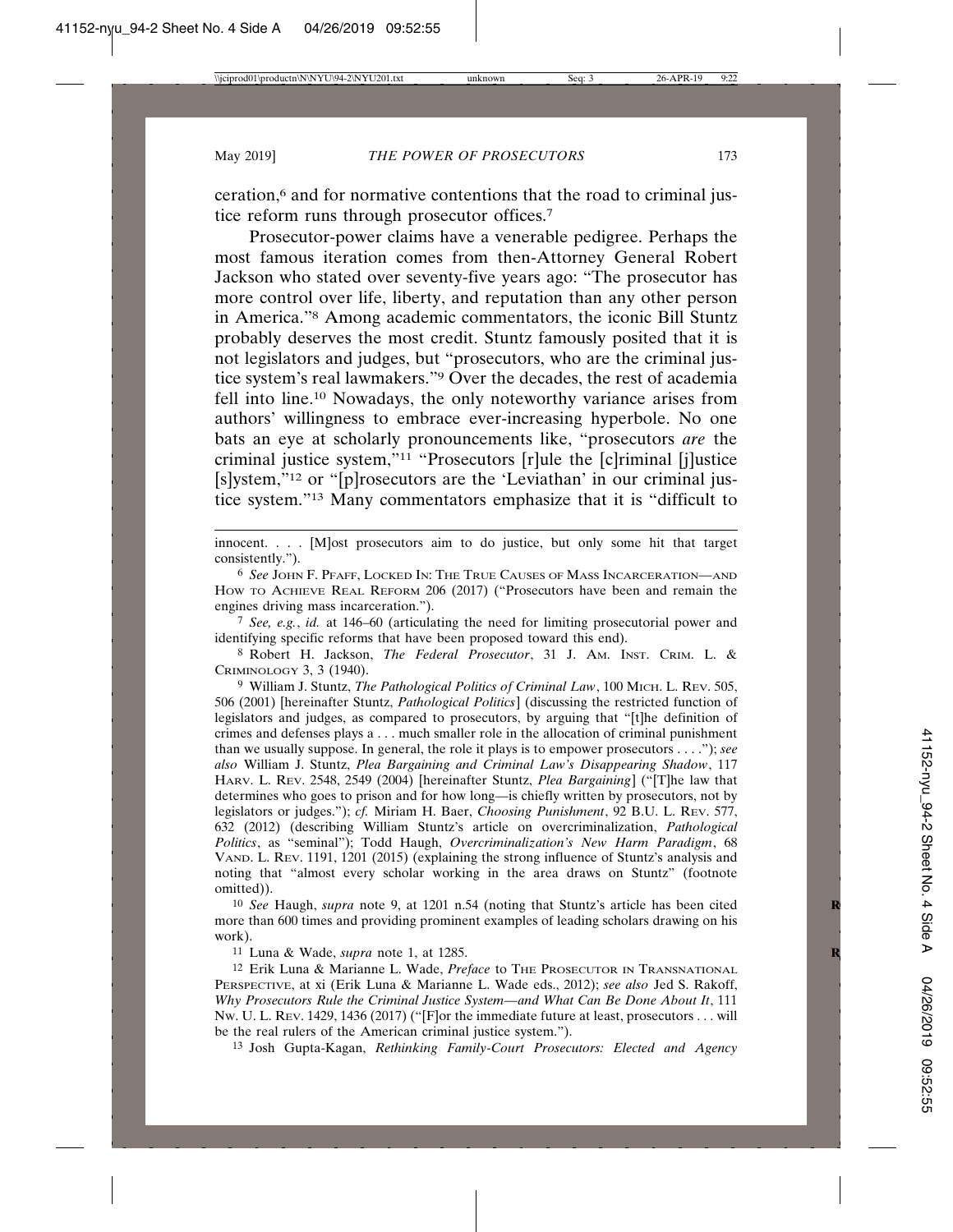overstate the power conferred on prosecutors,"14 but it is not for lack of trying.

This Article applies a critical lens to the longstanding and increasingly frenetic claims about prosecutorial preeminence. It reveals a flawed academic consensus enabled by a puzzling lack of dissent. Without anyone challenging the ever-more-strident rhetoric, scholars' claims became casual and imprecise. Bold, often-hyperbolic assertions morphed through sheer repetition into an unshakeable empirical consensus. As a result, today's prosecutorial-power rhetoric is, upon close examination, frustratingly incoherent. This is a striking state of affairs for these are, at base, empirical claims resting comfortably unchallenged in a prominent scholarly literature. Anyone who digs into the claims finds citations only to similar prosecutor-power claims made by others. Many roads lead to Stuntz's "real lawmakers" claim, which includes no citation at all. When it comes to assertions of prosecutorial dominance over American criminal justice, it is rhetoric all the way down.

The academic chorus about prosecutorial preeminence has led, in recent years, to real-world action. Inspired by the sweeping claims, criminal justice reformers divert energy and resources from traditional targets (legislators and judges) to local district attorney elections.15 This resource allocation makes sense if "the prosecutor *is* the criminal justice system."16 It is hard to change a system, but easy to elect a local prosecutor. And, once a progressive icon like Philadelphia

16 Erik Luna & Marianne Wade, *Prosecutors as Judges*, 67 WASH. & LEE L. REV. 1413, 1415 (2010).

*Prosecutors and Prosecutorial Discretion in Juvenile Delinquency and Child Protection Cases*, 85 U. CHI. L. REV. 743, 757 (2018) (citing Rachel E. Barkow, *Institutional Design and the Policing of Prosecutors: Lessons from Administrative Law*, 61 STAN. L. REV. 869, 874 (2009) (using "The Prosecutor as Leviathan" as the title for a section discussing federal prosecutorial powers)).

<sup>14</sup> David M. Uhlmann, *Deferred Prosecution and Non-Prosecution Agreements and the Erosion of Corporate Criminal Liability*, 72 MD. L. REV. 1295, 1341 (2013); *see also* John F. Pfaff, *Criminal Punishment and the Politics of Place*, 45 FORDHAM URB. L.J. 571, 575 (2018) ("It is hard to [over]state the power of prosecutors. Granted nearly-unfettered and nearly-unreviewable discretion, prosecutors determine almost every aspect of a defendant's case . . . .").

<sup>15</sup> *Cf.* Scott Bland, *George Soros' Quiet Overhaul of the U.S. Justice System*, POLITICO (Aug. 30, 2016, 5:25 AM), https://www.politico.com/story/2016/08/george-soros-criminaljustice-reform-227519 (reporting on the recent influx of money being funnelled into local DA elections, and noting that this is a shift from traditional efforts aimed at "advocating criminal justice policies and legislation that would reduce incarceration rates"); Henry Gass, *Meet a New Breed of Prosecutor*, CHRISTIAN SCI. MONITOR (July 17, 2017), https:// www.csmonitor.com/USA/Justice/2017/0717/Meet-a-new-breed-of-prosecutor (noting that while reform-minded prosecutors are currently a small contingent, "those numbers could climb as liberal activists such as billionaire George Soros increasingly target DA elections").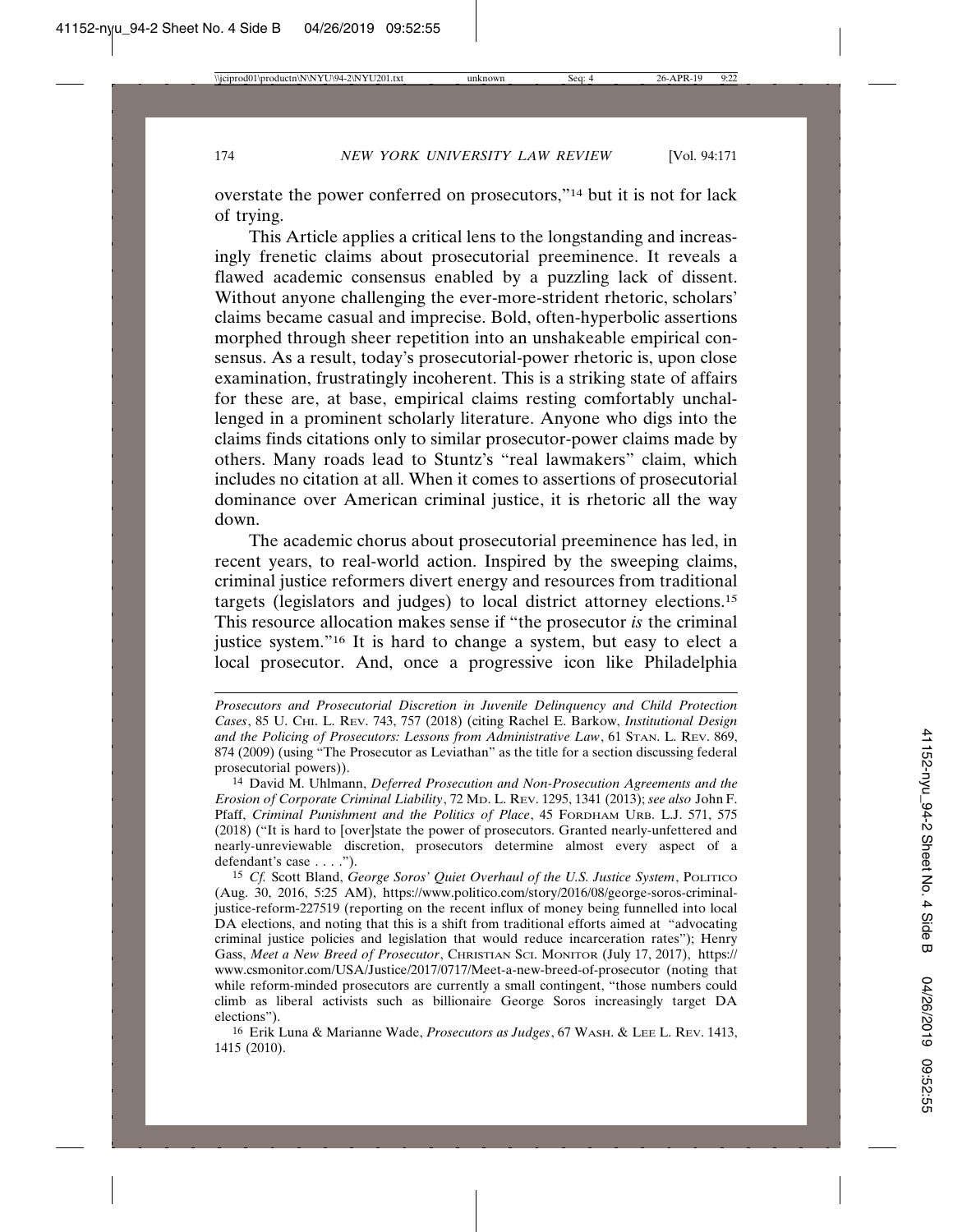District Attorney Larry Krasner *is* the criminal justice system, the system's injustices should melt away.17 Most poignantly, this progressive prosecutor movement leverages the very thing it seeks to reform—unchecked power. Reformers assign prosecutors the awesome task of unilaterally reversing the actions of other criminal justice actors.18

Putting aside the unflattering optics of scholarly imprecision, the core substantive problem with this state of affairs is that claims about prosecutorial power are oversimplified and overstated. As reformers are finding, the criminal justice system is not a prosecutorial fiefdom.19 And while the country could use more thoughtful criminal justice practitioners of every stripe, prosecutors remain just one piece of a complex puzzle.

Under traditional definitions, a prosecutor's influence is not even accurately characterized as "power" at all. Using sociologist Max Weber's widely-embraced definition of power as a baseline,<sup>20</sup> "'Power' . . . is the probability that one actor within a social relationship will be in a position to carry out his own will despite resistance . . . . . "21 The key insight provided by Weber's definition is that a prosecutor's ability to steer a case to a preferred outcome (e.g., a long prison term) does not demonstrate prosecutorial power. Power is the

18 *Cf.* Jeffrey Bellin, Theories of Prosecution 13 (Nov. 2, 2018) (unpublished manuscript) (on file with New York University Law Review) (discussing challenges posed by the progressive prosecution movement to traditional theories of the prosecutorial role).

19 *See* Jeffrey Bellin, *The Limits of Prosecutorial Power*, MARSHALL PROJECT (May 2, 2017, 10:00 PM), https://www.themarshallproject.org/2017/05/02/the-limits-of-prosecutorialpower (explaining that after Orlando's elected chief prosecutor announced she would no longer seek the death penalty, Florida Governor Rick Scott transferred twenty-two of her cases to another District Attorney); Samantha Melamed, *Philly Judges Block DA Krasner's Deals for Juvenile Lifers*, PHILA. INQUIRER (Apr. 6, 2018), http://www. philly.com/philly/news/crime/krasner-juvenile-lifer-judge-rejecting-deals-20180406.html (describing judicial rejection of lenient plea offers that Krasner has made to juveniles).

20 *See* Louise Marie Roth, *The Right to Privacy Is Political: Power, the Boundary Between Public and Private, and Sexual Harassment*, 24 LAW & SOC. INQUIRY 45, 47 (1999) (calling Weber's definition of power the "classic sociological definition" and noting that other scholars have used it as a foundation for their own definitions of power); Norman Uphoff, *Distinguishing Power, Authority & Legitimacy: Taking Max Weber at His Word by Using Resources-Exchange Analysis*, 22 POLITY 295, 299 (1989) ("No definition of power has been more frequently cited than Weber's . . . ."); *cf.* Daryl J. Levinson, *Foreword*: *Looking for Power in Public Law*, 130 HARV. L. REV. 31, 39 (2016) ("'[P]ower' in public law should be understood to refer to the ability of political actors to control the outcomes of contested decisionmaking processes and secure their preferred policies.").

21 MAX WEBER, ECONOMY AND SOCIETY: AN OUTLINE OF INTERPRETIVE SOCIOLOGY 53 (Guenther Roth & Claus Wittich eds., Univ. of Cal. Press 1968) (1956).

<sup>17</sup> *See* Maura Ewing, *A "Completely Unelectable" Progressive Will Probably Win Philadelphia's DA Race*, ATLANTIC (Nov. 6, 2017), https://www.theatlantic.com/politics/ archive/2017/11/larry-krasner-philadelphia-da/544937 (describing Krasner as the "most progressive" of the recent wave of reform-minded prosecutors).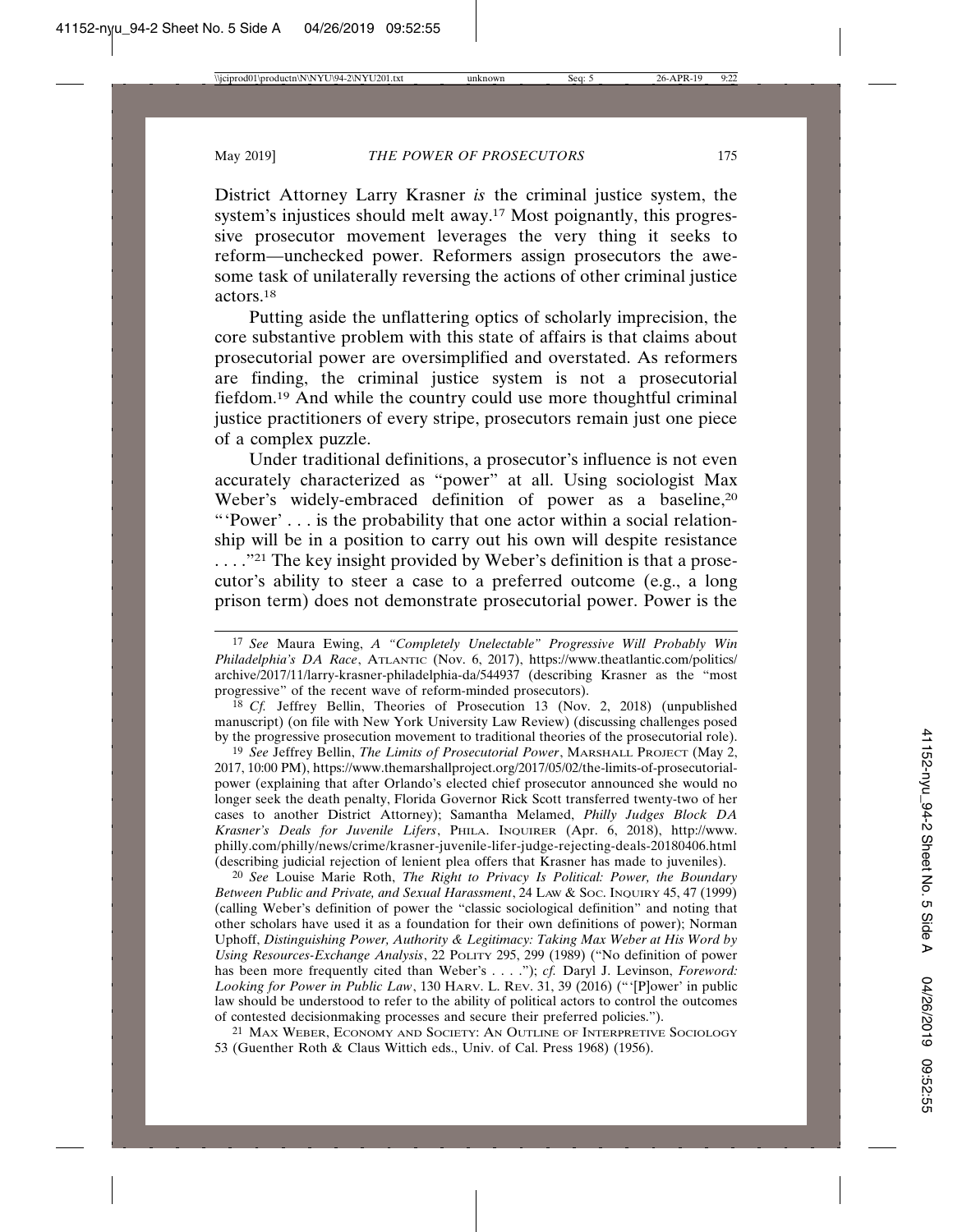ability to achieve that goal when other actors (legislators, judges, police) resist. Prosecutors rarely exhibit that kind of power. Commentators seem to envision prosecutorial "power" as the far less impressive ability to achieve a result that other equally, or more, powerful actors enable and endorse. It is the difference between making a group of people do what you want (power), and facilitating that same group's ability to achieve a shared goal (not power). Commentators' failure to appreciate this distinction muddles our understanding of the criminal justice system, reducing the likelihood of accurately diagnosing problems and decreasing the prospects for meaningful reform.

This Article proceeds in four Parts. Part I introduces the most vacuous prosecutorial-power claims: those that simply assert that prosecutors have "immense" power. These claims typically fail to specify the nature of the referenced power (i.e., the power to do what?) and the degree to which the power can be frustrated by other actors. Thus, the claims impart little information. Part II discusses the flaws in failing to particularize prosecutorial-power claims, and emphasizes the distinctions between federal and state prosecutors to illustrate this point. The substantial differences between the type of "power" these actors wield further illustrates the vacuous nature of prosecutorial-power claims. Part III critiques the most significant prosecutorial-power claims—sweeping assertions of prosecutorial preeminence. As the discussion reveals, preeminence claims are quite meaningful, but descriptively false. Part IV builds on the previous analysis to construct a clearer picture of the "reflective power" of America's prosecutors and suggests more constructive ways to think and talk about these influential actors. Representative quotes from the vast prosecutor-power literature illustrate the analysis throughout.

# I

# "PROSECUTORS HAVE LOTS OF POWER"

*"[P]rosecutors in the American system wield an immense amount of power."*

—Eric S. Fish, 201822

This Part discusses the emptiness of the most common genre of prosecutor power claims: claims that prosecutors have lots of power. Conclusory statements about unchecked prosecutorial power and discretion are ubiquitous and uncontroversial. Even prosecutors agree.23 Yet the claims impart virtually no information. The introduction of

<sup>22</sup> Eric S. Fish, *Against Adversary Prosecution*, 103 IOWA L. REV. 1419, 1424 (2018).

<sup>23</sup> *See, e.g.*, James P. Fox, *We Need to Educate the Media*, PROSECUTOR: J. NAT'L DISTRICT ATT'YS ASS'N, Nov.–Dec. 2007, at 5, 5 ("I believe that America's prosecutors do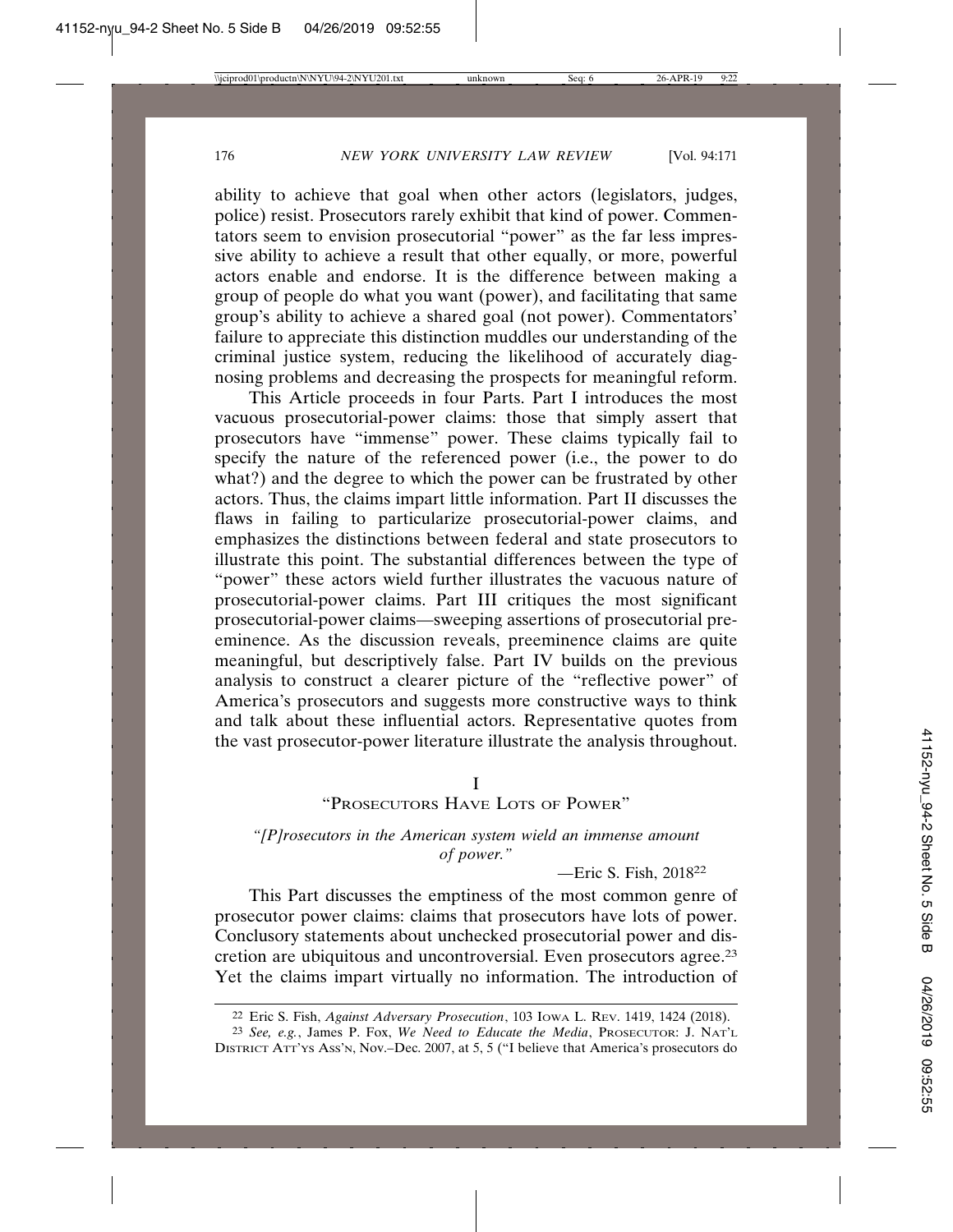any precision causes these claims to become either readily refutable or painfully pedestrian.

At the outset, it is helpful to unpack the claims to understand the meaning they intend to convey. As explained below, implicit in generic prosecutor-power claims is the notion that prosecutors possess free choice (discretion) to impose meaningful consequences over resistance (power).

To get us started, here is a taste of the genre:

"Prosecutors have enormous power . . . ."24

"It would be difficult to overstate the power conferred on prosecutors . . . ."25

"[P]rosecutors in the American system wield an immense amount of power."26

"[P]rosecutors wield tremendous power . . . ."27

"[P]rosecutors have awesome powers . . . . "28"

"[P]rosecutors wield so much power . . . ."29

The power is often described as growing:

"[P]rosecutors wield vastly more power than ever before."30

A common adjunct to assertions about prosecutor power is that the power is unchecked:

"[P]rosecutors enjoy vast unfettered power . . . ."31

"[P]rosecutors[ ] [have] virtually unchecked powers."32

"[Prosecutors] really hold all the effective power, reporting to no one save God . . . ."33

The contention that prosecutorial power is unchecked follows neatly from the common understanding of power as the ability to achieve a

have a great deal of power."); Janet Reno, *The Importance of Prosecution Training in Law School*, 74 MISS. L.J. xii, xiii (2005) (referring to "the enormous power of a prosecutor").

24 Carrie Leonetti, *When the Emperor Has No Clothes III: Personnel Policies and*

*Conflicts of Interest in Prosecutors' Offices*, 22 CORNELL J.L. & PUB. POL'Y 53, 54 (2012).

25 Uhlmann, *supra* note 14, at 1341. **R**

26 Fish, *supra* note 22, at 1424. **R**

27 Charles E. MacLean et al., *Stop Blaming the Prosecutors: The Real Causes of Wrongful Convictions and Rightful Exonerations*, 44 HOFSTRA L. REV. 151, 157 (2015).

28 H. Mitchell Caldwell, *The Prosecutor Prince: Misconduct, Accountability, and a Modest Proposal*, 63 CATH. U. L. REV. 51, 54 (2013).

29 Steven Alan Reiss, *Prosecutorial Intent in Constitutional Criminal Procedure*, 135 U. PA. L. REV. 1365, 1477 (1987).

30 Bennett L. Gershman, *The New Prosecutors*, 53 U. PITT. L. REV. 393, 393 (1992).

31 Dwight L. Greene, *Abusive Prosecutors: Gender, Race & Class Discretion and the Prosecution of Drug-Addicted Mothers*, 39 BUFF. L. REV. 737, 738 (1991).

32 Kenneth Rosenthal, *Prosecutor Misconduct, Convictions, and Double Jeopardy: Case Studies in an Emerging Jurisprudence*, 71 TEMP. L. REV. 887, 887 (1998).

33 Adam Gopnik, *How We Misunderstand Mass Incarceration*, NEW YORKER (Apr. 10, 2017), https://www.newyorker.com/magazine/2017/04/10/how-we-misunderstand-massincarceration.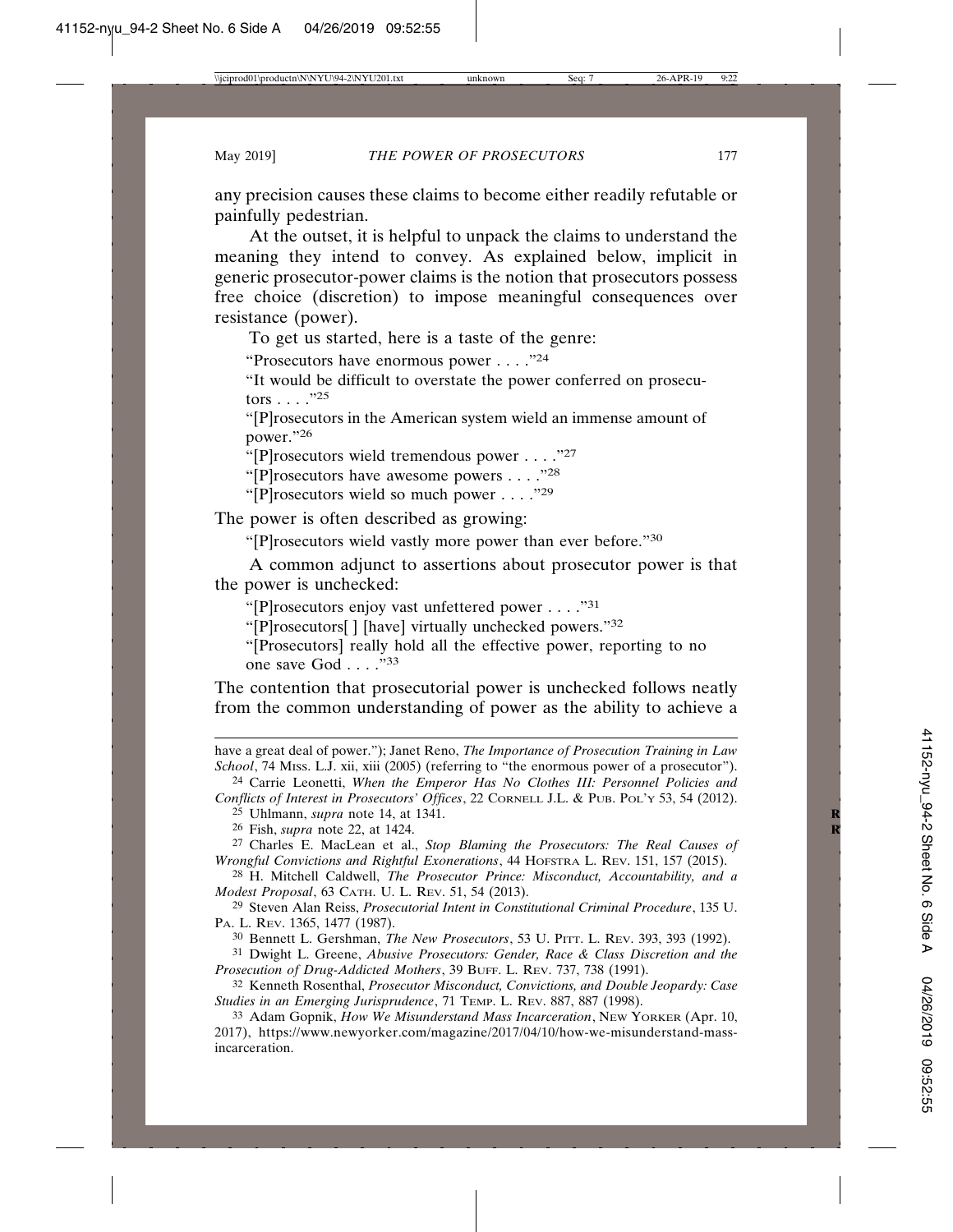goal against resistance.34 It would be silly to proclaim that prosecutors have vast power if other actors could routinely check that power. We would not say, for example, that doctors have enormous power to harvest peoples' organs and then footnote that claim by saying patients can veto the procedure. To the extent other actors can override doctors' wishes, doctors have little power worth remarking upon in this (hypothetical) context. Thus, inherent in the notion of power is the ability to overcome others' disagreements with its exercise.35

It is also important to recognize the critical distinction between prosecutorial power and discretion.36 Claims about prosecutors' discretion typically mirror those about prosecutorial power suggesting substantial overlap in this context:

"American prosecutors exercise almost limitless discretion . . . ."37

"Technically prosecutors have almost unlimited discretion."38

"[P]rosecutors have essentially unfettered discretion . . . ."39

"[The prosecutor's] discretion is tremendous."40

Those who say prosecutors have a lot of power mean that prosecutors have the ability to freely choose between different options (i.e., discretion). Thus, the already-quoted statements should be understood as shorthand expressions of longer sentiments like this:

"No government official in America has as much unreviewable power and discretion as the prosecutor."41

The notion of choosing from a vast array of options (discretion) distinguishes prosecutors from other officials who are not traditionally thought to possess remarkable power. The executioner, for example, could be characterized as wielding awesome power: the power to take life. But those opposed to capital punishment don't lobby executioners because the public servant who physically takes a condemned prisoner's life has no discretion. The executioner can kill a few preselected people, and must do so in a predetermined place, time,

<sup>34</sup> *See supra* notes 20–21 and accompanying text (providing Max Weber's foundational definition of power and noting its broad acceptance).

<sup>35</sup> *See* WEBER, *supra* note 21, at 53. **R**

<sup>36</sup> *See, e.g.*, Kate Stith, *The Arc of the Pendulum: Judges, Prosecutors, and the Exercise of Discretion*, 117 YALE L.J. 1420, 1422 (2008) ("I use the term 'power' to refer to lawful authority to take action against an individual. 'Discretion,' on the other hand, is the authority not to exercise power.").

<sup>37</sup> Luna & Wade, *supra* note 16, at 1414–15. **R**

<sup>38</sup> Nora V. Demleitner, *Revisiting the Role of Federal Prosecutors in Times of Mass Imprisonment*, 30 FED. SENT'G REP. 165, 169 (2018).

<sup>39</sup> Mitchell Stephens, *Ignoring Justice: Prosecutorial Discretion and the Ethics of Charging*, 35 N. KY. L. REV. 53, 65 (2008).

<sup>40</sup> Jackson, *supra* note 8, at 3. **R**

<sup>41</sup> Stephanos Bibas, *Prosecutorial Regulation Versus Prosecutorial Accountability*, 157 U. PA. L. REV. 959, 960 (2009).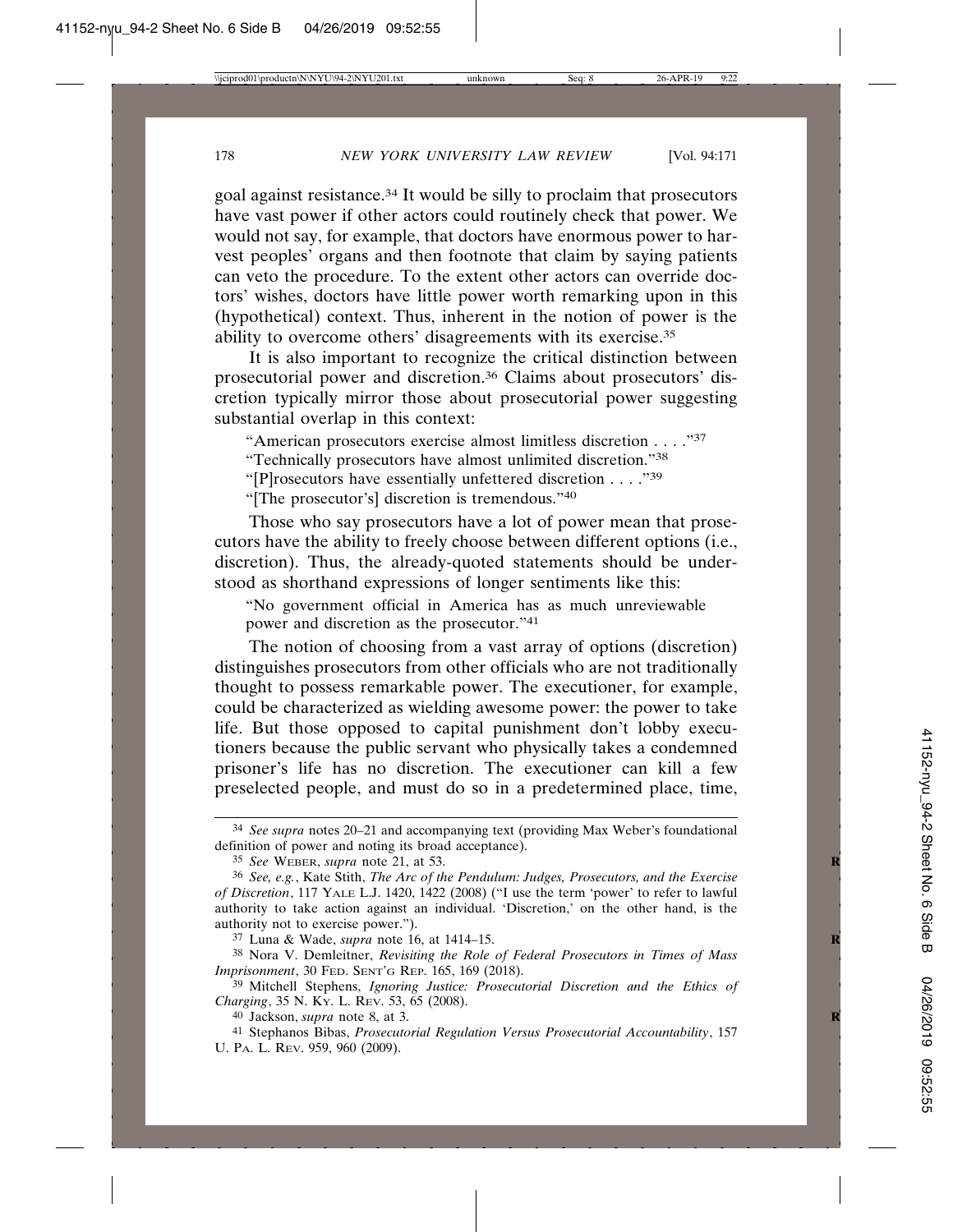and manner. A similar analysis can be done for jailors, who have the power to lock people away, but no discretion to select the targets of that power.

Discretion is not the same as power. For discretion to matter, the choices available to an actor must have a substantial impact. This distinction can be illustrated by reference to still other criminal justice actors who have great discretion but little power. For example, the courtroom clerk has vast discretion in selecting the order of cases to call on the day's calendar. But since the exercise of this unchecked discretion has a relatively minor impact on individuals' lives, it is comfortably left unregulated. In criminal justice parlance, all of these actors—the executioner, the jailor, the court clerk—have little power. Prosecutors are different.

Notice, then, that most shorthand statements about prosecutorial power encompass the longer form statements about unchecked power and discretion. All of these statements are saying the same thing. Claims that prosecutors have great power imply that they have broad discretion to make consequential decisions that other actors cannot override.

Armed with this broad understanding of the nature of the most common species of prosecutor power claims, we can begin our critique. The first point highlights these claims' imprecision. All of the above-quoted claims trade on a critical ambiguity for their rhetorical effectiveness. They do not tell us what the prosecutor has the power to do. Assertions of the breadth of prosecutorial power can only be evaluated if they specify a contemplated action. The chef's power to select the soup of the day is not the same thing as the President's power to start a war. Further, power claims should connect the contemplated action to a real-world consequence. Both the Prince of Liechtenstein and the President of the United States can start a war but *starting* a war is less meaningful than successfully waging one. That means that only one of these world leaders wields enormous power.

Statements about prosecutorial power superficially benefit from obscuring the form of power they address. It is easy to say prosecutors have lots of power. So do police officers, judges, and legislators. Restaurant inspectors,<sup>42</sup> school teachers,<sup>43</sup> social media influencers,<sup>44</sup> and

<sup>42</sup> *See* Priya Krishna, *The Life of a Restaurant Inspector: Rising Grades, Fainting Owners*, N.Y. TIMES (June 5, 2018), https://www.nytimes.com/2018/06/05/dining/restauranthealth-inspector.html ("The most feared and loathed character in the city's restaurant business is not the critic, or the landlord. It's the health inspector.").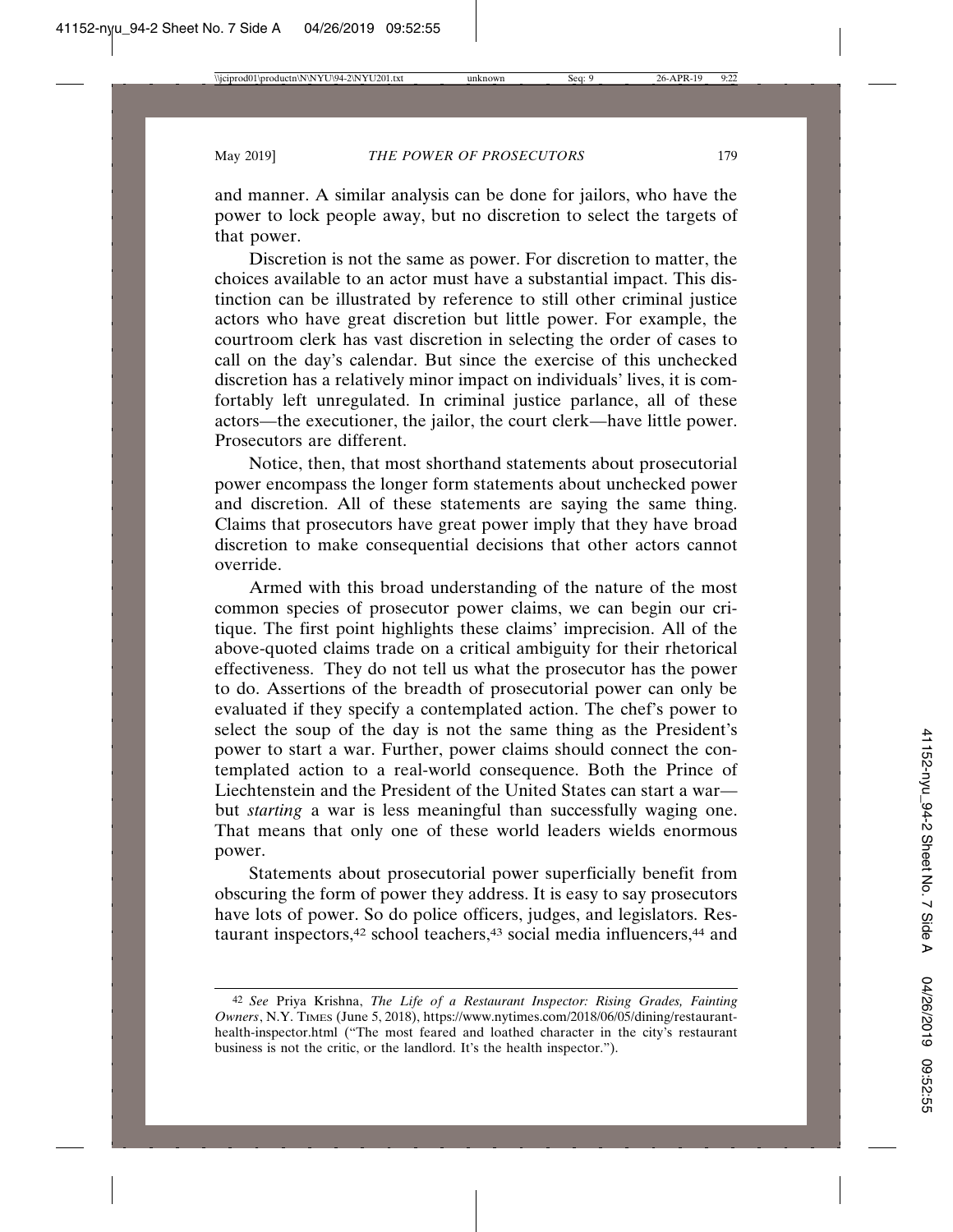news anchors<sup>45</sup> have great power. Jailors do too, if we think about the power to determine conditions of imprisonment. That is why claims about power only communicate valuable information when they are connected to a specific function. To assess these claims requires some precision about the contemplated action and its consequences. And, as we will see, the introduction of this kind of specificity immediately complicates descriptive claims about "immense" prosecutorial power.

Take two common claims:

"Prosecutors possess extraordinary power to charge defendants."46 "[P]rosecutors have ended up with almost unfettered, unreviewable power to determine who gets sent to prison and for how long."47

The first claim is narrow and defensible. It limits the universe of possible prosecutorial targets to "defendants," recognizing that prosecutors typically cannot select targets at will from the population at large. The core prosecutorial function is deciding how to process the large number, but small percentage, of the overall population brought to their attention by police. We could still quibble about the role of the grand jury in charging felony cases,<sup>48</sup> or indirect constraints on

45 *See* Mike Conway, *The Origins of the All-Powerful News Anchor*, CONVERSATION (Feb. 25, 2015, 5:56 AM), http://theconversation.com/the-origins-of-the-all-powerful-newsanchor-37874 ("An anchor's perceived ability to bring viewers to the newscast trumped even the authority of the network news presidents, so the main anchor not only controlled the newscast, but also had heavy influence over the network news operation.").

46 Wesley MacNeil Oliver & Rishi Batra, *Standards of Legitimacy in Criminal Negotiations*, 20 HARV. NEGOT. L. REV. 61, 67 (2015) (citing WILLIAM J. STUNTZ, THE COLLAPSE OF AMERICAN CRIMINAL JUSTICE 257–61 (2011)); *see also* Stephen J. Schulhofer, *Criminal Justice Discretion as a Regulatory System*, 17 J. LEGAL STUD. 43, 43 (1988) ("Prosecutors have unlimited discretion not to charge, and when they do proceed, they have largely unlimited power to determine which charges to file."). For an example of a carefully limited claim, see Daniel Epps, *Adversarial Asymmetry in the Criminal Process*, 91 N.Y.U. L. REV. 762, 778 (2016), writing that "it is hard to dispute that prosecutors generally have broad power to decline to bring charges and that they use that power sometimes."

47 PFAFF, *supra* note 6, at 70. **R**

48 *See* U.S. CONST. amend. V ("No person shall be held to answer for a capital, or otherwise infamous crime, unless on a presentment or indictment of a Grand Jury . . . ."); *see also* Roger A. Fairfax, Jr., *Grand Jury Discretion and Constitutional Design*, 93 CORNELL L. REV. 703, 707 n.5 (2008) ("[A]bout half of the fifty states have some form of grand jury requirement." (citing SARA SUN BEALE ET AL., GRAND JURY LAW AND PRACTICE § 8.2 (2d ed. 2005)).

<sup>43</sup> *See* Jenny Edwards, *Teachers: The Most Powerful People in the World!*, NAT'L EDUC. ASS'N, http://www.nea.org/grants/62734.htm (last visited Nov. 4, 2018) ("[Teachers] are the most powerful people in the world! In your hands, you hold the future of society.").

<sup>44</sup> *See* Jelle Fastenau, *Under the Influence: The Power of Social Media Influencers*, MEDIUM (Mar. 6, 2018), https://medium.com/crobox/under-the-influence-the-power-ofsocial-media-influencers-5192571083c3 (using consumer psychology to explain why social media influencers are in an authoritative position and have the ability to shape their followers' opinions).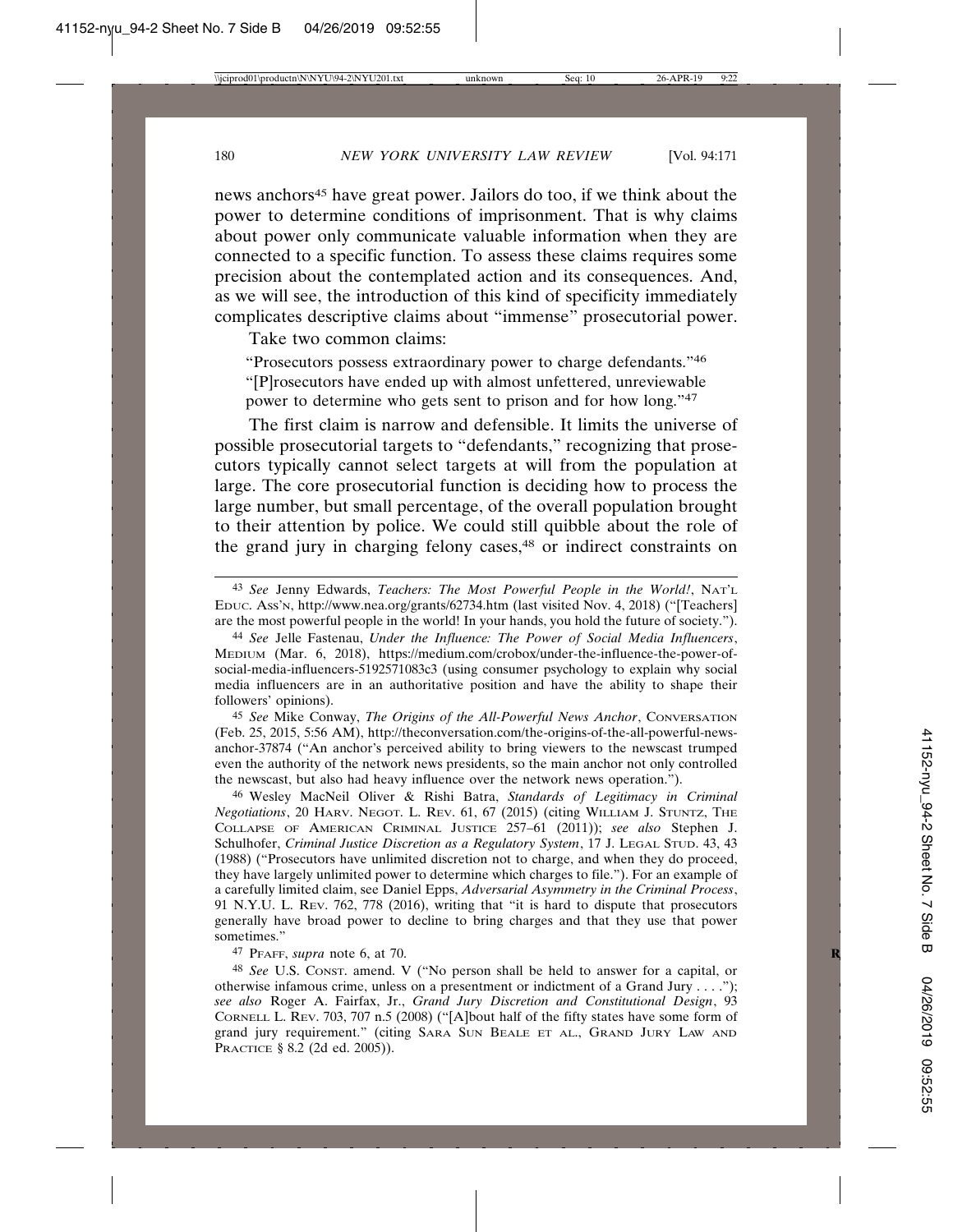charging decisions like judicial dismissals.49 And, of course, prosecutors can only charge someone with recognized, typically statutory, offenses.50 But basically, the first claim set out above is descriptively correct. A prosecutor has discretion to choose whether to charge a defendant with a crime and what crime to select. And within broad boundaries, the charging decision typically cannot be overruled by the courts or other actors, such as victims or police.

Yet if we are assessing prosecutorial power, the second claim set out above is the one that matters. There is a reason observers label the most significant criminal justice crisis of modern times "mass incarceration" and not "mass charging."51 Those who rightly worry about the criminal justice system's severity are primarily thinking about convictions and sentences (as well as pretrial incarceration).52 Assertions of prosecutorial power to control these phenomena are more meaningful but also readily rebutted. As I have explained elsewhere, "it takes a village" to send someone to prison.53 The track is laid by legislators and passes through critical gateways controlled by police, judges, and other actors.54 A journey on that track begins when the police arrest a person and deliver the case to the prosecutor for a charging decision. But no punishment may be imposed until a jury convicts or the defen-

50 *See* Carissa Byrne Hessick, *The Myth of Common Law Crimes*, 105 VA. L. REV. (forthcoming 2019) (manuscript at 13) (on file with author) (highlighting the enduring legacy of judicial common law crime creation and noting that "[j]udicial crime creation is still explicitly permitted in several states"); see also Stith, *supra* note 36, at 1430 ("[E]videntiary and resource constraints necessarily limit the charges that a prosecutor can bring in any given case.").

51 *See* MICHELLE ALEXANDER, THE NEW JIM CROW: MASS INCARCERATION IN THE AGE OF COLORBLINDNESS 12–13 (2011) (identifying "mass incarceration" as the New Jim Crow); JEREMY TRAVIS ET AL., NAT'L RESEARCH COUNCIL, THE GROWTH OF INCARCERATION IN THE UNITED STATES: EXPLORING CAUSES AND CONSEQUENCES 1 (2014) (reporting on a comprehensive study designed to explain why "the rate of incarceration in the United States more than quadrupled in the past four decades").

52 *See, e.g.*, Zina Makar, *Displacing Due Process*, 67 DEPAUL L. REV. 425, 430 (2018) (focusing on contribution of pretrial incarceration to mass incarceration). Even pretrial incarceration depends on a judicial determination pursuant to legislative authorization. *See, e.g.*, SHIMA BARADARAN BAUGHMAN, THE BAIL BOOK: A COMPREHENSIVE LOOK AT BAIL IN AMERICA'S SYSTEM 40–41 (2018) (describing various practices across jurisdictions by which a judge will determine whether to set bail or to deny release altogether).

53 Bellin, *supra* note 2, at 837. **R**

54 *See id.*; *see also Philadelphia DA Wants to Dismantle Mass Incarceration from the Inside out*, WBUR: HERE & NOW (Apr. 18, 2018, 2:55 PM), http://www.wbur.org/ hereandnow/2018/04/18/philadelphia-da-larry-krasner-incarceration ("We have a 700 percent increase in incarceration in Pennsylvania, and it is because a bunch of legislators many of whom had never been lawyers, nor had they ever been in criminal justice—were getting votes by preying off of fear and demanding high sentences." (quoting Philadelphia District Attorney Larry Krasner)).

<sup>49</sup> *See* Anna Roberts, *Dismissals as Justice*, 69 ALA. L. REV. 327, 330 (2017) ("Nineteen states have given trial courts the power to dismiss prosecutions for the sake of justice.").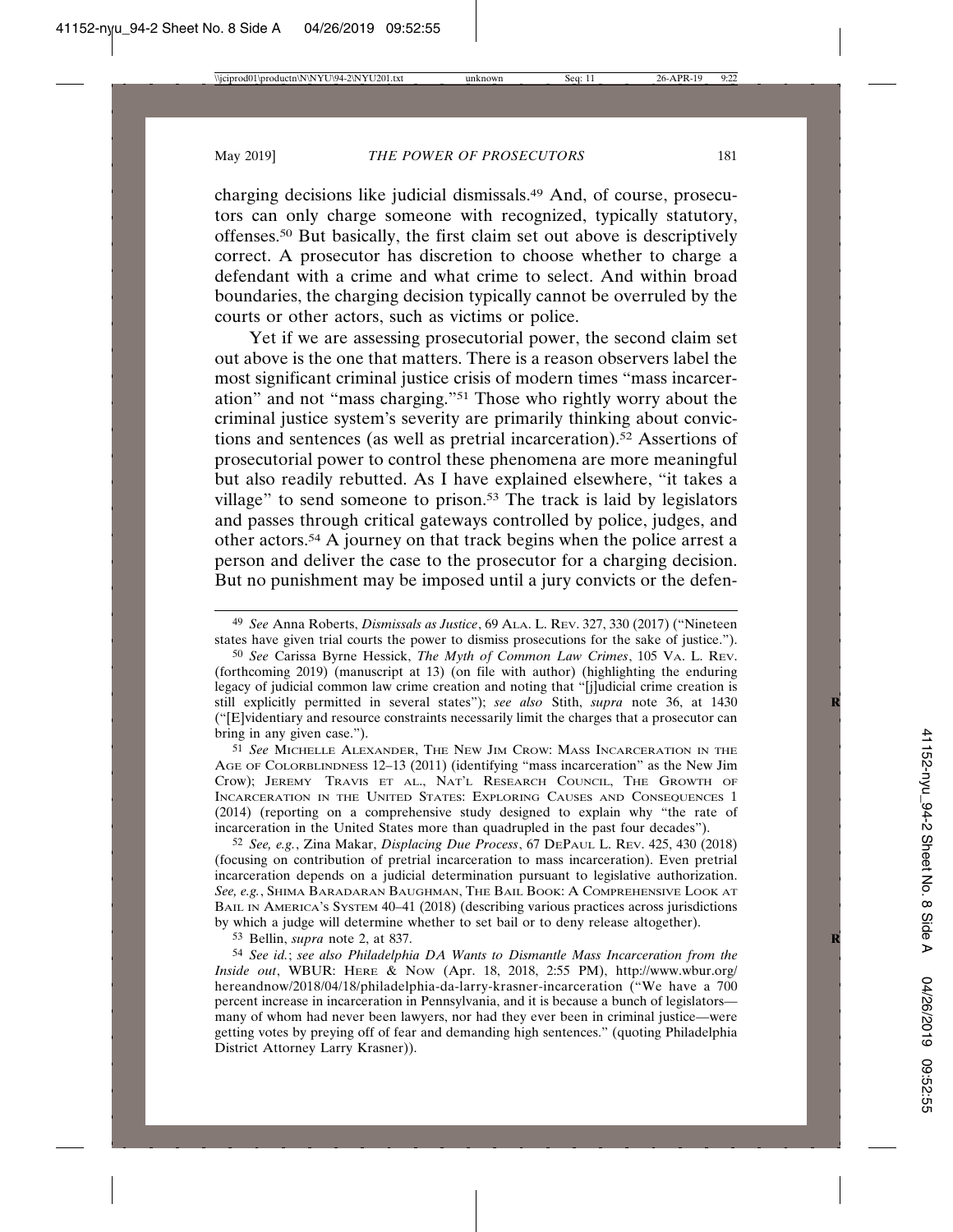dant agrees, with judicial approval, to plead guilty. And even then, a judge (or legislature) selects the punishment. Of course, we can debate the nuances of all of this, but that is the point. Once we connect prosecutor power to a meaningful consequence, the ubiquitous, unchallenged empirical claims about prosecutor's "enormous"55 power become vulnerable.56 Proponents of these claims avoid the contest altogether by alluding to power generally and adding jaw-dropping adjectives ("awesome")<sup>57</sup> to assure skeptical readers of the certainty of the observation.

Sending someone to prison is a consequential impact, and *if* prosecutors have the ability to do that without constraint, then prosecutors *are* the criminal justice system. But that is a big "if." The claim depends on an assessment of the power of other criminal justice actors, and particularly the ability of prosecutors to place people in prison *against resistance*. After a constructive detour to highlight important distinctions between different types of prosecutors, this critical interplay between criminal justice actors takes center stage in Part III.

## II

# FEDERAL PROSECUTORIAL POWER: A CASE STUDY IN CASE SELECTION

# *"Federal prosecutors wield enormous power."* —Rachel E. Barkow, 200958

Prosecutorial powers vary by jurisdiction. For example, many claims about prosecutorial power highlight the prosecutorial screening function, but in some jurisdictions, police file cases directly with the courts.59 Another place that commentators find great prosecutorial power is in plea bargaining. Yet in some jurisdictions, judges compete

<sup>55</sup> Leonetti, *supra* note 24, at 54 (arguing that because of their unchallenged discretion **R** in choosing whom to charge, prosecutors have "enormous power in determining who is subjected to criminal punishment").

<sup>56</sup> *Cf.* Don Stemen & Gipsy Escobar, *Whither the Prosecutor? Prosecutor and County Effects on Guilty Plea Outcomes in Wisconsin*, 35 JUST. Q. 1166 (2019) ("Overall, the analyses find little effect of prosecutor-level variables on guilty plea outcomes.").

<sup>&</sup>lt;sup>57</sup> Caldwell, *supra* note 28, at 54 (positing as one of "[t]wo truths" that "prosecutors have awesome powers").

<sup>58</sup> Barkow, *supra* note 13, at 869. **R**

<sup>59</sup> In some jurisdictions "police automatically file all felony arrests with the lower court before the prosecutor has an opportunity to screen." BARBARA BOLAND, U.S. DEP'T OF JUSTICE, OFFICE OF JUSTICE PROGRAMS, BUREAU OF JUSTICE STATISTICS, THE PROSECUTION OF FELONY ARRESTS 1988, at 7 (1992). In those jurisdictions, "nearly all arrests result in initial charges being filed with the court." *Id.* at 5; *see also* Alexandra Natapoff, *When the Police Become Prosecutors*, N.Y. TIMES (Dec. 26, 2018), https:// www.nytimes.com/2018/12/26/opinion/police-prosecutors-misdemeanors.html ("In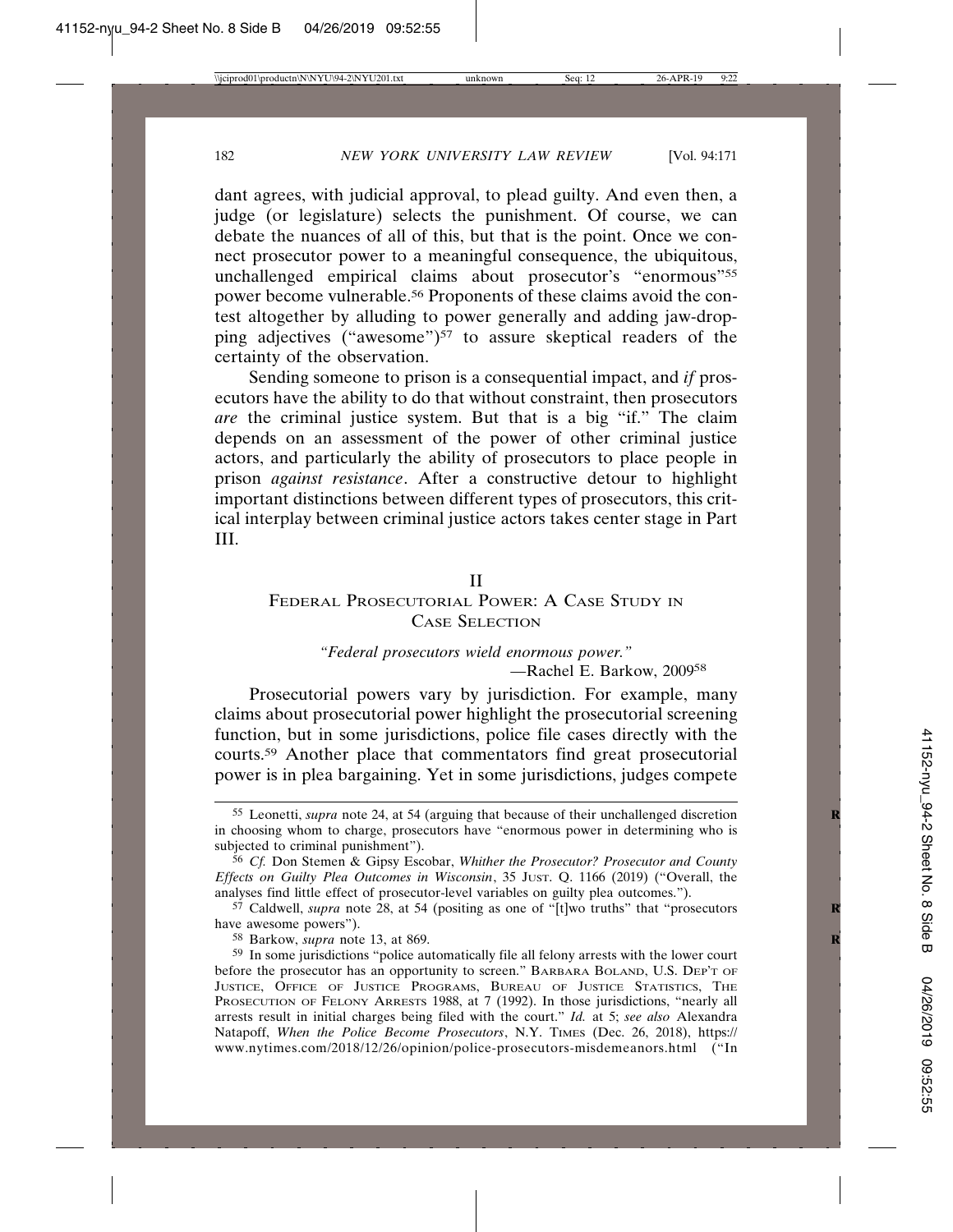with prosecutors to offer plea deals.<sup>60</sup> To be fair, generalizing about prosecutors is necessary to have a coherent conversation. But as this Part highlights, any claim about "American prosecutors"<sup>61</sup> obscures important distinctions, and these distinctions reveal the elusive nature of prosecutor power claims.

Sophisticated takes on prosecutors identify specific types of prosecutors:

"All sides agree that for good or ill, federal prosecutors exercise vast discretion. . . ."62

"It is hard to overstate the power of federal prosecutors."63

"Like criminal prosecutors, family-court prosecutors have immense power."64

"District attorneys in California have tremendous power . . . ."65

The most salient distinction between types of American prosecutors are between federal and state prosecutors. If pushed on the question, most commentators would assert that federal prosecutors are more powerful than state prosecutors.<sup>66</sup> But, again, such claims are riddled with imprecision. Conclusory references to the "awesome power" of federal prosecutors overlook important limitations. The most obvious limit is jurisdictional. A federal prosecutor can only

61 *See, e.g.*, Epps, *supra* note 46, at 782 (emphasizing the broad discretion of "American **R** prosecutors"); Fish, *supra* note 22, at 1424 (stating that "prosecutors in the American system wield an immense amount of power").

62 Brandon L. Garrett, *Structural Reform Prosecution*, 93 VA. L. REV. 853, 856 (2007).

63 Barkow, *supra* note 13, at 870. **R**

64 Gupta-Kagan, *supra* note 13, at 743. **R**

65 ACLU Founds. of Cal., *What Makes a DA So Powerful?*, MEET YOUR DA, https:// meetyourda.org/ (last visited Dec. 27, 2018).

66 *See* Adam M. Gershowitz & Laura R. Killinger, *The State (Never) Rests: How Excessive Prosecutorial Caseloads Harm Criminal Defendants*, 105 NW. U. L. REV. 261, 278 (2011) (documenting enormous state prosecutor caseloads and explaining that "federal prosecutors have vastly greater resources than their state counterparts"); Daniel C. Richman & William J. Stuntz, *Al Capone's Revenge: An Essay on the Political Economy of Pretextual Prosecution*, 105 COLUM. L. REV. 583, 611 (2005) (contrasting federal with state prosecutors and concluding that "[l]ittle responsibility and vast jurisdiction mean that federal law enforcers must exercise an extraordinary degree of investigative and prosecutorial discretion in deciding when, and against whom, to invoke that jurisdiction").

hundreds of misdemeanor courts in at least 14 states, police officers can file criminal charges and handle court cases, acting as prosecutor as well as witness and negotiator."),

<sup>60</sup> *Cf.* Nancy J. King & Ronald F. Wright, *The Invisible Revolution in Plea Bargaining: Managerial Judging and Judicial Participation in Negotiations*, 95 TEX. L. REV. 325, 326 (2016) (describing robust judicial involvement in plea negotiations in ten states); Justin Fenton, *In Baltimore's Reception Court, a Behind-the-Scenes Look at How Plea Deals Happen*, BALT. SUN (Nov. 3, 2017), https://www.baltimoresun.com/news/maryland/crime/ bs-md-ci-baltimore-plea-bargains-peters-20171023-htmlstory.html (profiling active judicial involvement in plea negotiations in Baltimore).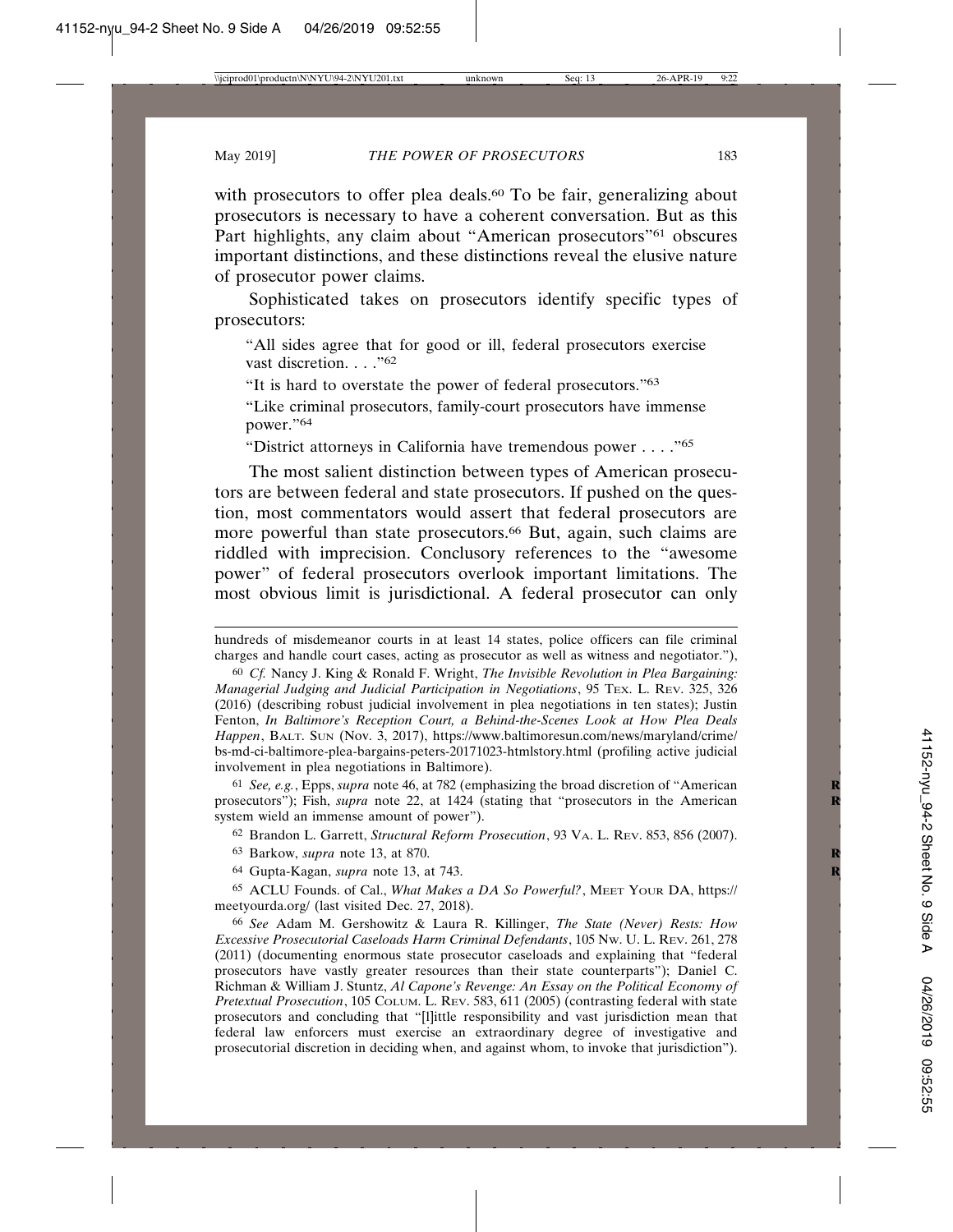prosecute individuals for federal crimes.67 Absent an applicable section of the United States Code, a federal prosecutor cannot prosecute even serious offenses like murder.68 This limit reflects a general restriction on all prosecutors' power—their powers depend on an enforceable statute enacted by the legislature. This gives legislatures a preemptive veto on prosecutorial power, which is part of the subject matter of Part III.69

Federal caseloads reflect the statutory limits on federal jurisdiction. Federal prosecutions target mostly immigration (50%) and drug (17%) offenses.70 This means that federal prosecutors have little power over the vast bulk of criminal defendants. For example, federal prosecutors wield little power over a person who robs a restaurant in Los Angeles, except if that person was previously deported<sup> $71$ </sup> or is carrying drugs (or committed some other federal offense).72 The consensus about federal prosecutorial power overlooks this critical limitation. It focuses instead only on prosecutors' power within a narrow jurisdictional sphere. This makes the federal prosecutor appear quite powerful. Think of the federal prosecutor as a spider exercising enormous power over those caught in its web, and little power over anything else.

68 This limitation recently arose in Virginia, when a state prosecutor accidentally dismissed a murder case, and federal prosecutors declined to prosecute the case to correct the error, stating that the case "did not meet the criteria to try it in federal court." *See* Jane Harper, *Virginia Beach Prosecutor Says Office Botched Murder Case, Setting a Man Free*, VIRGINIAN-PILOT (Mar. 5, 2018), https://pilotonline.com/news/local/crime/article\_78260 d84-1859-544e-a5d3-5d5f09157f09.html.

69 *See infra* Part III (discussing the interplay between prosecutors and other powerful criminal justice actors).

70 MARK MOTIVANS, U.S. DEP'T OF JUSTICE, OFFICE OF JUSTICE PROGRAMS, BUREAU OF JUSTICE STATISTICS, FEDERAL JUSTICE STATISTICS, 2014—STATISTICAL TABLES 9 fig.2.1 (2014), https://www.bjs.gov/content/pub/pdf/fjs14st.pdf (showing "Suspects in matters received by U.S. attorneys, by offense, October 1, 2013–September 30, 2014").

71 *See* 8 U.S.C. § 1326 (2012) (setting forth a criminal offense for reentry of removed aliens).

72 *See* 21 U.S.C. § 844 (2012) (prohibiting possession of controlled substances). Federal prosecutions of violent crimes (three percent of federal prosecutions) are rare. *See* MOTIVANS, *supra* note 70*,* at tbl.2.1. **R**

<sup>67</sup> *See* 28 U.S.C. § 516 (2012) (reserving authority to prosecute violations of federal law to the Department of Justice); Heath v. Alabama, 474 U.S. 82, 89 (1985) (explaining that the states' "powers to undertake criminal prosecutions derive from separate and independent sources of power and authority originally belonging to them before admission to the Union and preserved to them by the Tenth Amendment"); Abbate v. United States, 359 U.S. 187, 195 (1959) ("The States under our federal system have the principal responsibility for defining and prosecuting crimes."). Federal statutes sometimes expressly incorporate state offenses. *See, e.g.*, Lewis v. United States, 523 U.S. 155, 158 (1998) (interpreting the Assimilative Crimes Act which incorporates state offenses into federal law to allow federal prosecutions of certain state crimes on "federal enclaves such as Army bases").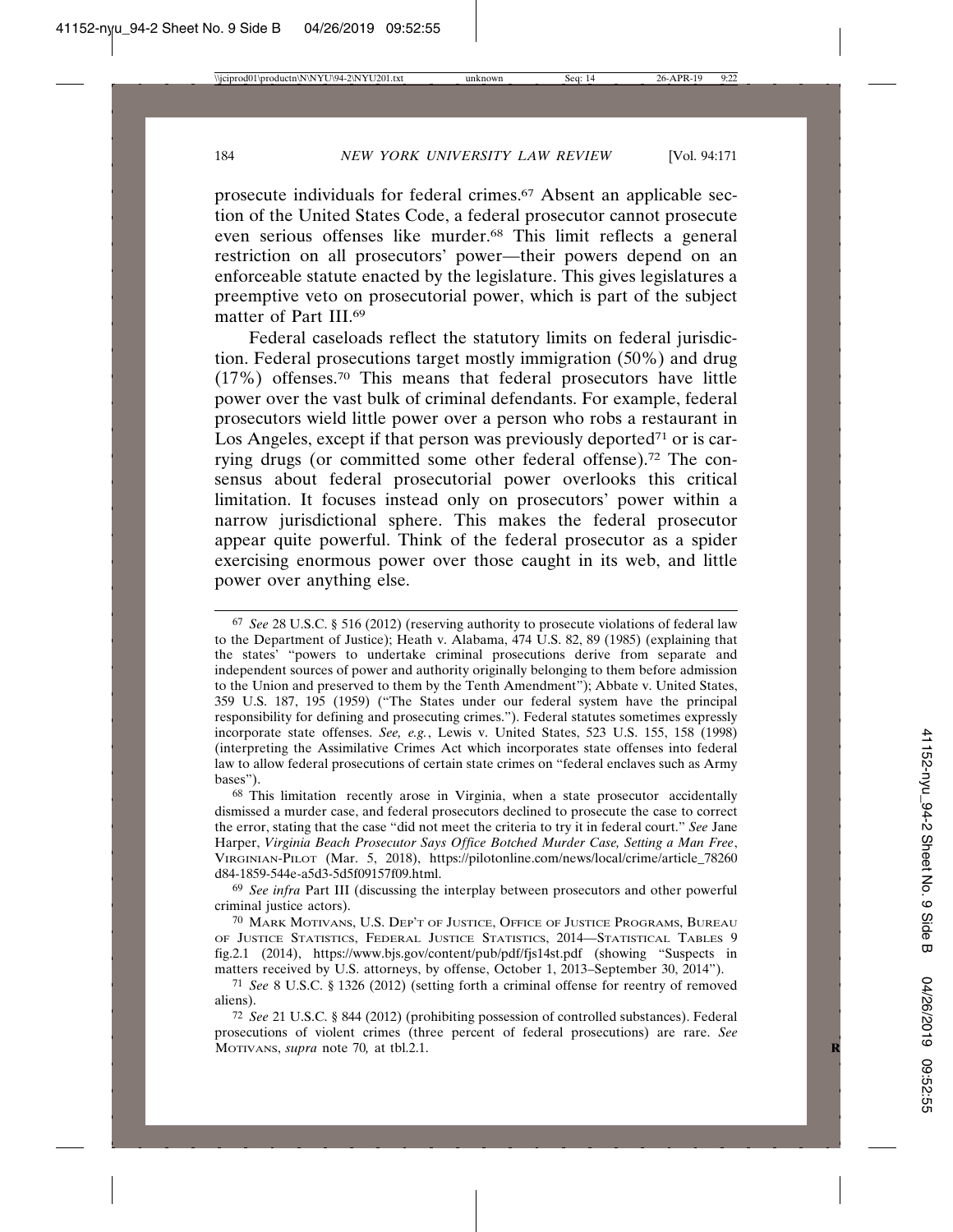The spider metaphor illustrates another key aspect of the aura of prosecutorial power: target selection. Observers view prosecutors as powerful because they typically succeed in the cases they prosecute.73 But that success is inflated by the prosecution's ability to choose its cases.74 The spider wins most of the fights it gets into too, but only by carefully choosing its opponents. When a deer (as opposed to a butterfly) stumbles into the spider's web, the spider takes a hard pass and makes a new web somewhere else.

The ability to win most contests by unilaterally choosing when to play is particularly exaggerated among federal prosecutors. Most federal prosecutions are easy to "win" because they are police-initiated, meaning federal officers are typically the key witnesses and, in concert with federal prosecutors, generate the kind of evidence that will hold up in court. (If they can't generate sufficient evidence through the aid of law enforcement, prosecutors typically do not proceed with the case.) The cases are also typically straightforward, without the twists and turns that populate civilian-initiated cases (e.g., property and violent crimes). It is easy to prove common federal crimes such as that a previously deported person was "found in . . . the United States,"75 possessed a firearm despite a previous felony conviction,76 or possessed a large quantity of drugs.<sup>77</sup> It is hard to prove that the same person robbed a restaurant, or sexually assaulted an acquaintance (state crimes). Federal prosecutors also have free reign to defer difficult, but important cases to state prosecutors.78 In short, by weeding out the cases in which they foresee an inability to overcome resis-

<sup>73</sup> Even excluding guilty pleas, conviction rates at trial are high. *See* Jeffrey Bellin, *The Silence Penalty*, 103 IOWA L. REV. 395, 411 (2018) ("For example, in California the rate of conviction at trial in felony cases is reportedly higher than 80%; in Florida it is around 73%.").

<sup>74</sup> *See* Bordenkircher v. Hayes, 434 U.S. 357, 364 (1978) ("In our system, so long as the prosecutor has probable cause to believe that the accused committed an offense defined by statute, the decision whether or not to prosecute, and what charge to file or bring before a grand jury, generally rests entirely in his discretion.").

<sup>75</sup> 8 U.S.C. § 1326(a)(2) (2012).

<sup>76</sup> *See* 18 U.S.C. § 922(g)(1) (2012).

<sup>77</sup> *See, e.g.*, MONA LYNCH, HARD BARGAINS: THE COERCIVE POWER OF DRUG LAWS IN FEDERAL COURT 114 (2016) (describing how the structure of federal drug charges makes them easy to prove).

<sup>78</sup> *See, e.g.*, *id.* at 113 (arguing that "federal prosecutors are not generally in the business of bringing weaker cases," but instead bring "'the pick of the litter' cases"); Eric Holder, U.S. Attorney Gen., Remarks at the Annual Meeting of the American Bar Association's House of Delegates (Aug. 12, 2013), https://www.justice.gov/opa/speech/ attorney-general-eric-holder-delivers-remarks-annual-meeting-american-bar-associations ("This means that federal prosecutors cannot—and should not—bring every case or charge every defendant who stands accused of violating federal law. Some issues are best handled at the state or local level.").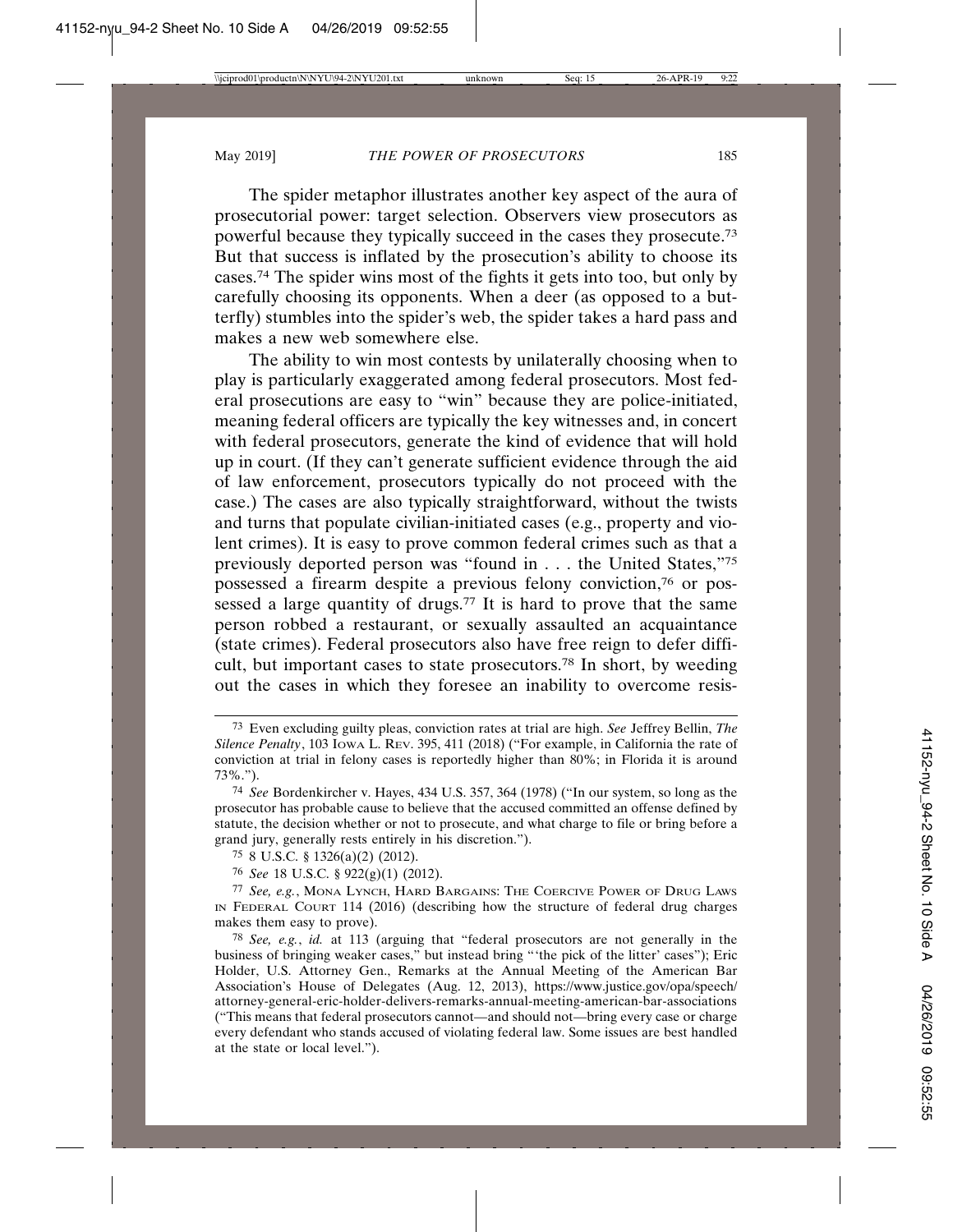tance, federal prosecutors maintain an inflated air of invulnerability. If a case is destined to fail, prosecutors don't apply their awesome power to obtain a conviction. They drop the case like it's hot and search for an easier target.

The fragile nature of federal prosecutorial power can be illustrated by the effect of placing federal prosecutors in state court—the prosecutorial equivalent of kryptonite. Federal prosecutors handle all non-traffic criminal offenses in one of the nation's largest cities, the District of Columbia.79 These federal prosecutors resemble state prosecutors. They get to charge the whole panoply of criminal offenses, like robbery and murder. And, like other state prosecutors, they routinely lose cases they pursue. In 2016, for example, only 42% of the 12,537 defendants in the D.C. United States Attorney's Office's cases pled guilty, while 53% had their cases dismissed post-filing.80 Across the river in the Eastern District of Virginia, their fully federalized colleagues convicted nearly all of the 961 people they prosecuted (primarily via guilty pleas), with only a 4% post-filing dismissal rate.81

Thus, the perception that federal prosecutors wield great power depends on a spectacular home court advantage in a small jurisdictional sphere, where resistance is most easily overcome. State prosecutors look very different, presiding over a broader scope of cases,<sup>82</sup> but struggling to overcome more frequent resistance. State prosecutors have greater flexibility to choose from a broader menu of charges. This gives state prosecutors more discretion in selecting a charge, and thus (presumably) more power. Yet, as prosecutors of last resort, state prosecutors possess less discretion to decline charges altogether.83

82 *See, e.g.*, LYNCH, *supra* note 77, at 112–14 (describing the different jurisdictional **R** scope and bargaining power of state and federal prosecutors).

<sup>79</sup> *About Us*, U.S. DEP'T JUST.: U.S. ATT'Y'S OFF., D.C., https://www.justice.gov/usaodc/about-us (last visited Dec. 23, 2018) ("We are responsible not only for the prosecution of all federal crimes, but also for the prosecution of all serious local crime committed by adults in the District of Columbia.").

<sup>80</sup> U.S. DEP'T OF JUSTICE, UNITED STATES ATTORNEYS' ANNUAL STATISTICAL REPORT 65 tbl.17 (2016), https://www.justice.gov/usao/page/file/988896/download (reporting 5273 guilty pleas, 139 jury convictions, 527 court trial convictions, and 6598 dismissals out of 12,537 total case "dispositions" in 2016; 7044 arrests "declined" are listed separately).

<sup>81</sup> *Id.* at 7 tbl.2A. The table does not break down the exact percentage of convictions obtained by guilty plea as opposed to a trial verdict, but it reports that 919 defendants were found guilty and only 69 cases tried. *Id.* This means the minimum percentage of defendants found guilty via a guilty plea (even assuming every trial resulted in a conviction) is 92.5% (850 out of 919). *Id.*

<sup>83</sup> *Compare Justice Manual § 9-27.200*, U.S. DEP'T JUST., https://www.justice.gov/jm/jm-9-27000-principles-federal-prosecution#9-27.200 (last updated Feb. 2018) (describing the broad discretion a federal prosecutor has to decline cases), *with* Bennett L. Gershman, *Prosecutorial Decisionmaking and Discretion in the Charging Function*, 62 HASTINGS L.J.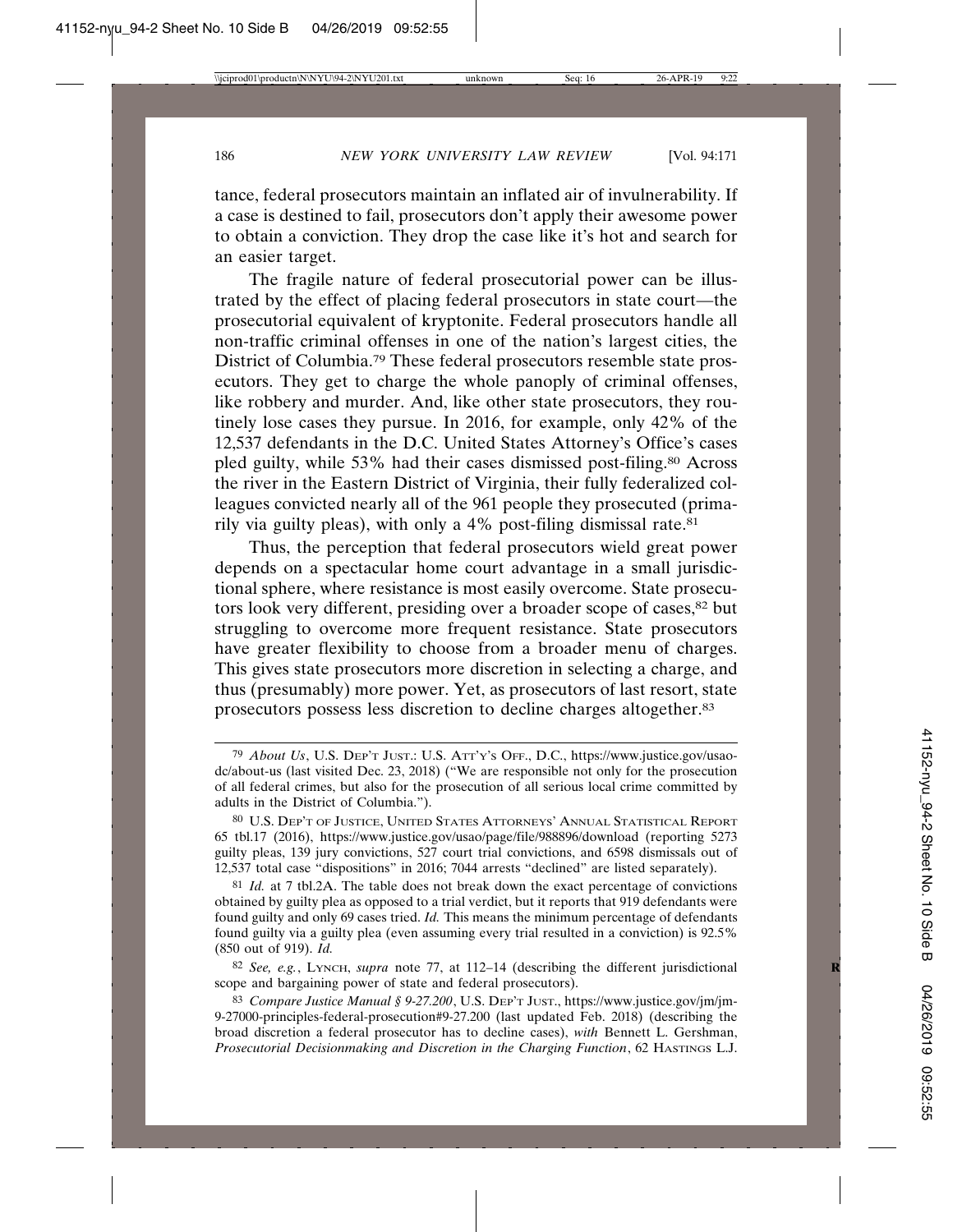And state prosecutors' power to convict defendants is tempered by the difficulty of securing convictions for many state crimes.<sup>84</sup> As a result, state prosecutors encounter more robust resistance from judges, juries, and defendants, and struggle to overcome this resistance.85

And when resistance from any corner becomes (or is likely to be) sufficiently substantial, prosecutors of all stripes drop the case, suffer a dismissal, or bargain around it.86 Since state prosecutors have to do this more frequently (and more publicly), they look less powerful than their federal counterparts, but that is largely a result of case selection. So what is the answer: Are federal prosecutors more powerful than state prosecutors? It depends. Do either possess "awesome" power? Go back to Part I. (And then meet me at Part III.)

#### III

"PROSECUTORS ARE PREEMINENT"

# *"The institution of the prosecutor has more power than any other in the criminal justice system."*

—Jason Kreag, 201787

Because power is the ability to achieve one's goals against resistance, assessing prosecutorial power claims requires a comparison of prosecutors to other criminal justice actors. This is why the most meaningful claims about prosecutorial power involve implicit or explicit claims of prosecutorial preeminence. The most famous example is the already-quoted statement by Attorney General Jackson: "The prosecutor has more control over life, liberty, and reputation than any other person in America."88 Jackson's quote is unusual in extending its scope to all other persons (e.g., even the President). More typically, these claims limit their scope to the criminal justice universe:

<sup>1259, 1263–64 (2011) (</sup>describing the more extensive guidelines set forth in the ABA Criminal Justice Standards).

<sup>84</sup> *See* LYNCH, *supra* note 77, at 112–13 (highlighting caseload pressures, variable "case **R** quality," and sentencing leniency in state as opposed to federal court that result in defendants obtaining favorable plea offers).

<sup>85</sup> *See, e.g.*, *id.* (describing how prosecutors may face pressure from judges); Gershman, *supra* note 83, at 1277–79 (describing the sorts of pressure prosecutors may face from the community and potential jury pool).

<sup>86</sup> *See* Bellin, *supra* note 2, at 846 (chronicling studies of prosecutorial screening **R** behavior that found that prosecutors proceeded on about half and, in some cases, substantially less than half of felony arrests); *cf.* LYNCH, *supra* note 77, at 112-13 (describing challenges state prosecutors face in the plea negotiation process).

<sup>87</sup> Jason Kreag, *Prosecutorial Analytics*, 94 WASH. U. L. REV. 771, 771 (2017).

<sup>88</sup> Jackson, *supra* note 8. **R**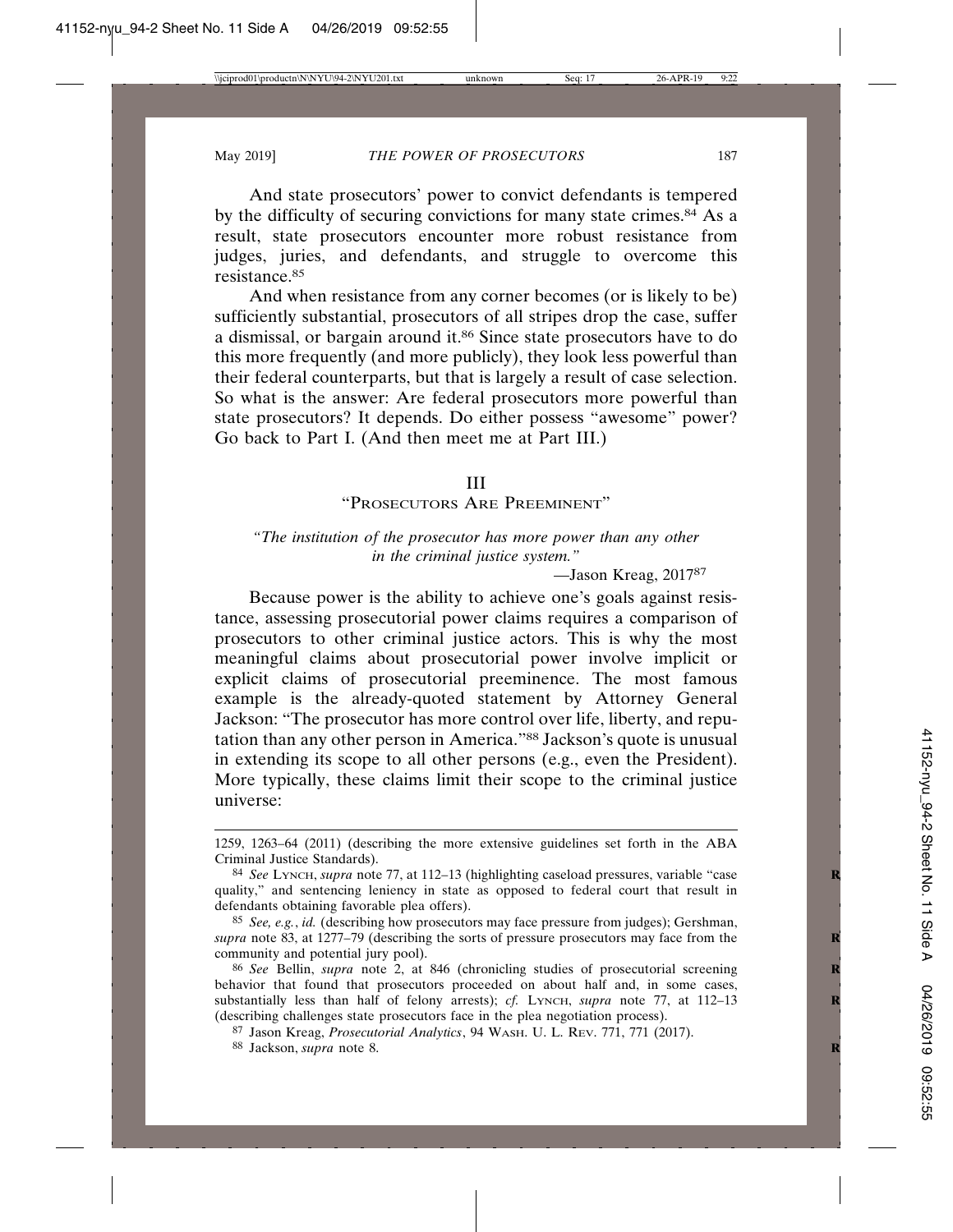"As every lawyer knows, the prosecutor is the most powerful figure in the American criminal justice system."89

"There is little doubt that prosecutors are the most powerful and influential actors in the American criminal justice system."90

"Prosecutors are usually conceded to be the most powerful actors in the criminal justice drama  $\dots$ ."<sup>91</sup>

"[C]riminal law scholars frequently view prosecutors as the most powerful actors in the system."92

"No serious observer disputes that prosecutors . . . hold most of the power in the United States criminal justice system."93

"[Prosecutors] are the most powerful actors in the criminal justice system."94

These assertions pack a rhetorical punch. Again, however, they trade on ambiguity.

Claims of prosecutorial primacy build on the lack of specificity about "power" already highlighted in Part I. Even if we provide some precision, by assuming, for example, that the claims refer to prosecutors' ability to obtain their desired criminal justice outcomes, uncertainty remains. Prosecutorial preeminence claims typically leverage uncertainty about the unit of comparison and the universe of comparators. Many assessments of prosecutorial primacy quietly omit legislatures and police, two of the most powerful criminal justice actors. Others fail to specify the level of comparison. As we will see, these are critical omissions. Once all players are included, and the unit of comparison fixed, prosecutorial primacy becomes hazy at best.

The most basic complications of claims of prosecutorial preeminence center on the comparators. The complexity operates on two different axes: (1) what is the unit of comparison; and (2) who is included in the competition. Let's start with the first. Statements about

92 Eisha Jain, *Proportionality and Other Misdemeanor Myths*, 98 B.U. L. REV. 953, 960 (2018).

93 Adam M. Gershowitz, *Consolidating Local Criminal Justice: Should Prosecutors Control the Jails?*, 51 WAKE FOREST L. REV. 677, 678 (2016).

<sup>89</sup> Bennett L. Gershman, *The Most Fundamental Change in the Criminal Justice System: The Role of the Prosecutor in Sentence Reduction*, CRIM. JUST., Fall 1990, at 2, 3.

<sup>90</sup> Bidish Sarma, *Using Deterrence Theory to Promote Prosecutorial Accountability*, 21 LEWIS & CLARK L. REV. 573, 579 (2017).

<sup>91</sup> Jon'a Meyer & Paul Jesilow, *Research on Bias in Judicial Sentencing*, 26 N.M. L. REV. 107, 113 (1996).

<sup>94</sup> Fish, *supra* note 22, at 1444; *see also* MEDWED, *supra* note 5, at 2 ("Prosecutors are **R** the most powerful players in the criminal justice system . . . ."); PFAFF, *supra* note 6, at 133 ("[P]rosecutors [are] the most powerful actors in the entire criminal justice system."); K. Babe Howell, *Prosecutorial Discretion and the Duty to Seek Justice in an Overburdened Criminal Justice System*, 27 GEO. J. LEGAL ETHICS 285, 288 (2014) ("[T]he prosecutor [is] the most powerful actor in the criminal justice system . . . ."); Robert L. Misner, *Recasting Prosecutorial Discretion*, 86 J. CRIM. L. & CRIMINOLOGY 717, 718 (1996) ("[T]he prosecutor [is] the preeminent actor in the system . . . .").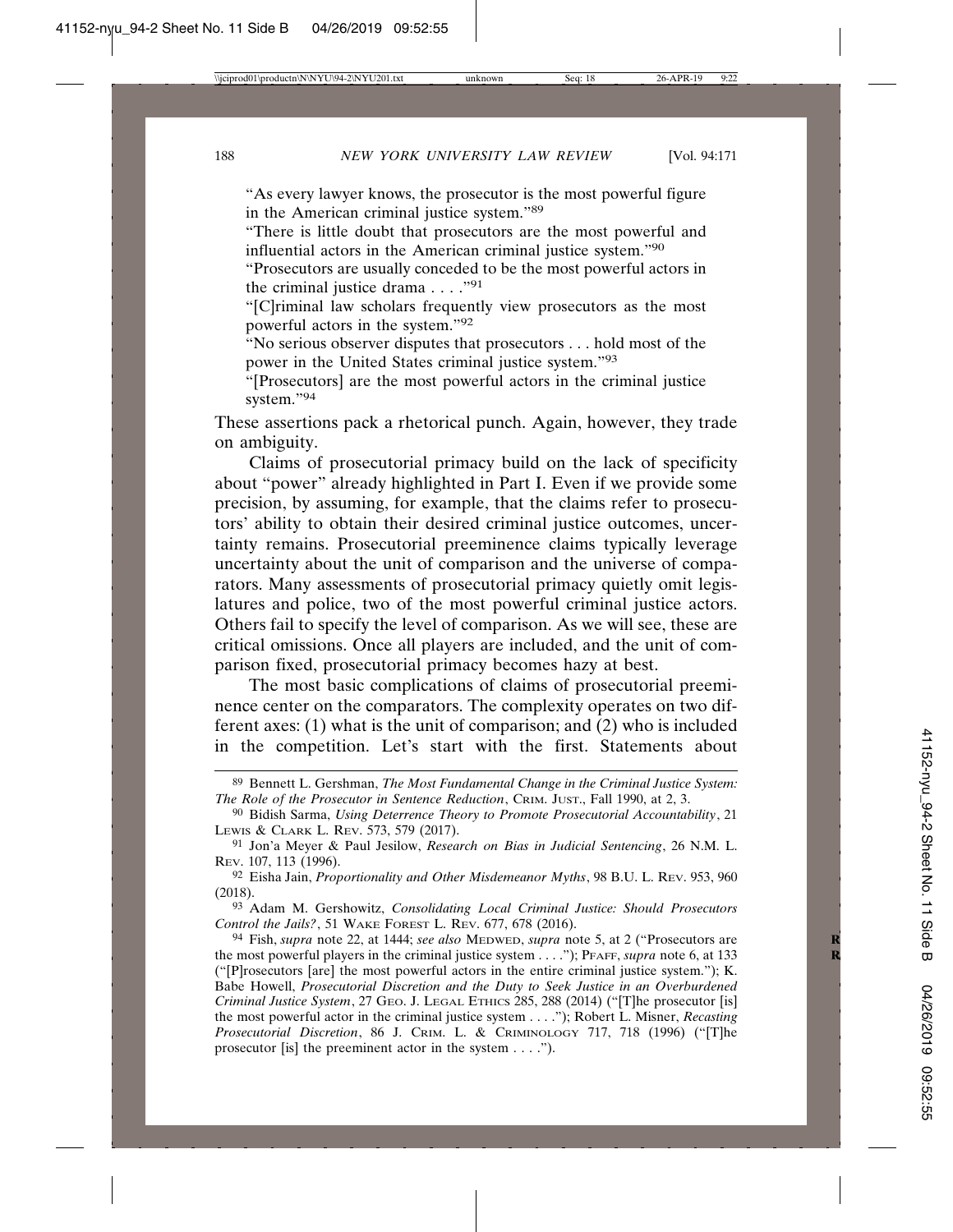prosecutorial power can leverage the ambiguity in comparators by suggesting that all prosecutors have more power than, for example, individual legislators or judges. That is not a fair comparison. If a claim of prosecutorial power depends on the actions of all prosecutors in a given jurisdiction, the equivalent comparison is to all of that jurisdiction's police, judges, or legislators. Thus, a more precise claim would be something along these lines:

"The prosecutor's office has become the most powerful office in the criminal justice system."95

Another approach is to look not at prosecutors or their offices, but at the prosecutorial role:

"The institution of the prosecutor has more power than any other in the criminal justice system."96

Here, we would compare the institution or role of the prosecutor in the abstract to other analogues.

More commonly, commentators use words like "officials" or "actors." These terms typically speak to individual prosecutors acting as a collective:

"[P]rosecutors are the most powerful officials in the criminal justice system, bar none."97

"U.S. prosecutors are arguably the most powerful officials in the U.S. criminal justice system . . . . "98"

"[P]rosecutors are the most powerful actors in the criminal justice system."99

"[T]he most powerful party in the criminal justice system [is] the prosecutor."100

"No government official in America has as much unreviewable power and discretion as the prosecutor."101

95 Shelby A. Dickerson Moore, *Questioning the Autonomy of Prosecutorial Charging Decisions: Recognizing the Need to Exercise Discretion—Knowing There Will Be Consequences for Crossing the Line*, 60 LA. L. REV. 371, 403 (2000).

96 Kreag, *supra* note 87, at 771. **R**

97 Angela J. Davis, *The Prosecution of Black Men*, *in* POLICING THE BLACK MAN: ARREST, PROSECUTION, AND IMPRISONMENT 178 (Angela J. Davis ed., 2017); *see also* Angela J. Davis, *In Search of Racial Justice: The Role of the Prosecutor*, 16 N.Y.U. J. LEGIS. & PUB. POL'Y 821, 832 (2013) ("Prosecutors are the most powerful officials in the criminal justice system.").

98 Marie Gottschalk, *Bring It on: The Future of Penal Reform, the Carceral State, and American Politics*, 12 OHIO ST. J. CRIM. L. 559, 574 (2015) (referring to federal and state prosecutors).

99 Erik Luna, *Prosecutorial Decriminalization*, 102 J. CRIM. L. & CRIMINOLOGY 785, 795 (2012).

100 Lissa Griffin & Ellen Yaroshefsky, *Ministers of Justice and Mass Incarceration*, 30 GEO. J. LEGAL ETHICS 301, 304 (2017).

101 Bibas, *supra* note 41. **R**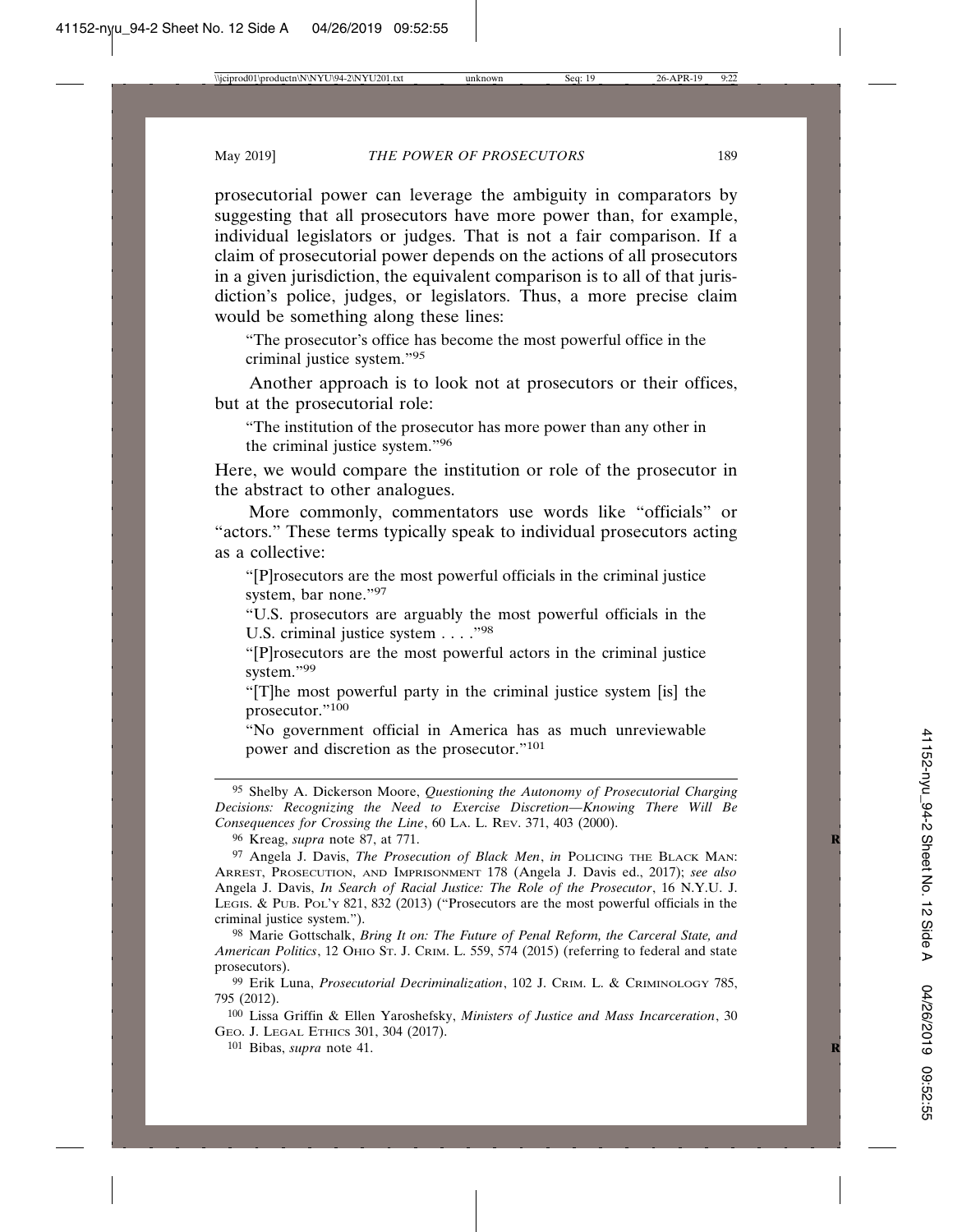"[P]rosecutors are considered to be the most influential players in the criminal justice process."102

Even when a prosecutorial-power claim addresses an individual prosecutor, it is still important to identify the contemplated level. Are we talking about the chief prosecutor, such as an elected District Attorney, or a line prosecutor? Each unit should be compared to its analogue. Commentators should compare, for example, District Attorneys to Chiefs of Police, and line attorneys to individual police officers. A line prosecutor's power is, obviously, limited by hierarchies within the office and the vagaries of case assignment.<sup>103</sup> To the extent office policies dictate the most meaningful decisions, or require approval for deviations from fixed policies, line prosecutors end up with severely limited power. A chief prosecutor can overcome these limits, but is restricted by geographic jurisdiction, as well as the challenges of making line prosecutors conform to office policies.104

A second, more important ambiguity arises when we try to determine who is included in the competition. The broadest pool of contenders includes legislators, judges, police, defense attorneys, and prosecutors. We might also include governors, parole boards, mayors, and probation officers. Indeed, some prosecutorial-power claims seem intended to capture every possibility:

"American criminal justice is a largely administrative system run by prosecutors."105

"For all intents and purposes, prosecutors *are* the criminal justice system . . . . "106

Other comparisons reach out to include even non-human actors:

"[P]rosecutors [are] the most powerful entity in the criminal justice system . . . . "107

Sometimes the competition appears to be limited to only courtroom actors—judges, juries, prosecutors, and defense attorneys:

<sup>&</sup>lt;sup>102</sup> Carlos Berdejó, *Criminalizing Race: Racial Disparities in Plea-Bargaining*, 59 B.C. L. REV. 1187, 1197 (2018).

<sup>103</sup> *See, e.g.*, Bibas, *supra* note 41, at 1000–02 (describing the effect of prosecutorial **R** office structures on outcomes).

<sup>104</sup> *See* Rachel E. Barkow, *The Ascent of the Administrative State and the Demise of Mercy*, 121 HARV. L. REV. 1332, 1352 n.97 (2008) (recognizing the "classic principal-agent problem that is internal to the prosecutor's office").

<sup>105</sup> Russell M. Gold, *"Clientless" Prosecutors*, 51 GA. L. REV. 693, 709 n.62 (2017).

<sup>106</sup> Luna & Wade, *supra* note 1, at 1285. **R**

<sup>107</sup> Michael Pinard, *A Reentry-Centered Vision of Criminal Justice*, 20 FED. SENT'G REP. 103, 104 (2007).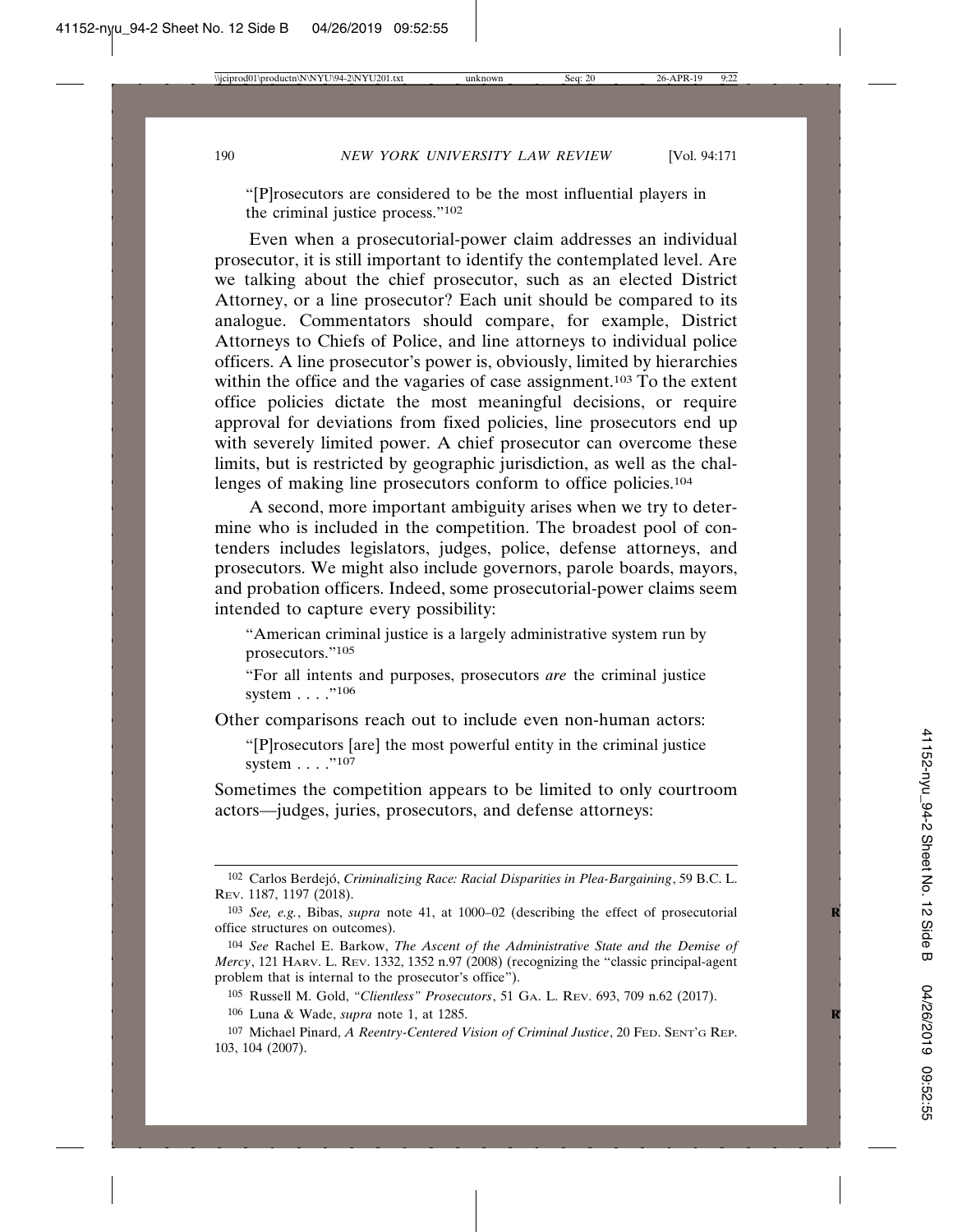"Prosecutors have replaced jurors and judges as the most powerful players in the criminal trial  $\ldots$ ."<sup>108</sup>

"[P]rosecutors are the most powerful players in the judicial system."<sup>109</sup>

"[T]he most powerful repeat players in the criminal system [are prosecutors $\left[\ldots\right]$ .  $\left[$ . . . .<sup>7110</sup>

"[P]rosecutors, rather than judges, now effectively determine the sentences to be imposed in most cases."<sup>111</sup>

Other comparisons only include prosecutors and other attorneys:

"Prosecutors are the most powerful lawyers  $\dots$ ."<sup>112</sup>

"[P]rosecutors wield extraordinary power in comparison to private lawyers . . . . "<sup>113</sup>

Artificial limitations of the field of competitors make huge differences in the significance of the claims. Consequently, commentators should note whom their comparisons exclude, especially if the claims exclude police and legislators, two of the most powerful criminal justice actors.114 Clarity is critical because once burdened with precision, prosecutorial preeminence claims become difficult to maintain. The problem becomes clear once we dispatch with prosecutors versus the ambiguous field comparisons and explore head-to-head matchups.

# *A. Prosecutors Versus Police Officers*

If I wanted to influence criminal justice outcomes and could control either police or prosecutors, I would choose police. Police officers have an enormous advantage by virtue of their status as first movers. Police (not prosecutors) conduct stings, make traffic stops, and respond to 911 calls.115 Prosecutors, by contrast, have little ability to detect crime. It is true that a prosecutor can decline to pursue a

111 Rakoff, *supra* note 12, at 1432. **R**

112 Bruce A. Green, *Why Should Prosecutors "Seek Justice"?*, 26 FORDHAM URB. L.J. 607, 626 (1999).

113 Arnold I. Burns et al., *Curbing Prosecutorial Excess: A Job for the Courts & Congress*, CHAMPION, July 1998, https://www.nacdl.org/champion/articles/98jul01.htm.

<sup>108</sup> Taja-Nia Y. Henderson, *Teaching the Carceral Crisis: An Ethical and Pedagogical Imperative*, 13 U. MD. L.J. RACE, RELIGION, GENDER & CLASS 104, 120 (2013).

<sup>109</sup> Ellen S. Podgor, *Overcriminalization: New Approaches to a Growing Problem*, 102 J. CRIM. L. & CRIMINOLOGY 529, 535 (2012).

<sup>110</sup> Brandon L. Garrett, *Aggregation in Criminal Law*, 95 CALIF. L. REV. 383, 440 (2007).

<sup>114</sup> *See generally* Bellin, *supra* note 19 (explaining the crucial roles of the police in **R** decisions about enforcement and the legislature in changing the criminal justice system).

<sup>115</sup> *Officer Expectations and Duties*, UNC POLICE, https://police.unc.edu/recruitment/ officer-expectations-duties (last visited Oct. 29, 2018); *cf.* Alice Ristroph, *The Thin Blue Line from Crime to Punishment*, 108 J. CRIM. L. & CRIMINOLOGY 305, 306 (2018) ("Policing is central to the operation of the modern criminal law, and yet, it has long been almost entirely ignored by criminal law theorists.").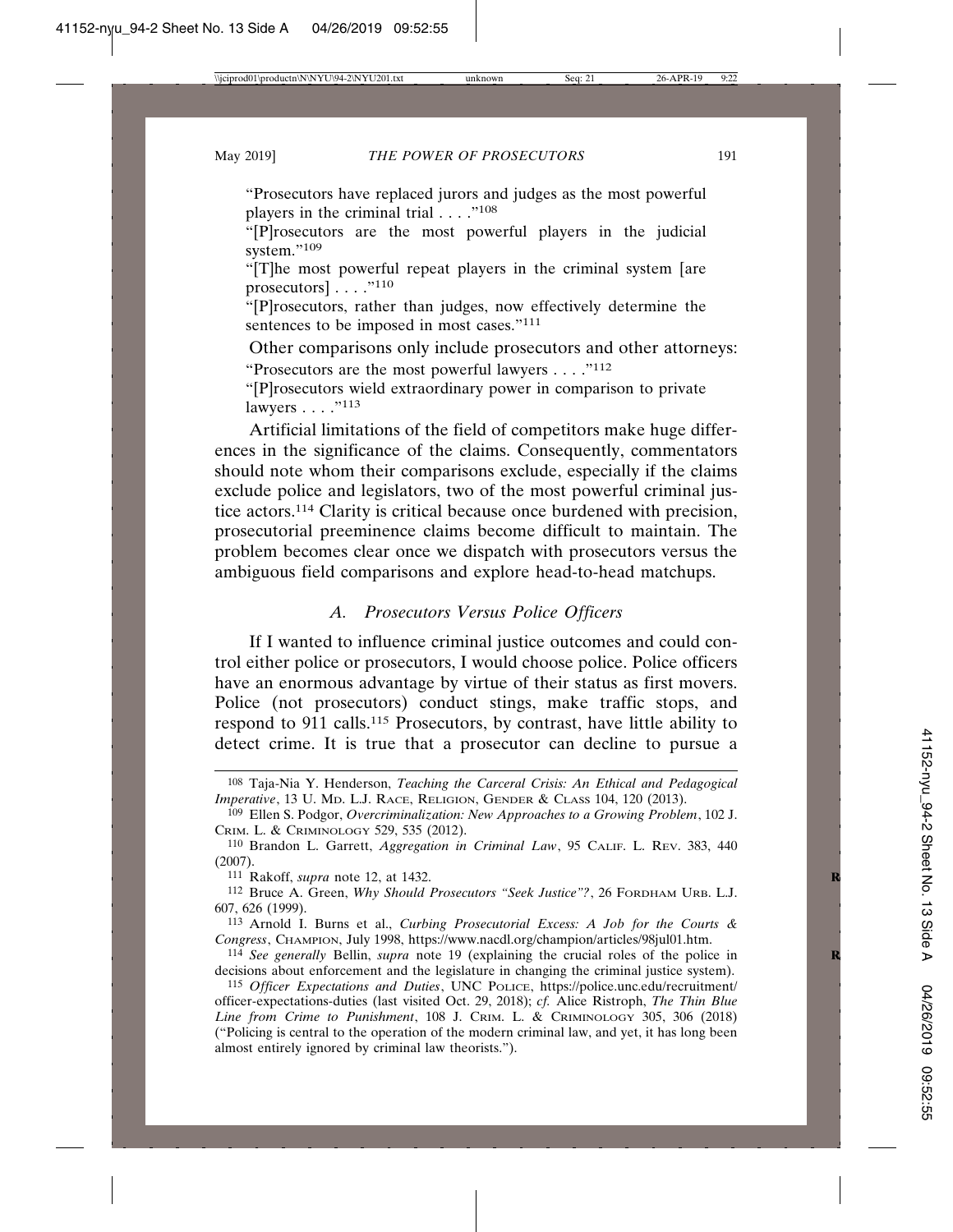matter, but a police officer can do that too by letting a suspect off with a warning (or a nod) with much less of a paper trail.116

Police dominate cases before they get to court, well before other officials get involved.117 This gives them great freedom to operate outside the justice system—something prosecutors generally lack. Police can choose whom to investigate, how to investigate, how many resources to commit, and whether to bring the fruits of any investigation to a court (via a prosecutor). Since most crimes go unsolved (barely half of *homicides* result in an arrest),<sup>118</sup> the decision of whether and to what degree to deploy police resources to detect and investigate an offense may be the most significant criminal justice decision of all. Police control the initial record of the case by choosing what to document, who to question, and what to ask. Police officers lay their hands on people, and interrogate them for hours in back rooms, isolated and without access to the outside world.119

Police-civilian interactions are unconstrained in the moment by judges or prosecutors. Rather, judicial actors review these interactions, if at all, long after the fact.120 Police influence continues throughout the proceedings. Police are often the primary witnesses in criminal trials, and also play a critical role in urging (and compelling) civilian witnesses to testify.121 If a defendant or witness fails to appear at court, judges and prosecutors rely on law enforcement to compel attendance.122

<sup>116</sup> *See* 4 WAYNE R. LAFAVE ET AL., CRIMINAL PROCEDURE § 13.2(b) (4th ed. 2017) ("[I]t is clear beyond question that discretion is regularly exercised by the police in deciding when to arrest and that such decisions have a profound effect upon prosecution policy.").

<sup>117</sup> *See generally What Are Some Common Steps of a Criminal Investigation and* Prosecution?, LEWIS & CLARK L. SCH. NAT'L CRIME VICTIM L. INST. (Apr. 15, 2010), https://law.lclark.edu/centers/national\_crime\_victim\_law\_institute/details/story.php?id= 5498 (explaining the stages of an investigation/prosecution and where the prosecuting attorney may get involved).

<sup>118</sup> *Unsolved Homicide Database*, WASH. POST, https://www.washingtonpost.com/ graphics/2018/investigations/unsolved-homicide-database (last updated July 24, 2018) (noting that nationally only fifty percent of homicides result in an arrest).

<sup>119</sup> *See, e.g.*, Miranda v. Arizona, 384 U.S. 436, 445 (1966) (summarizing interrogation practices).

<sup>120</sup> *See, e.g.*, United States v. Wise, 877 F.3d 209, 212–14 (5th Cir. 2017) (reviewing legality of a search a year and a half after incident in question); United States v. Rivera, 152 F. Supp. 2d 61, 63 (D. Mass. 2001) (reviewing interaction in a suppression hearing nearly a year after arrest).

<sup>121</sup> *Officer Expectations and Duties*, *supra* note 115; *see also* David Kocieniewski, **R** *Keeping Witnesses off Stand to Keep Them Safe*, N.Y. TIMES (Nov. 19, 2007), https:// www.nytimes.com/2007/11/19/nyregion/19witness.html (explaining a shift in policy of some police forces regarding pressuring witnesses to testify).

<sup>122</sup> *See* Howard M. Livingston, *Criminal Law and Procedure; Service of Subpoenas for the Attendance of Witnesses; G.S. § 15A-801; G.S. § 1A-1, Rule 45*, N.C. DEP'T JUST. (Mar.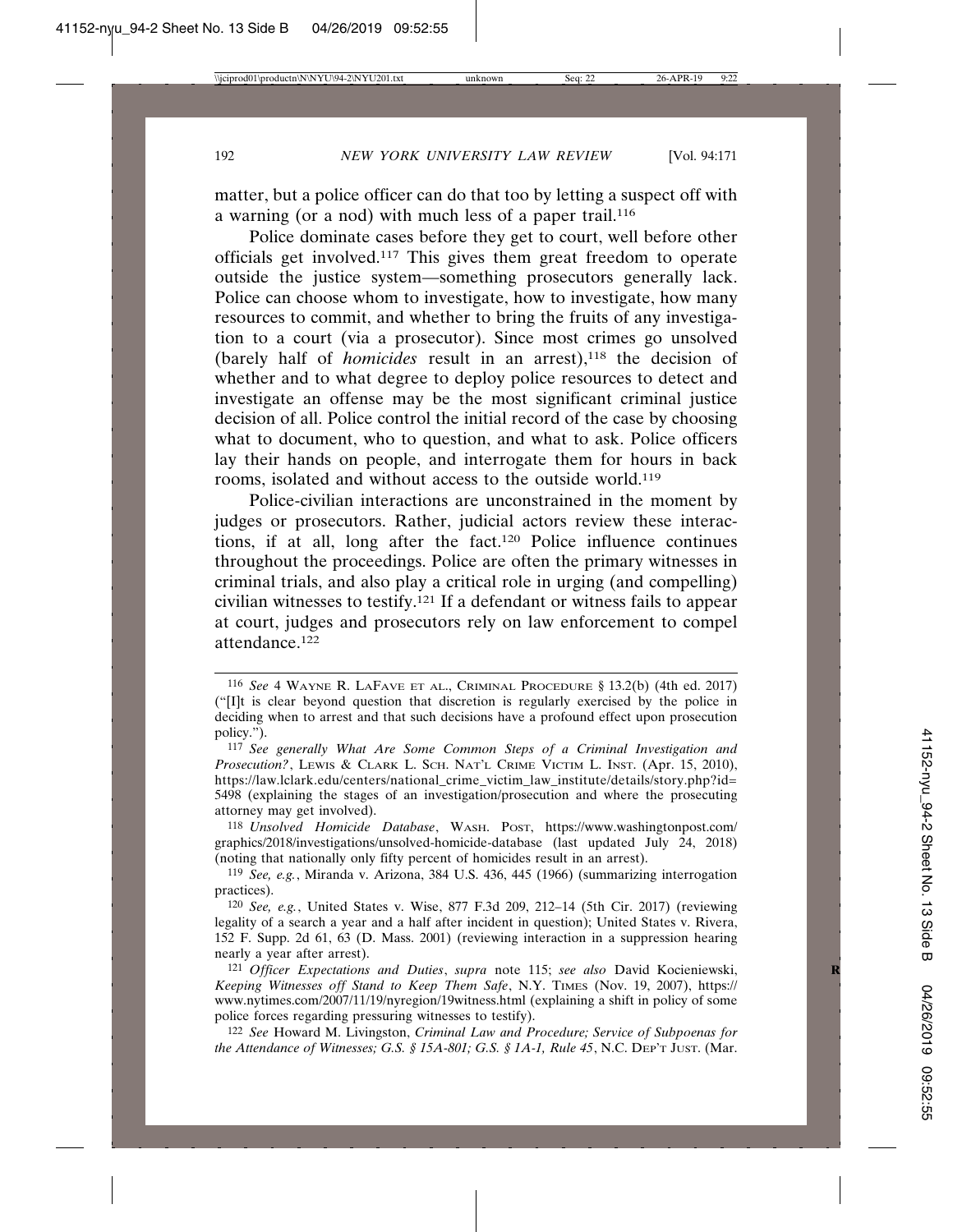Perhaps the most notorious recent example of independent police power comes from New York City. For years, the New York City Police Department (NYPD) stopped and arrested hundreds of thousands of New Yorkers on suspicion of minor crimes in an effort (they said) to deter and detect public gun carrying.123 As most of these stops did not uncover guns, the policing surge sent a wave of minor cases (subway fare evasion, trespassing, marijuana possession) to the courts. From the outset, prosecutors dismissed almost all of these cases, many of which would not stand up in court.124 The NYPD did not blink. It continued its gun-deterring program of mass stops and arrests for minor offenses year after year, until a judge and newlyelected progressive mayor ordered the NYPD to desist.125 To people living in New York City from 2003 to 2013, it sure looked like police, not prosecutors, ran the show.126

Another distinction that highlights the power of police is the power to take life.127 In a jurisdiction with the death penalty, a prosecutor can bring a capital case against a defendant accused of a quali-

125 *Floyd*, 959 F. Supp. 2d at 667 (ordering NYPD to change their policing practices); *see also* Bellin, *supra* note 123 (chronicling NYPD's prior tactics over the period). **R**

126 In a careful study of the chaotic workings of New York City misdemeanor courts, Issa Kohler-Hausmann interprets the mass dismissal of these cases as prosecutors "marking" defendants for closer scrutiny should they eventually accumulate a substantial number of arrests. KOHLER-HAUSMANN, *supra* note 124, at 144-45. As "[m]arks are an unavoidable part of case processing," *id.* at 175, another way to look at these events is that since the NYPD did not care if the cases were prosecuted, prosecutor decisionmaking had no impact on a "stop and frisk" phenomenon exclusively generated and maintained by the NYPD. *See* Bellin, *supra* note 123, at 1531–32 (explaining that while the number of stops **R** skyrocketed, a small percentage led to arrests, convictions, or sentencings).

127 *See* Jillian K. Swencionis & Phillip Atiba Goff, *The Psychological Science of Racial Bias and Policing*, 23 PSYCHOL. PUB. POL'Y & L. 398, 405 (2017) ("When has there been enough training, 'practice,' or expertise developed to trust someone with the power to take away someone's life or liberty—and to do so equitably?").

<sup>22, 1978),</sup> https://www.ncdoj.gov/About-DOJ/Legal-Services/Legal-Opinions/Opinions/ Criminal-Law-and-Procedure;-Service-of-Subpoenas-f.aspx (explaining role of law enforcement agencies in subpoena process). *See generally* FED. R. CRIM. P. 17 (enumerating the subpoena process and requirements).

<sup>123</sup> *See* Floyd v. City of New York, 959 F. Supp. 2d 540, 556 (S.D.N.Y. 2013) (describing New York Police Department (NYPD) "Stop and Frisk" practices in ruling them unconstitutional); Jeffrey Bellin, *The Inverse Relationship Between the Constitutionality and Effectiveness of New York City "Stop and Frisk*,*"* 94 B.U. L. REV. 1495, 1500–20 (2014) (chronicling the history of "Stop and Frisk").

<sup>124</sup> *See* ISSA KOHLER-HAUSMANN, MISDEMEANORLAND: CRIMINAL COURTS AND SOCIAL CONTROL IN AN AGE OF BROKEN WINDOWS POLICING 173–74 (2018) (explaining that the "common experience" for those caught up in NYPD's policing surge was to "experience a series of arrests" but no convictions); Bellin, *supra* note 123, at 1532 ("As **R** arrests increased, the rate at which prosecutors declined to pursue these cases rose dramatically.").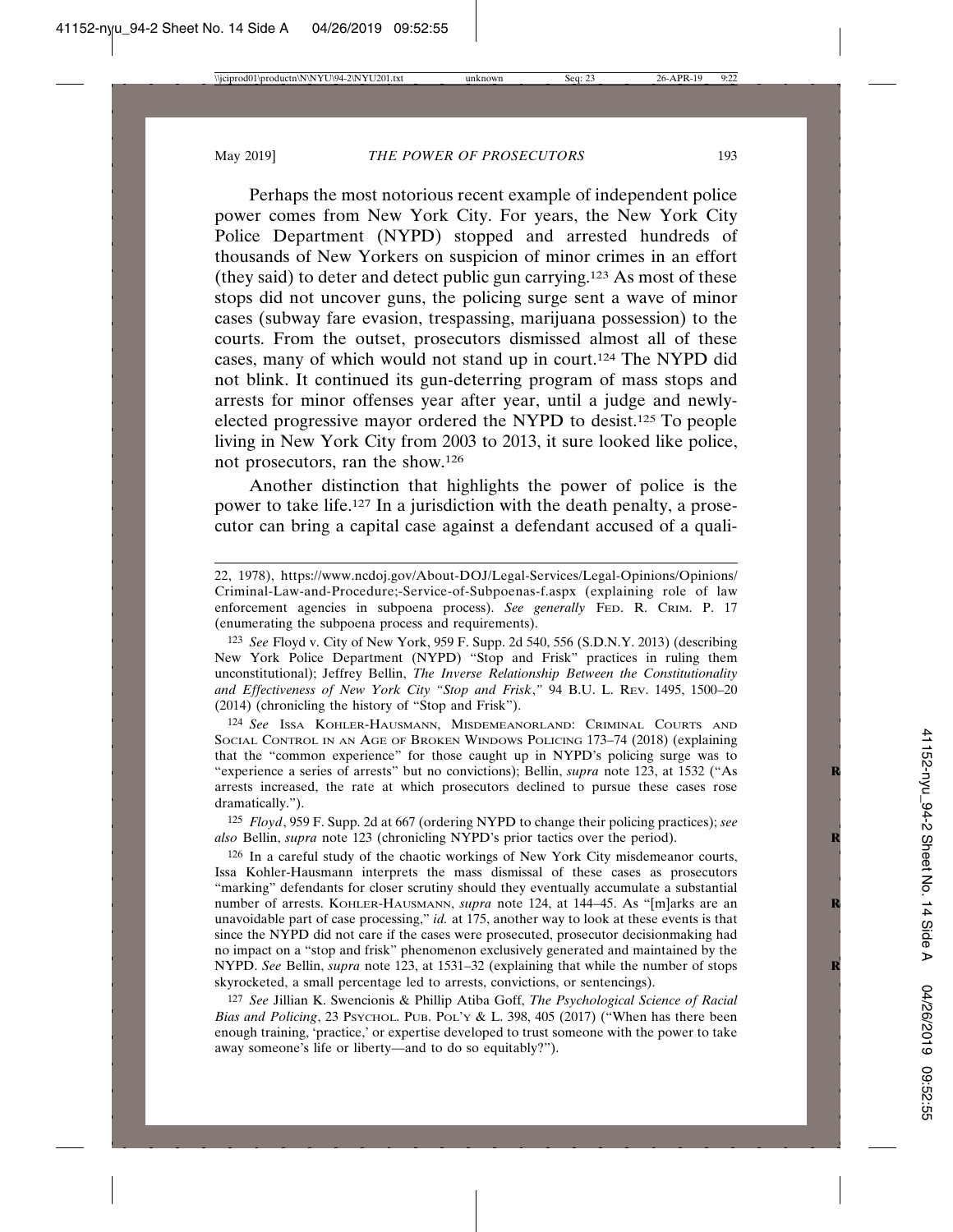fying murder.128 If the jury convicts and imposes a death sentence, the courts (federal and state) do not reverse the sentence on appeal, and the governor concurs, the state may eventually execute the defendant.129 In 2017, there were 23 executions in the United States.130 A police officer can unilaterally decide to shoot someone dead on the street;<sup>131</sup> police killed 987 people in 2017.<sup>132</sup>

# *B. Prosecutors Versus Judges*

Again, if seeking to make an impact on the criminal justice system, and forced to pick between prosecutors and judges, I would go with judges every day of the week (except weekends when the courts are closed). Individual judges dominate courtroom proceedings. Once a case is filed, a judge decides whether and how that case progresses. Judges set pretrial release conditions,133 approve (or reject) plea bargains,134 empanel and instruct juries,135 rule on evidence,136 control the flow of cases, $137$  and much more.<sup>138</sup> A particularly crafty judge could undermine a prosecution simply by declining to call a case in a predictable fashion. Even if a defendant obtains favorable treatment from a prosecutor and receives a sentence of probation or is diverted

132 *Fatal Force*, WASH. POST, https://www.washingtonpost.com/graphics/national/policeshootings-2017 (last visited Oct. 27, 2018).

133 *See* BARADARAN BAUGHMAN, *supra* note 52, at 40–41 (discussing process for setting **R** bail conditions).

134 *See, e.g.*, Melamed, *supra* note 19 (explaining how judge rejected some deals offered **R** by prosecutor); Lacie Pierson, *Federal Judge Rejects Third Plea Deal in a Year in WV*, CHARLESTON GAZETTE-MAIL (Apr. 12, 2018), https://www.wvgazettemail.com/news/ cops\_and\_courts/federal-judge-rejects-third-plea-deal-in-a-year-in/article\_4970f4b3-2282- 51f8-ac0e-fa8e27a73d8e.html (same).

135 *The Judge and the Jury*, JUD. LEARNING CTR., https://judiciallearningcenter.org/thejudge-and-the-jury (last visited Oct. 30, 2018).

136 *Role of the Judge and Other Courtroom Participants*, U.S. DISTRICT CT. N. DISTRICT FLA., http://www.flnd.uscourts.gov/role-judge-and-other-courtroom-participants (last visited Dec. 23, 2018).

137 *Id.*

138 *Id.*

<sup>128</sup> *See* Stephen McAllister, *Federal Constitutional Requirements Governing Trial, Sentencing and Direct Review in Capital Cases*, 64 J. KAN. B. ASS'N 20, 21 (1995) (explaining the Kansas statute that limits the class of defendants eligible for the death penalty by creating specific requirements for the offense of capital murder).

<sup>129</sup> *See Death Penalty Appeals Process*, CAP. PUNISHMENT CONTEXT, https:// capitalpunishmentincontext.org/resources/dpappealsprocess (last visited Oct. 30, 2018) (explaining the process of appealing a death penalty).

<sup>130</sup> *Execution List 2017*, DEATH PENALTY INFO. CTR., https://deathpenaltyinfo.org/ execution-list-2017 (last visited Oct. 27, 2018).

<sup>131</sup> *See, e.g.*, Associated Press, *When Are Police Justified in Using Deadly Force?*, L.A. TIMES (July 13, 2016, 1:49 PM), http://www.latimes.com/nation/nationnow/la-na-policedeadly-force-20160711-snap-story.html (describing when police are justified in using deadly force).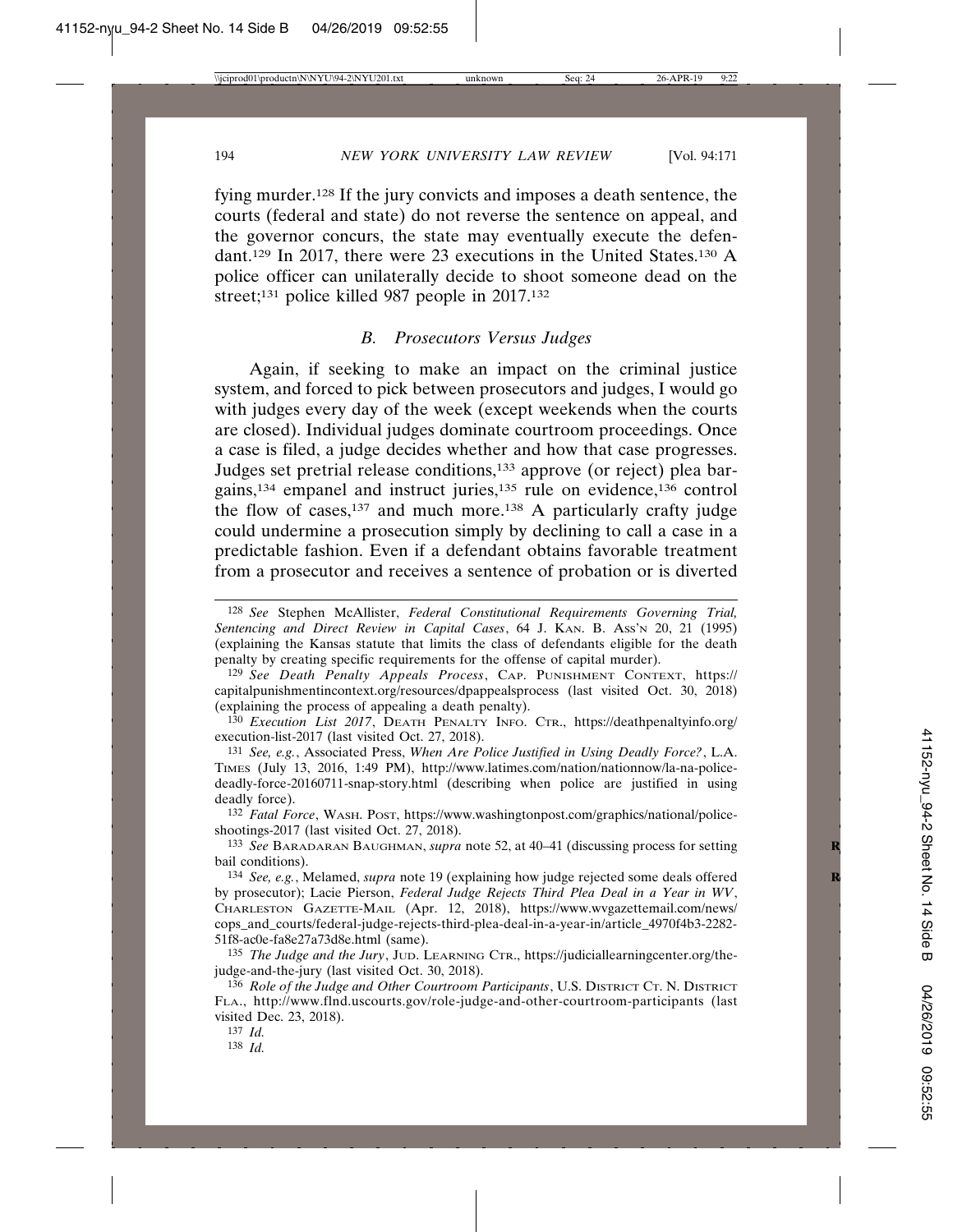to a drug court, it is a judge who assesses the defendant's compliance and, if unsatisfied, sends the defendant to jail.139 Judges decide whether to issue warrants for defendants who fail to appear at court and can hold witnesses, attorneys, and anyone else who violates their commands in contempt.140

True, litigants can appeal judges' decisions. But only to other judges. Assessing the power of judges, then, requires widening the lens to include all judges with authority in a given jurisdiction—a lineup that includes magistrates, trial judges, appellate judges, on up to the United States Supreme Court. Judges consciously act as a collective. They magnify their individual powers by accepting an established hierarchy that binds lower court judges to decisions of higher courts. This hierarchy gives judges, collectively, substantial control over the criminal justice system. Individually elected at the local level, state prosecutors (the large bulk of this country's prosecutors)<sup>141</sup> lack a similar hierarchy, decreasing prosecutorial power in the aggregate. The power-magnification effects of coordination (and their absence) are illustrated by the relative powerlessness of the one actor who is notoriously crippled by an inability to coordinate: defense attorneys. Even within the same office, defense attorneys' obligation to individual client interests undermines their ability to engage in coordinated actions (e.g., refusing all plea deals), diluting their influence over the criminal justice system below that of other actors.142

Commentators (including judges) sometimes suggest that judges are neutral observers of the severity (or leniency) of the criminal jus-

<sup>139</sup> *See, e.g.*, United States v. Vixamar, 679 F.3d 22, 25 (1st Cir. 2012); State v. Hancock, 727 P.2d 1263, 1264 (Idaho Ct. App. 1986).

<sup>140</sup> *See generally* Int'l Longshoremen's Ass'n, Local 1291 v. Phila. Marine Trade Ass'n, 389 U.S. 64, 76 (1967) ("The judicial contempt power is a potent weapon.").

<sup>141</sup> *See* John C. Jeffries, Jr. & Hon. John Gleeson, *The Federalization of Organized Crime: Advantages of Federal Prosecution*, 46 HASTINGS L.J. 1095, 1099 (1995) ("[T]he number of federal prosecutors is small compared to their state and local counterparts, comprising roughly ten percent of the national total."). The most recent statistical survey of state prosecutors counted approximately 25,000 in 2007. STEVEN W. PERRY & DUREN BANKS, U.S. DEP'T OF JUST., OFFICE OF JUSTICE PROGRAMS, BUREAU OF JUSTICE STATISTICS, PROSECUTORS IN STATE COURTS 4 tbl.2 (2007), https://www.bjs.gov/content/ pub/pdf/psc07st.pdf. There were fewer than 6000 Assistant United States Attorneys in that year. U.S. DEP'T OF JUST., UNITED STATES ATTORNEYS' ANNUAL STATISTICAL REPORT 3 (2007), https://www.justice.gov/sites/default/files/usao/legacy/2008/06/17/07statrpt.pdf.

<sup>142</sup> *See* John H. Blume, *How the "Shackles" of Individual Ethics Prevent Structural Reform in the American Criminal Justice System*, 42 NEW ENG. J. ON CRIM. & CIV. CONFINEMENT 23, 38 (2016) ("If [defense] lawyers had the ability to act collectively and to take actions, something approaching structural reform of the criminal justice system would likely be achieved.").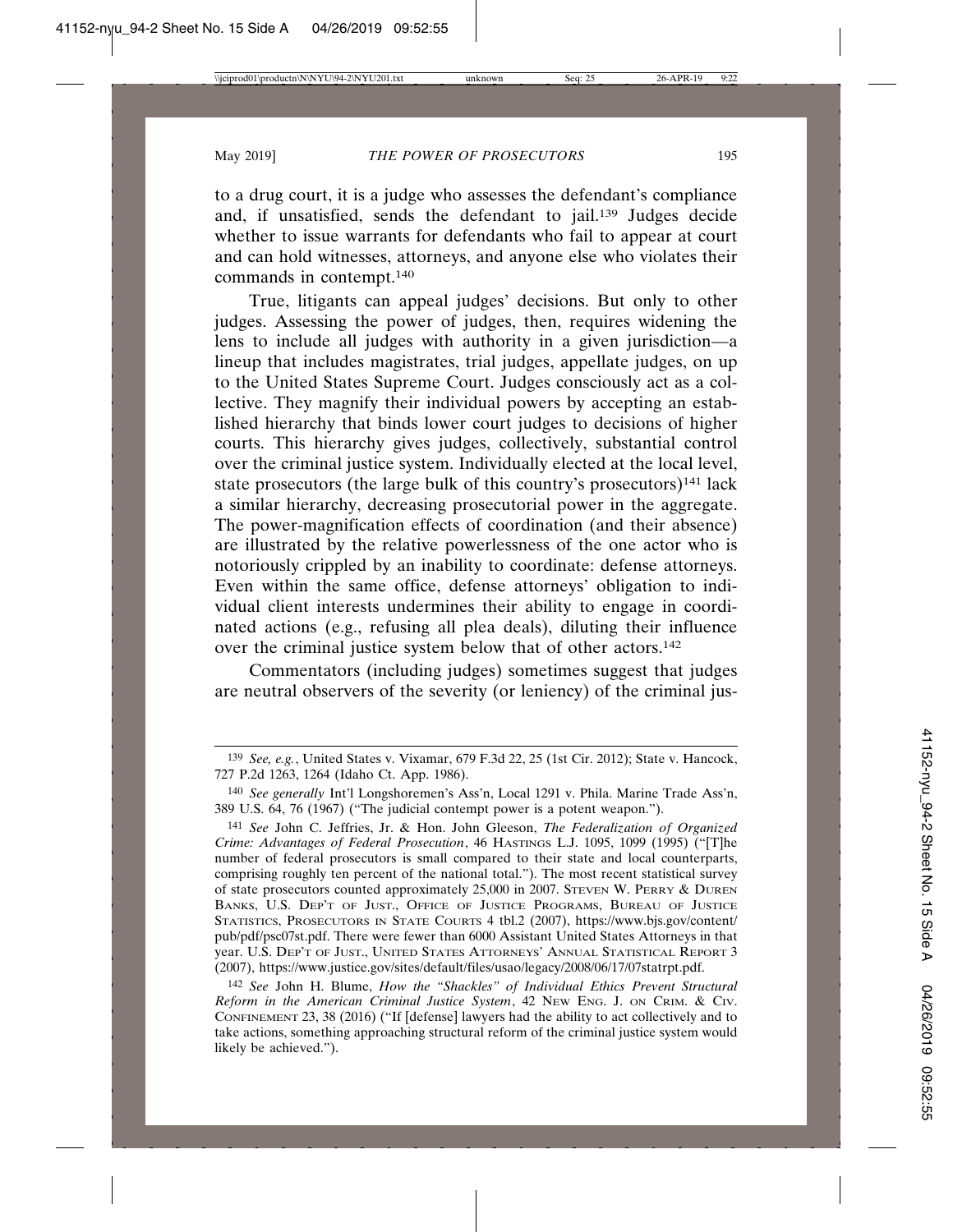tice system.143 This sentiment is highlighted when individual judges deplore restrictions on their discretion.144 It is certainly true that judges run into constraints. The problem is not a lack of judicial power, however. The problem is usually that the judges at the top of the hierarchy decide to exercise their power in ways that lower court judges disagree with and the judges lower in the hierarchy feel obligated to acquiesce.145 It is, perhaps, the greatest testament to the power of the prosecutorial preeminence narrative that the judges who craft and preside over the criminal justice system can be portrayed as hapless bystanders to prosecutorial might.<sup>146</sup>

Judicial power is easy to miss because judges are conditioned to act (and speak) as if they have none. Even in the most controversial and free-wheeling cases, judges cloak the exercise of their power in the guise of implementing the will of other actors, such as legislators or the framers of the Constitution.147 John Roberts famously informed senators at his confirmation hearing that, even as Chief Justice of the Supreme Court, his job would be merely to "call balls and strikes."148

144 *See, e.g.*, Shira A. Scheindlin, *I Sentenced Criminals to Hundreds More Years Than I Wanted To. I Had No Choice.*, WASH. POST (Feb. 17, 2017), https://www.washingtonpost. com/posteverything/wp/2017/02/17/i-sentenced-criminals-to-hundreds-more-years-than-iwanted-to-i-had-no-choice ("I would never have imposed that sentence if I hadn't been forced to.").

145 *See generally* Wesley M. Oliver, *Charles Lindbergh, Caryl Chessman, and the Exception Proving the (Potentially Waning) Rule of Broad Prosecutorial Discretion*, 20 BERKELEY J. CRIM. L. 1, 2 (2015) ("Historically, courts have accepted—and indeed been a part of—the transfer of power from judges to prosecutors.").

146 *See, e.g.*, Gold, *supra* note 105 ("American criminal justice is a largely administrative **R** system run by prosecutors."); *cf.* Gottschalk, *supra* note 98, at 575 ("Several landmark court cases challenging prosecutors' wide prerogatives were decided in their favor and further enhanced their powers.").

147 *See, e.g.*, Coker v. Georgia, 433 U.S. 584, 604 (1977) (Berger, C.J., dissenting) ("[T]he Cruel and Unusual Punishments Clause does not give the Members of this Court license to engraft their conceptions of proper public policy onto the considered legislative judgments of the States."); Twining v. New Jersey, 211 U.S. 78, 106–07 (1908) ("[W]e must take care that we do not import into the discussion our own personal views of what would be wise, just and fitting rules . . . and confound them with constitutional limitations."), *overruled by* Malloy v. Hogan, 378 U.S. 1, 9 (1964).

148 Charles Fried, *Balls and Strikes*, 61 EMORY L.J. 641, 641 (2012). The broad parameters of constitutional criminal procedure illustrate the widely-recognized problem with Roberts's analogy. Roberts would have to envision, for example, strikes as pitches that are "due" a batter (Fifth and Fourteenth Amendments) and balls as pitches that are "unreasonable" (Fourth Amendment). But that's not how umpiring works in baseball: The strike zone is concretely delineated by reference to home plate and the batter's shoulders

<sup>143</sup> Philip K. Howard, *Judges: The Problem and Solution to America's Judiciary Mess*, ATLANTIC (June 6, 2012), https://www.theatlantic.com/national/archive/2012/06/judges-theproblem-and-solution-to-americas-judiciary-mess/258131; *see also* Jed S. Rakoff, *Why Innocent People Plead Guilt*y, N.Y. REV. BOOKS (Nov. 20, 2014), http://www.nybooks.com/ articles/2014/11/20/why-innocent-people-plead-guilty ("[I]t is the prosecutor, not the judge, who effectively exercises the sentencing power, albeit cloaked as a charging decision.").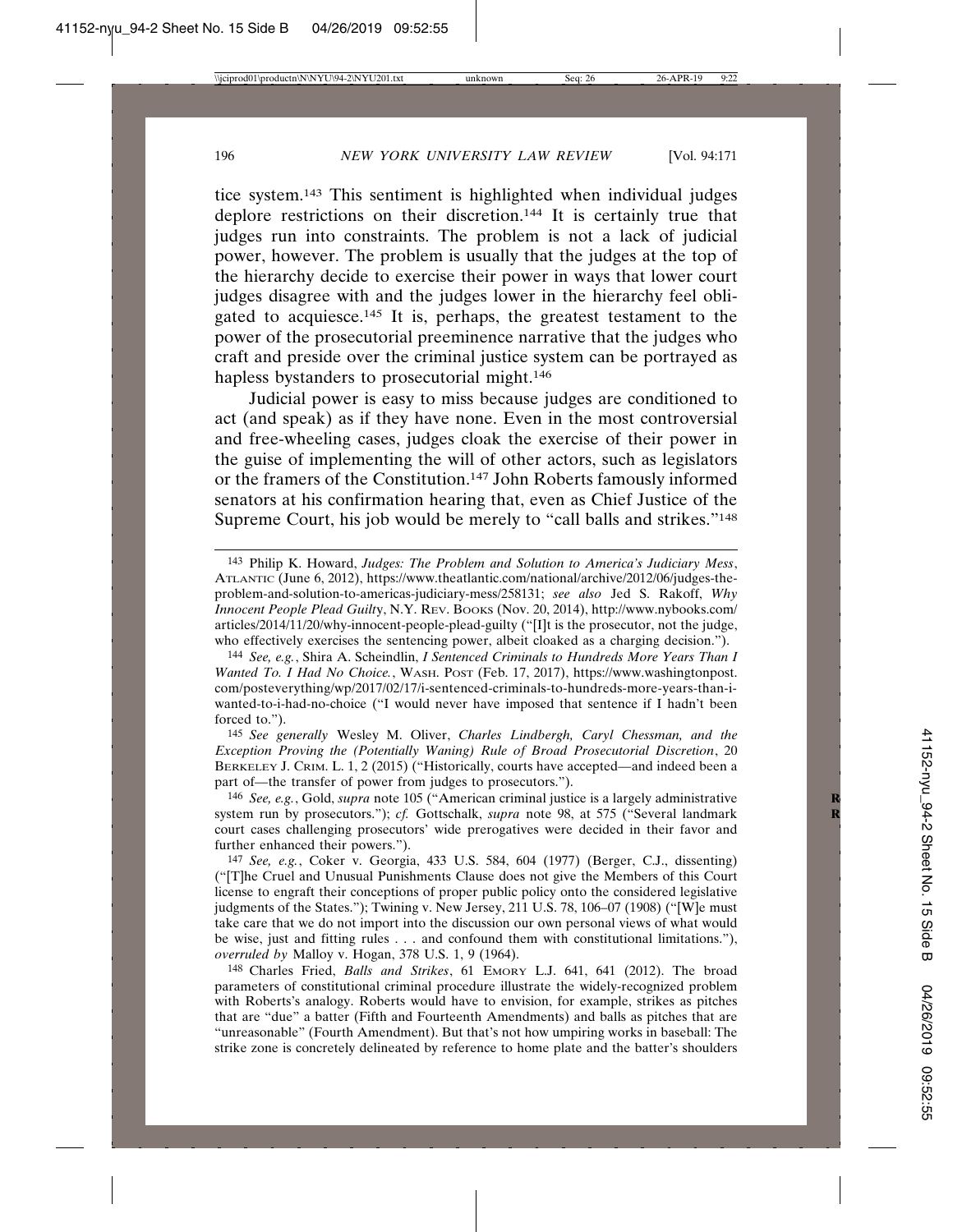The degree to which judges themselves believe in these constraints or simply genuflect to them to maintain their legitimacy (and ease confirmation) is beyond the scope of this Article. But even if we accept that judges must work within the rough boundaries set forth by legislative actors, those boundaries, particularly in the criminal justice sphere, are exceedingly malleable.149 The Eighth Amendment forbids "cruel and unusual" punishments, the Fourth Amendment prohibits "unreasonable" searches and seizures, and the Fifth and Fourteenth Amendments dictate that all criminal defendants receive "due process." That's why judges often disagree. In criminal cases, they possess vast discretion to carve out new formations in the criminal justice landscape.

As a result of the broad legal spaces within which judges work, virtually every criminal injustice that crosses the news wire resonates with an important ruling by a judicial body. The Supreme Court, for example, has ruled that lengthy terms of imprisonment for minor crimes do not constitute "cruel and unusual" punishment,150 coercive plea bargaining is consistent with "due process"151 (both 5-4 decisions), and that pretextual stops do not violate the Fourth Amendment (9-0).<sup>152</sup> State courts generate analogues of these decisions interpreting State constitutional and legislative commands.153 The very existence of these cases implies that the courts could have ruled another way. Some have.154 And when they do, those decisions

152 Whren v. United States, 517 U.S. 806, 819 (1996).

153 *See, e.g.*, State v. Short, 851 N.W.2d 474, 478 (Iowa 2014); The Chair King, Inc. v. GTE Mobilnet of Hous., Inc., 184 S.W.3d 707, 716 (Tex. 2006).

and knees. *The Strike Zone: A Historical Timeline*, MLB, http://mlb.mlb.com/mlb/official\_ info/umpires/strike\_zone.jsp (last visited Oct. 28, 2018).

<sup>149</sup> *See* Saul Levmore, *Ambiguous Statutes*, 77 U. CHI. L. REV. 1073, 1079 n.18 (2010) (explaining that legislatures anticipate or intend ambiguity in statutory language).

<sup>150</sup> Ewing v. California, 538 U.S. 11, 30–31 (2003) (upholding life sentence for a defendant, with two prior felony convictions, convicted of stealing three golf clubs).

<sup>151</sup> Bordenkircher v. Hayes, 434 U.S. 357, 358–59 (1978) (rejecting challenge to conviction that resulted in life sentence after prosecutor threatened to add recidivism enhancement if defendant did not accept plea offer involving five-year sentence).

<sup>154</sup> *See, e.g.*, Hayes v. Cowan, 547 F.2d 42, 45 (6th Cir. 1976) ("[W]e hold that due process has been offended by placing petitioner in fear of retaliatory action for insisting upon his constitutional right to stand trial."), *rev'd sub nom. Bordenkircher*, 434 U.S. 357; *see also* Jon'a Meyer & Paul Jesilow, *The Formation of Judicial Bias in Sentencing: Preliminary Findings on "Doing Justice*," 22 W. ST. U. L. REV. 271, 279 (1995) (reporting on California judges' avoidance of mandatory sentencing regimes); *cf.* State v. Kumukau, 787 P.2d 682, 684, 688 (Haw. 1990) (reversing an effective-life sentence for defendant convicted of several counts of armed robbery, kidnapping, and attempted murder of a police officer).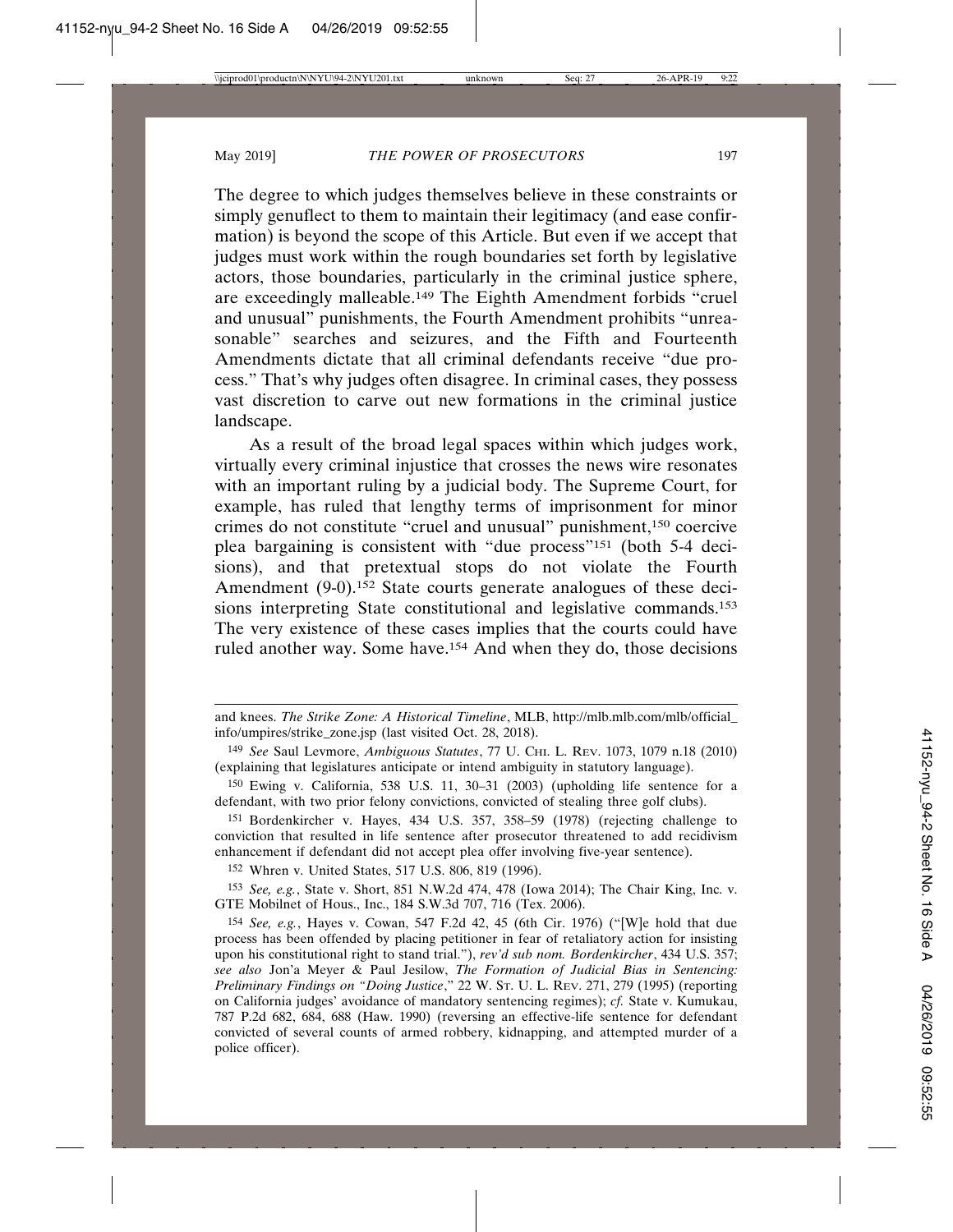bind lower courts.155 In the case of the Supreme Court interpreting constitutional principles, the rulings must be enforced by every state and federal court across the country.156 A fifty-year-old Supreme Court decision requires the country's almost one million police officers157 to read a set of warnings about the perils of cooperation to suspects they wish to question.<sup>158</sup> That is power. Judges effectively abolished the death penalty159 and then blessed its return.160 The Supreme Court required states to open their coffers to provide attorneys to indigent defendants.161 Judicial decisions set the boundaries for other criminal justice actors, including prosecutors and the judges themselves.162 Even when granting great freedom to these other actors, these rulings reflect the exercise of power, not its absence.

# *C. Prosecutors Versus Legislators*

Legislators are clearly more powerful than prosecutors. No one would pay to watch this lopsided contest. Take any criminal justice example and the legislature has greater power. Yes, prosecutors can dismiss marijuana cases. But legislators can legalize marijuana. Congress could make the marijuana leaf the national symbol, emblazon it on the American flag, and introduce "Puff the Magic Dragon" as the new national anthem. Legislators could create government marijuana-distribution centers and issue free daily doses to every man, woman, and child. (You get the idea.) Prosecutors cannot do anything like that.

Even at the extreme bounds of their power—declining all cases of a certain type in an effort to nullify a law—prosecutors are less powerful than legislators. Prosecutors could issue a public promise, for

<sup>155</sup> *Legal Research: An Overview: Mandatory v. Persuasive Authority*, UCLA SCH. L., http://libguides.law.ucla.edu/c.php?g=686105&p=5160745 (last updated July 19, 2018, 9:55 AM).

<sup>156</sup> *See, e.g.*, State v. Coleman, 214 A.2d 393, 402 (N.J. 1965) ("We, of course, recognize that the United States Supreme Court is the final arbiter on all questions of federal constitutional law.").

<sup>157</sup> *Law Enforcement Facts*, NAT'L L. ENFORCEMENT OFFICERS MEMORIAL FUND, http:// www.nleomf.org/facts/enforcement/ (last visited Oct. 28, 2018) ("There are more than 900,000 sworn law enforcement officers now serving in the United States . . . .").

<sup>158</sup> Miranda v. Arizona, 384 U.S. 436, 469 (1966).

<sup>159</sup> Furman v. Georgia, 408 U.S. 238, 239–40 (1972).

<sup>160</sup> Gregg v. Georgia, 428 U.S. 153, 207 (1976); *see also* Corinna Barrett Lain, Furman *Fundamentals*, 82 WASH. L. REV. 1, 7–8 (2007) (describing history).

<sup>161</sup> *See* Gideon v. Wainwright, 372 U.S. 335, 342–44 (1963) (holding the right to have assistance of counsel is a fundamental right under the Sixth Amendment).

<sup>162</sup> *See, e.g.*, United States v. Angelos, 433 F.3d 738, 753 (10th Cir. 2006) (explaining that Supreme Court case law required affirmance of life sentence that the district court criticized and adding that "[a]lthough the district court concluded that Angelos's sentence was disproportionate to his crimes, we disagree").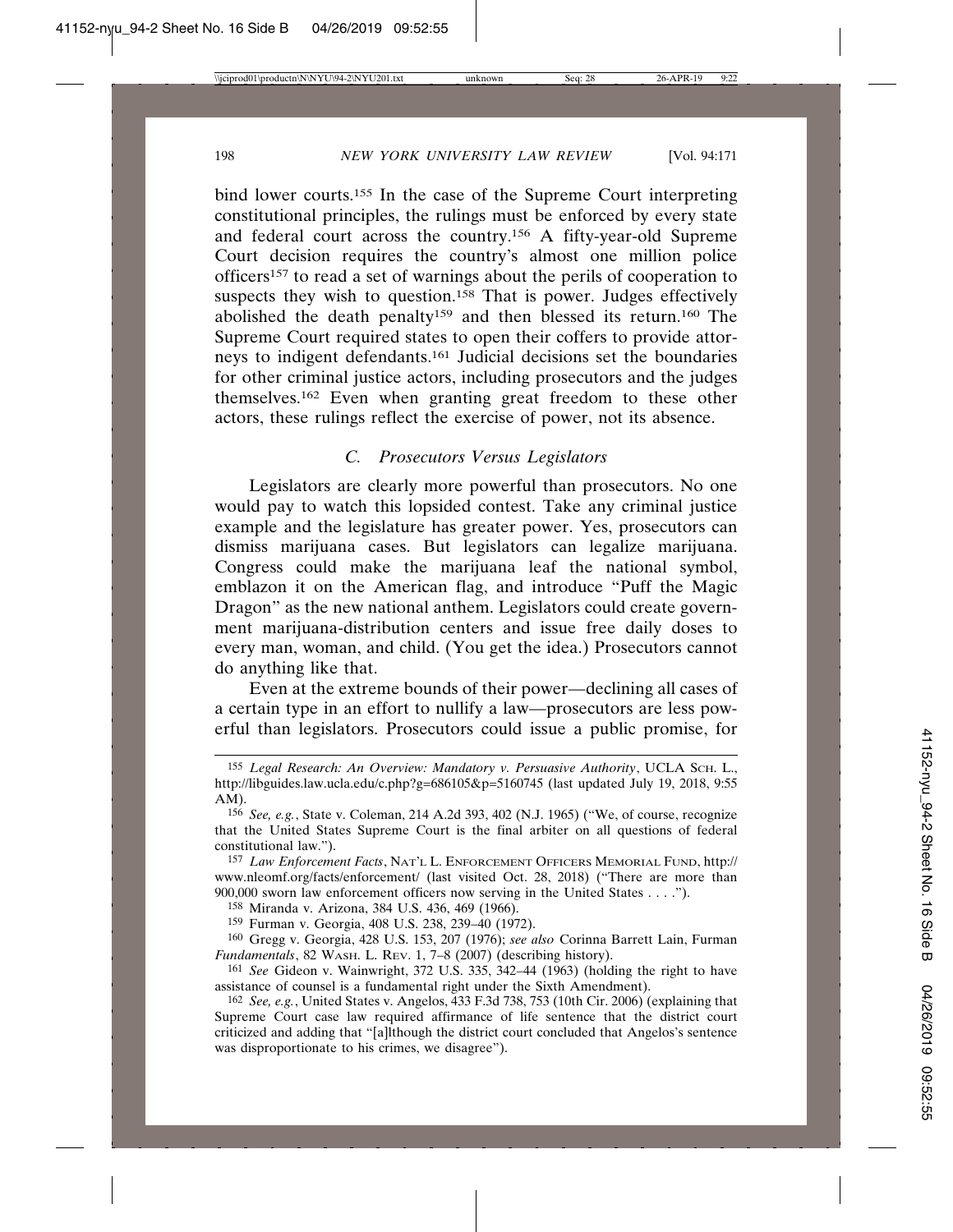example, not to prosecute marijuana possession or petty theft in their jurisdiction. But police officers could continue to arrest people for those crimes, regardless of whether prosecution ultimately resulted.163 And if defendants sit in jail while awaiting a court-ordered dismissal, many defendants' punishment would approximate the lawful sanctions for minor crimes. Further, legislators could punish prosecutors for recalcitrance in creative ways. They could cut prosecutor office budgets.164 Or, legislators might institute alternative mechanisms to punish offenders and place those mechanisms outside of prosecutors' hands. They might grant police more flexibility in determining where to file their cases, allowing officers to shop around for like-minded prosecutors. Or, legislatures could permit police to litigate cases themselves, already a common occurrence in a number of jurisdictions.<sup>165</sup>

Prosecutors do not often push the boundaries set by the legislature, but when they do, there is a predictable backlash. For example, when a prosecutor in Orlando announced she would no longer seek the death penalty, Florida's governor invoked a statute allowing him to reassign cases for "good and sufficient reason," and sent Orlando's death-eligible cases to a hand-picked prosecutor in another jurisdiction.166 The Florida courts upheld the action, citing a similar ruling in New York.167

Confronted on this difficult terrain, many commentators would likely acknowledge legislative primacy. The truth behind the rhetoric, they would explain, is that legislators have used their primacy to create a system in which prosecutors are the most powerful actor. In the world that legislators created, prosecutors "run[ ] the show."168 Here is a vivid description along these lines:

<sup>163</sup> *Cf.* Atwater v. City of Lago Vista, 532 U.S. 318, 354 (2001) ("If an officer has probable cause to believe that an individual has committed even a very minor criminal offense in his presence, he may, without violating the Fourth Amendment, arrest the offender.").

<sup>164</sup> *See* William J. Stuntz, *The Political Constitution of Criminal Justice*, 119 HARV. L. REV. 780, 786 (2006) (explaining that legislators "write budgets for the agencies that enforce those laws: police forces, prosecutors' offices, public defenders' offices, courts, and prisons").

<sup>165</sup> *See* Natapoff, *supra* note 59 ("In hundreds of misdemeanor courts in at least 14 **R** states, police officers can file criminal charges and handle court cases, acting as prosecutor as well as witness and negotiator.").

<sup>166</sup> Ayala v. Scott, 224 So. 3d 755, 758 (Fla. 2017).

<sup>167</sup> *Id.*; *see also* Johnson v. Pataki, 691 N.E.2d 1002, 1003 (N.Y. 1997) (upholding Governor's reassignment of a single case in similar circumstances).

<sup>168</sup> Gershman, *supra* note 30, at 405 n.74 (1992); *see also* ANGELA J. DAVIS, ARBITRARY **R** JUSTICE: THE POWER OF THE AMERICAN PROSECUTOR 5 (2007) (asserting that prosecutors are the "most powerful officials in the criminal justice system"); MARIE GOTTSCHALK, CAUGHT: THE PRISON STATE AND THE LOCKDOWN OF AMERICAN POLITICS 268 (2015) (claiming that prosecutors are the "preeminent players in this game").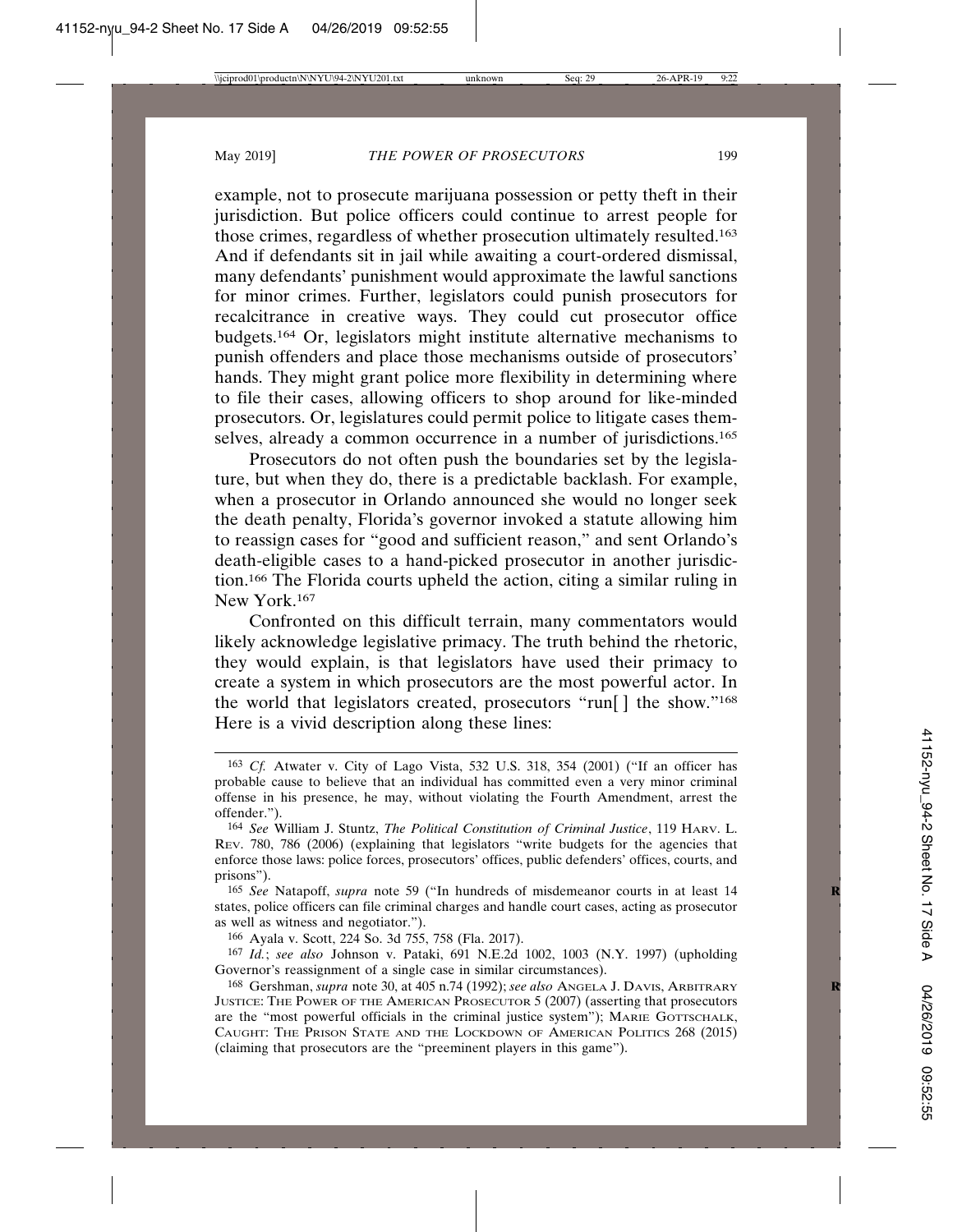"Criminal law scholars are in near complete agreement that prosecutorial discretion now dominates the path that a particular case follows in the criminal system  $\dots$ ."<sup>169</sup>

This species of prosecutorial-power quote epitomizes the genre. It removes the legislature from the equation by framing the criminal justice system as a discrete, unchangeable set of pathways. It overlooks the role of police by spontaneously placing the defendant on the track awaiting the decision of the powerful prosecutor. And it discounts the influence of judges, parole and probation officers, and governors. If we assume the pathways are set in stone, and that no one else is interested or able to intervene, the prosecutor finally does look like the most powerful actor. One can't help but think of the joke about the economist stranded on a desert island with a can of food but no way to open it; the economist's solution is to assume the existence of a can opener. That's how prosecutorial-power rhetoric works too. If we assume everyone else is powerless or paralyzed, prosecutors have great power. Weber would not approve.

Prosecutors are not achieving goals over the resistance of other criminal justice actors. They are facilitating the goals approved by those other actors. Legislators, judges, police, governors, voters, etc., are not "shocked, shocked"170 at the outputs of the American criminal justice system. They make and remake the system every day. Prosecutors, for the most part, dutifully implement their commands.

Take, for example, one of the most compelling examples cited to support prosecutorial-dominance rhetoric, the case of Weldon Angelos. In 2002, Angelos conducted three separate sales of marijuana to a government informant, carrying a gun to two of the exchanges.171 A jury convicted Angelos of those offenses.172 District court Judge Paul Cassell sentenced him to fifty-five years in prison, while issuing a fiery opinion denouncing the statutorily-mandated sentence as "cruel, unjust, and even irrational."173 Cassell wrote:

[T]he court . . . calls on the President—in whom our Constitution reposes the power to correct unduly harsh sentences—to commute Mr. Angelos's sentence to something that is more in accord with just and rational punishment. In particular, the court recommends that the President commute Mr. Angelos's sentence to no more

- 172 *Id.* at 1232.
- 173 *Id.* at 1230.

<sup>169</sup> Samuel W. Buell, *Is the White Collar Offender Privileged?*, 63 DUKE L.J. 823, 882 (2014).

<sup>170</sup> CASABLANCA (Warner Bros./First National Pictures 1942).

<sup>171</sup> United States v. Angelos, 345 F. Supp. 2d 1227, 1230–32 (D. Utah 2004).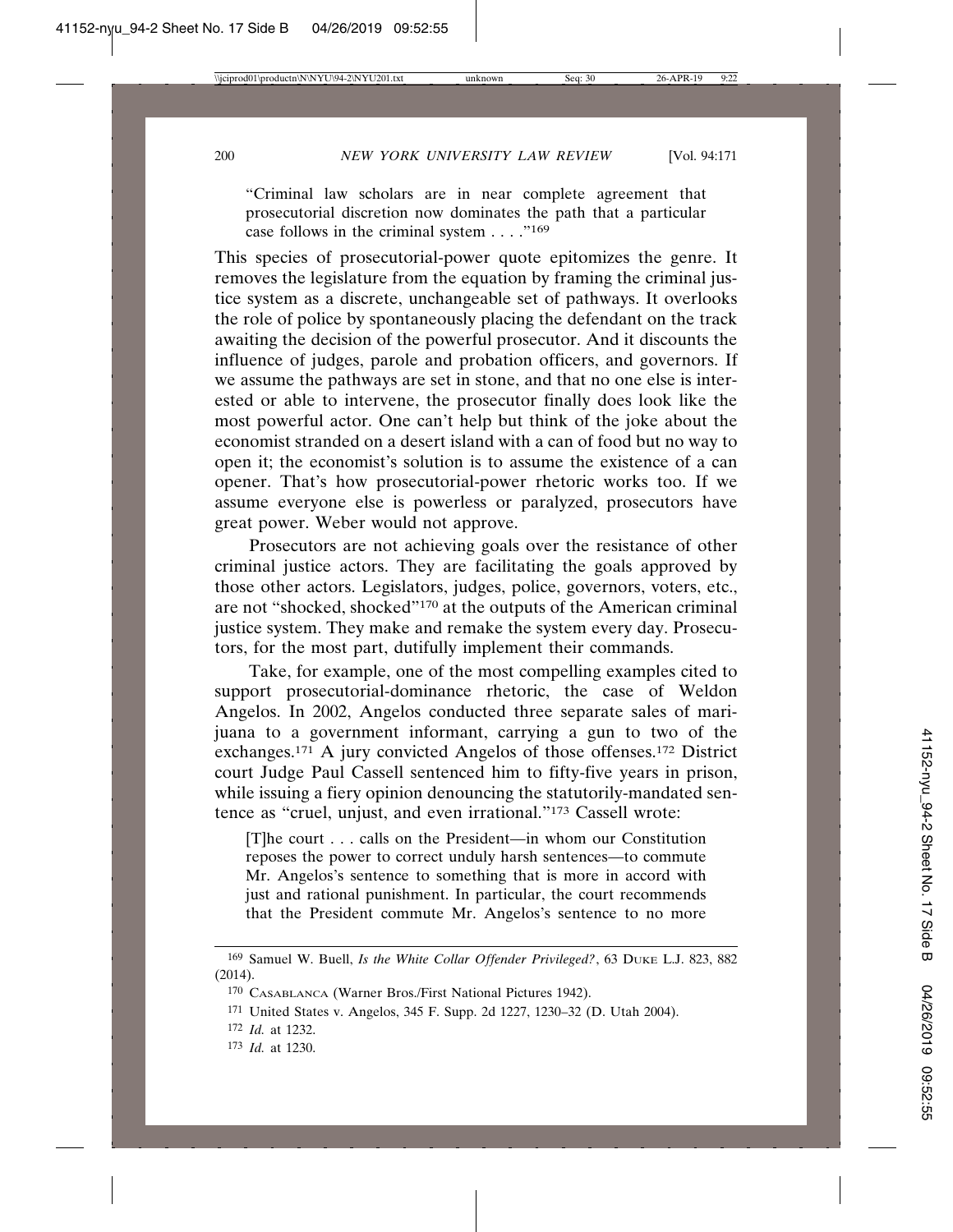than 18 years in prison, the average sentence that the jurors in this case recommended.174

The Angelos case reflects three hallmarks of prosecutorial power: (1) It was a federal prosecution; (2) the offense was covered by multiple, severe mandatory sentences; and (3) the evidence against Angelos was "overwhelming."175 And indeed the prosecutor could have changed the outcome in two ways. First, the prosecutor could have offered a more generous plea deal.<sup>176</sup> In fact, the prosecutor offered to recommend a sentence of fifteen years in prison if Angelos pleaded guilty (just under Cassell's post-trial recommendation).<sup>177</sup> Angelos declined the offer.178 Second, the prosecutor could have declined to charge some or all of the offenses.

The prosecutor obviously influenced the outcome in the Angelos case. But so did every other criminal justice actor implicated, including Angelos. Angelos never receives a fifty-five year sentence unless: (1) The legislature passes a statute that dictates severe mandatory minimum sentences for distributing drugs while armed, and requires that such sentences run consecutively for each occurrence;179 (2) the courts decline to deem the statute unconstitutional or limit its reach;<sup>180</sup> (3) the police wait until Angelos conducts three separate sales before arresting him;181 (4) the police deliver the case to prosecutors, and specifically to federal—not state—prosecutors; (5) the defendant refuses a plea deal that appears to closely track the judge's preferred sentence ("the shadow of trial"); (6) the jury convicts on the counts that require mandatory sentences; (7) the trial judge, following Supreme Court precedent, refuses to declare this particular sentence unconstitutional ("cruel and unusual") instead

<sup>174</sup> *Id.* at 1230–31.

<sup>175</sup> United States v. Angelos, 433 F.3d 738, 749 (10th Cir. 2006).

<sup>176</sup> *See* Bellin, *supra* note 2, at 844–45, 848 (noting that "prosecutor's power is at its apex **R** in deciding *not* to bring charges" and highlighting the "prosecutor's broad discretion to offer concessions in exchange for guilty pleas").

<sup>177</sup> *Angelos*, 345 F. Supp. 2d at 1231.

<sup>178</sup> *Id.* at 1232.

<sup>179</sup> *See id.* at 1230 ("While the sentence appears to be cruel, unjust, and irrational, in our system of separated powers Congress makes the final decisions as to appropriate criminal penalties.").

<sup>180</sup> In fact, the Supreme Court did try to limit the language in 1995, *see* Bailey v. United States, 516 U.S. 137, 146 (1995), only to have Congress respond by amending the statute so that it clearly applied in cases like Angelos's. United States v. Ceballos-Torres, 218 F.3d 409, 413 (5th Cir. 2000).

<sup>181</sup> *See* John F. Stinneford, *Dividing Crime, Multiplying Punishments*, 48 U.C. DAVIS L. REV. 1955, 1971–73 (2015) ("As the Angelos case demonstrates, if the individual drug transaction is the unit of prosecution, prosecutors and police will have the power to procure virtually any prison sentence they wish simply by manipulating the number of controlled buys.").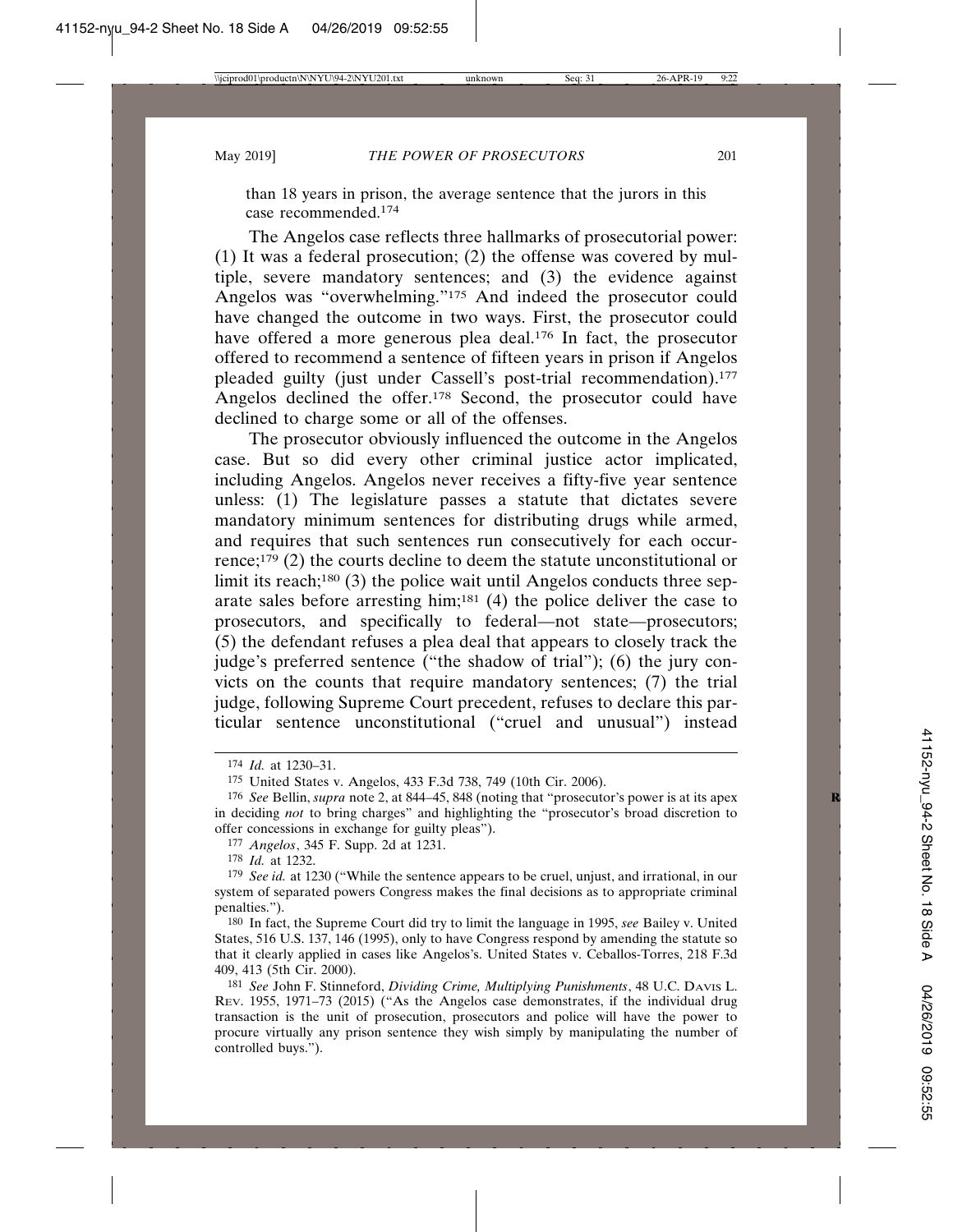labeling it "cruel, unjust, and irrational"—a decision upheld by the appellate court, which went on to express disagreement with the trial court's characterization of the sentence as disproportionate;182 (8) the President declines to issue a pardon or commutation; (9) Congress abolishes parole.183 Assuming all of these things remain constant, the prosecutor wields tremendous power and *is* the criminal justice system. But it is misleading to hold every other variable constant and then point to the prosecutor as holding all the power. We could similarly hold the prosecutor's behavior constant and say the jury holds all the power, or the judge does, or the President, and on and on—any one of whom could change the outcome, regardless of the prosecutor's objections.

These logical holes widen once we circle back to the elements that make this case unusual.184 In a typical case, the prosecutor's charging options are less impactful, the government's case is less airtight, the sentencing rules are more discretionary and less draconian, and looming over everything is the parole system.185 Typical state prosecutors are overburdened with cases,186 are unable to dictate defendants' sentences, and are worried about embarrassing trial losses.<sup>187</sup> This gives defendants leverage to extract more favorable plea deals. The Angelos case is an outlier when it comes to prosecutorial power, and even this case illustrates the prosecutors' dependence on other criminal justice actors. The prosecutor in the

<sup>182</sup> *Angelos*, 345 F. Supp. 2d at 1230; United States v. Angelos, 433 F.3d 738, 753 (10th Cir. 2006).

<sup>183</sup> *See* Graham v. Florida, 560 U.S. 48, 109–10 (2010) (Thomas, J., dissenting) (noting that through the Sentencing Reform Act of 1984, "Congress abolished parole for federal offenders," and also that "several States have followed suit").

<sup>184</sup> *See* Luna & Wade, *supra* note 16, at 1416 ("To some extent, [the *Angelos*] case is **R** exceptional.").

<sup>185</sup> *See* W. David Ball, *Heinous, Atrocious, and Cruel:* Apprendi*, Indeterminate Sentencing, and the Meaning of Punishment*, 109 COLUM. L. REV. 893, 900 (2009) ("While it is difficult to characterize the variety of sentencing systems in the fifty states and the District of Columbia, the majority of states still impose sentences terminating in discretionary parole release, and the 'vast majority . . . have retained some form of discretionary parole release and postrelease supervision.'" (quoting U.S. DEP'T OF JUSTICE, OFFICE OF JUSTICE PROGRAMS, BUREAU OF JUSTICE ASSISTANCE, 1996 NATIONAL SURVEY OF STATE SENTENCING STRUCTURES, at xi (1998), http:// www.ncjrs.gov/pdffiles/169270.pdf)).

<sup>186</sup> *See* Gershowitz & Killinger, *supra* note 66, at 270 (reporting on astronomical state prosecutor caseloads across the country, including Houston, Texas "where some prosecutors are handling upwards of 1500 felonies per year and over 500 felonies at any one time").

<sup>187</sup> *See* Catherine Ferguson-Gilbert, Comment, *It Is Not Whether You Win or Lose, It Is How You Play the Game: Is the Win-Loss Scorekeeping Mentality Doing Justice for Prosecutors?*, 38 CAL. W. L. REV. 283, 292–93 (2001) (explaining that fear of losing can be so extreme as to lead to misconduct).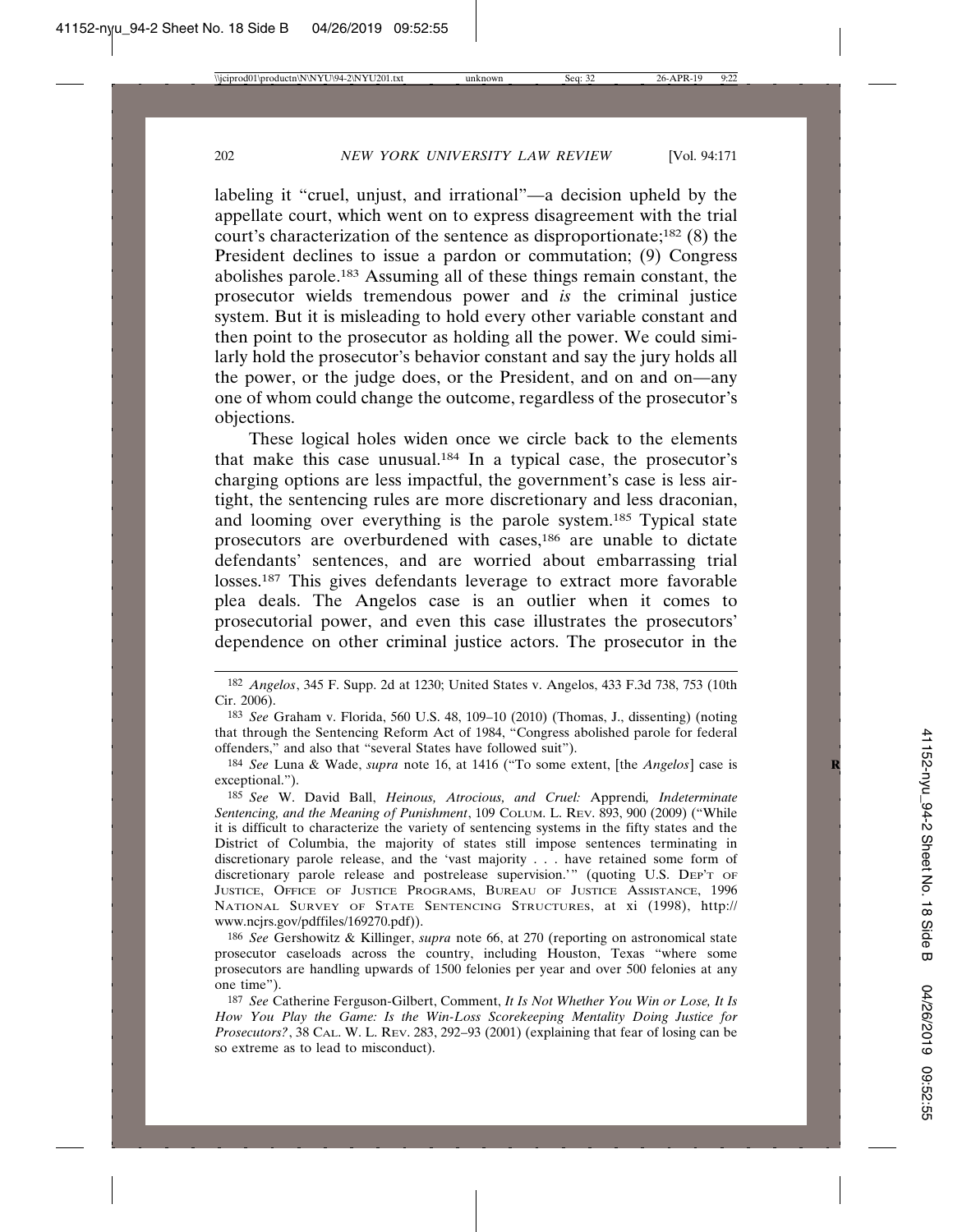Angelos case did not put the defendant in prison over resistance. He did it with the support and assistance of every other criminal justice institution implicated, including the police, the judiciary, and the legislature.

As the next Part explores, the underlying assumption that every other actor remains in an artificial stasis is the key to understanding the only claims about prosecutorial power that matter—and their toxicity to candid criminal justice conversations.

#### IV

# THE REFLECTIVE NATURE OF PROSECUTORIAL POWER

As the previous Parts show, a rigorous assessment of prosecutorial power belies the prosecutorial-preeminence echo chamber that has grown up in the scholarly literature. Commentators use the term "power" as if it says something simple, but these claims paper over vast complexity. Distilled to their core, claims about prosecutorial power are actually claims about the inaction of other powerful actors—legislators, police, and judges. And, in fact, prosecutors typically appear powerful in these accounts only after other powerful criminal justice actors empower and work in tandem with them to implement severe outcomes. This is not "power" in any conventional sense. Rather, it can more accurately be described as a reflection of the power of others. And this distinction is critical to understanding how the criminal justice system works, diagnosing its problems, and proposing reforms.

# *A. Prosecutors' Reflective Power*

There is great power in the criminal justice system. But because the system consists of a complex interplay of independent actors, the sources of this power can be difficult to detect. Academic claims of prosecutorial power obscure these sources by holding everything constant and then asserting that prosecutors dictate outcomes. If criminal statutes are broad and severe, police bring prosecutors all the cases they solve, judges go along with prosecutors' recommendations (or seek to impose even harsher sentences), parole boards keep people locked away, governors issue pardons sparingly, etc., *then* prosecutors possess great power. But this is not "power." It is an illusion created by rhetorically stripping all the other actors of their power, and then pointing to a reflection of that power in prosecutors.188 Power is the

<sup>&</sup>lt;sup>188</sup> *Cf.* Levinson, *supra* note 20, at 141 ("Power is often located elsewhere than the site of action and camouflaged by inaction.").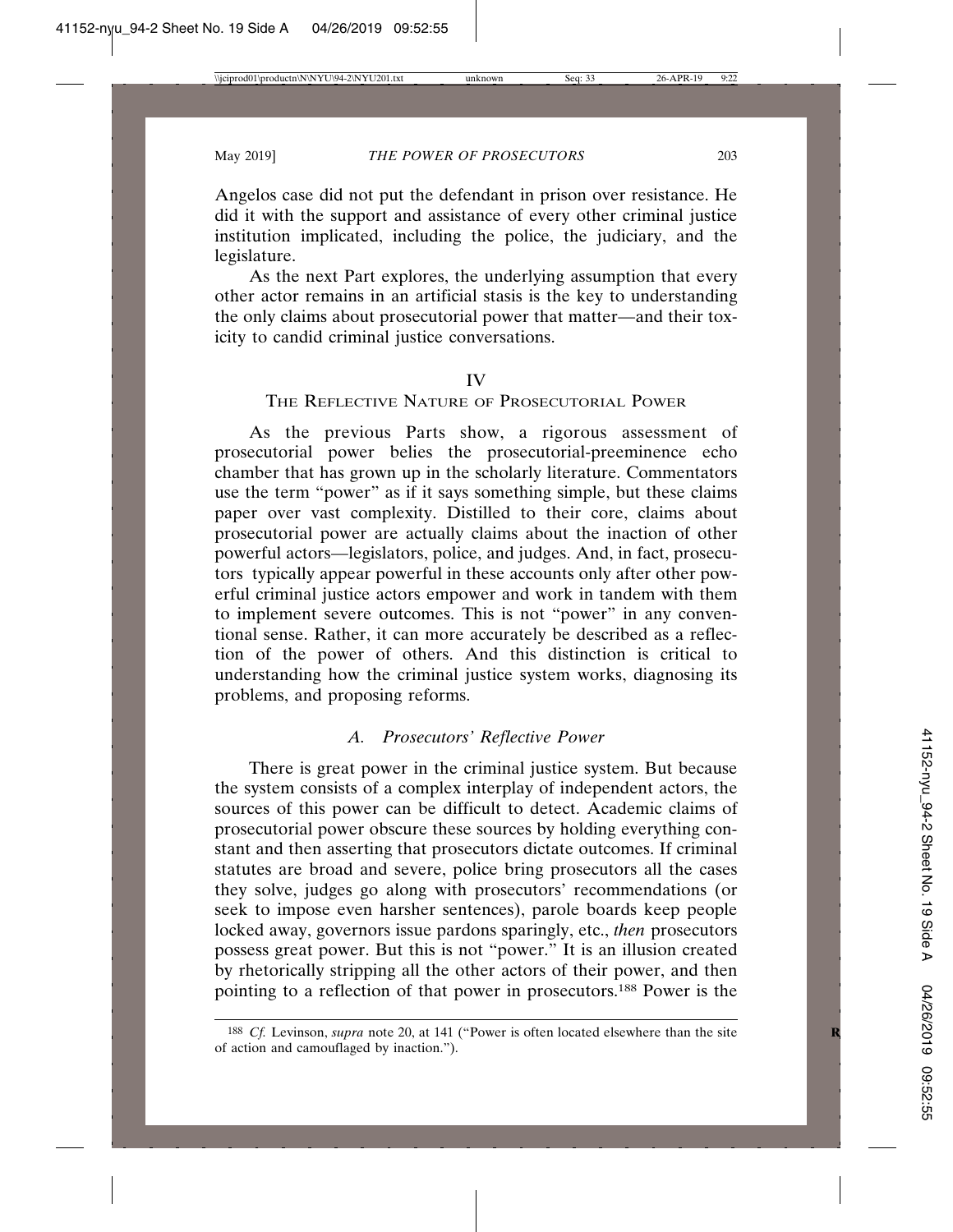ability to accomplish goals over resistance.189 Everyone becomes powerful when all the other players stand still. Indeed, if we switch our perspective to holding the prosecutor's role constant, the same sweeping claims of preeminence could be applied to police or judges or legislators.

Take the war on drugs as an example. It could be halted to varying degrees by any of the major criminal justice actors. Legislators could decriminalize narcotics. Police could stop making arrests for possession of drugs.190 Prosecutors could stop charging drug cases.191 Judges could dismiss them,192 regularly suppress drug evidence, sentence drug crimes lightly, or deem drug crimes unconstitutional.193 What makes prosecutors special in this equation? Perhaps commentators seize on prosecutorial power because that power seems relatively easy to activate. Legislators hew to political winds and need to find consensus to act. Judges bow to hierarchy, and claim to be severely restricted by formal sources of authority such as statutes and constitutions. Police, purportedly, act with little discretion, mechanically delivering suspected law breakers to prosecutors for decisions about how to proceed. By contrast, prosecutors' decisions to drop cases, or even stop charging certain categories of cases, can (commentators perceive) be made unilaterally and without immediate check.<sup>194</sup> But notice that even if we credit the multitude of assumptions baked into the preceding statements, being more likely to act is a curious form of power.

And it is not even clear that prosecutors have more flexibility than other actors. Let's start with charging. Prosecutors can only

192 *See, e.g.*, People v. Edwin C., 369 N.Y.S.2d 311, 316–17 (App. Div. 1975) (dismissing the defendant's drug charges sua sponte in the interest of justice).

<sup>&</sup>lt;sup>189</sup> *See supra* note 21 and accompanying text (defining and explaining "power").

<sup>190</sup> *See, e.g.*, Jonathan Wolfe, *Marijuana in New York: Here's How the Laws Are Changing*, N.Y. TIMES (June 20, 2018), https://www.nytimes.com/2018/06/20/nyregion/ marijuana-laws-new-york.html ("[T]he New York Police Department will begin issuing tickets for people who smoke weed in public instead of arresting them.").

<sup>191</sup> *See, e.g.*, Brian X. McCrone, *Marijuana Criminal Cases Dropped En Masse by Philadelphia District Attorney*, NBC PHILA. (Feb. 15, 2018), https://www.nbcphiladelphia. com/news/local/Marijuana-Criminal-Cases-Dropped-En-Masse-by-Philadelphia-District-Attorney-Larry-Krasner-474228023.html (reporting on Philadelphia District Attorney's new policy to dismiss marijuana possession cases).

<sup>193</sup> *Compare* Robinson v. California, 370 U.S. 660, 660, 667 (1962) (striking down a state law that made it a criminal offense to be "addicted to the use of narcotics"), *with* Gonzales v. Raich, 545 U.S. 1, 33 (2005) (rejecting challenge to federal authority to prohibit illegal drugs), *and* Thomas More Law Ctr. v. Obama, 651 F.3d 529, 564 (6th Cir. 2011) (Sutton, J., concurring in part) ("Go to any federal prison in the country to see how a broad conception of the commerce power has affected individual liberty through the passage of federal gun-possession and drug-possession laws and sentencing mandates.").

<sup>194</sup> This flexibility may be primarily a function of the lack of attention to prosecutors' actions.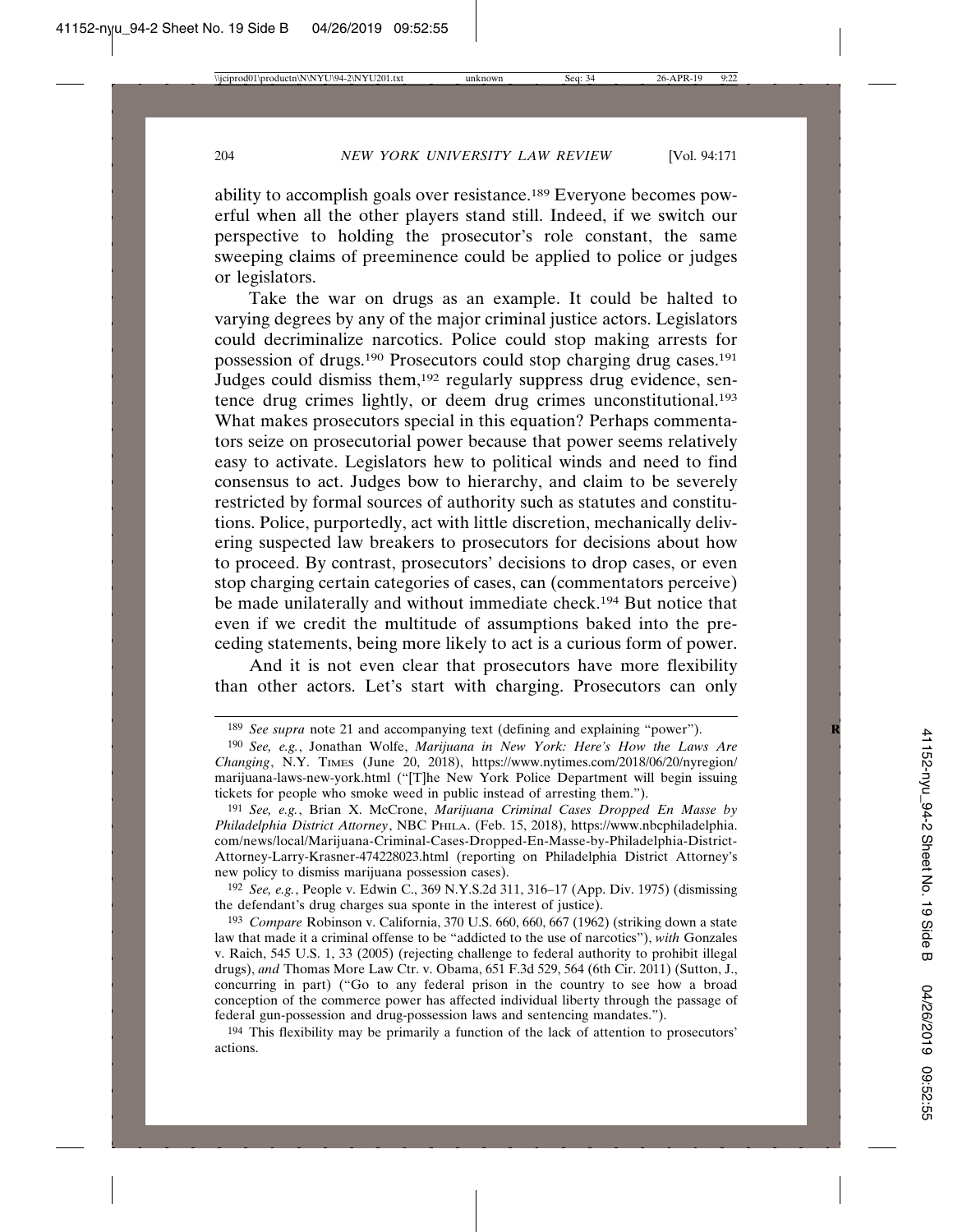charge crimes they are aware of, and police are the primary mechanism by which prosecutors become aware of crimes. This means that prosecutors' charging decisions, especially at the state level, are largely dependent on police. Prosecutors are also limited, particularly at the federal level, by legislative crime definitions. If the facts established through police investigation do not fit a statutory crime, prosecutors lose the ability to charge an offense. Further, judges can take certain charges off the table through procedural rulings, and by narrowly interpreting statutes and rigorously assessing their constitutionality.195 This latter power is particularly impactful, as judges can wait until well after trial to invoke it, undoing years of prosecutorial effort.196 If prosecutors charge beyond the safety net provided by the legislature and judges, they increase the chances of trial and an embarrassing loss. If they charge substantially under what the facts and law suggest, they risk political backlash.

Even assuming that all of the obstacles prosecutors must navigate are more or less mechanical and predictable, the case for prosecutorial flexibility still needs fleshing out. With respect to cases that judges, legislators, and the public care a great deal about, prosecutors don't seem to have much freedom. For many serious crimes, prosecutors have little choice but to file charges that parallel the facts of the offense. Richman and Stuntz describe these offenses as "politically mandatory."197 Prosecutors can dismiss minor cases with little consequence, but that is only because judges and legislators (and voters) do not care as much about punishing those offenses and because of this, the punishments avoided are less substantial.

Prosecutors also have great flexibility to recommend lower (or higher) bail amounts and less (or more) severe sentences.198 But the final decision falls to the judge (or for mandatory sentences, the legislature) who may or may not follow the prosecutor's suggestion. When sentences involve probation or parole, as they often do,<sup>199</sup> prosecutors fall further out of the picture, as judges and parole boards monitor

199 *See* Bellin, *supra* note 2, at 844 (estimating that forty-five percent of prison inmates **R** are incarcerated for parole and probation violations).

<sup>195</sup> *See, e.g.*, McDonnell v. United States, 136 S. Ct. 2355, 2361, 2375 (2016) (vacating the federal bribery convictions of a former Virginia Governor that prosecutors had obtained two years previously by narrowly interpreting the term "official act").

<sup>196</sup> *See, e.g.*, *id.*

<sup>197</sup> Richman & Stuntz, *supra* note 66, at 600. **R**

<sup>198</sup> *See, e.g.*, Fed. R. Crim. P. 11 (c)(1)(a) (explaining that prosecutor can "recommend, or agree not to oppose the defendant's request, that a particular sentence or sentencing range is appropriate" but emphasizing that "such a recommendation or request does not bind the court"); Bellin, *supra* note 2, at 849 & n.78 (highlighting requirement for judicial approval of plea deals in all fifty states). For a discussion of bail rules, see BARADARAN BAUGHMAN, *supra* note 52, at 40–41. **R**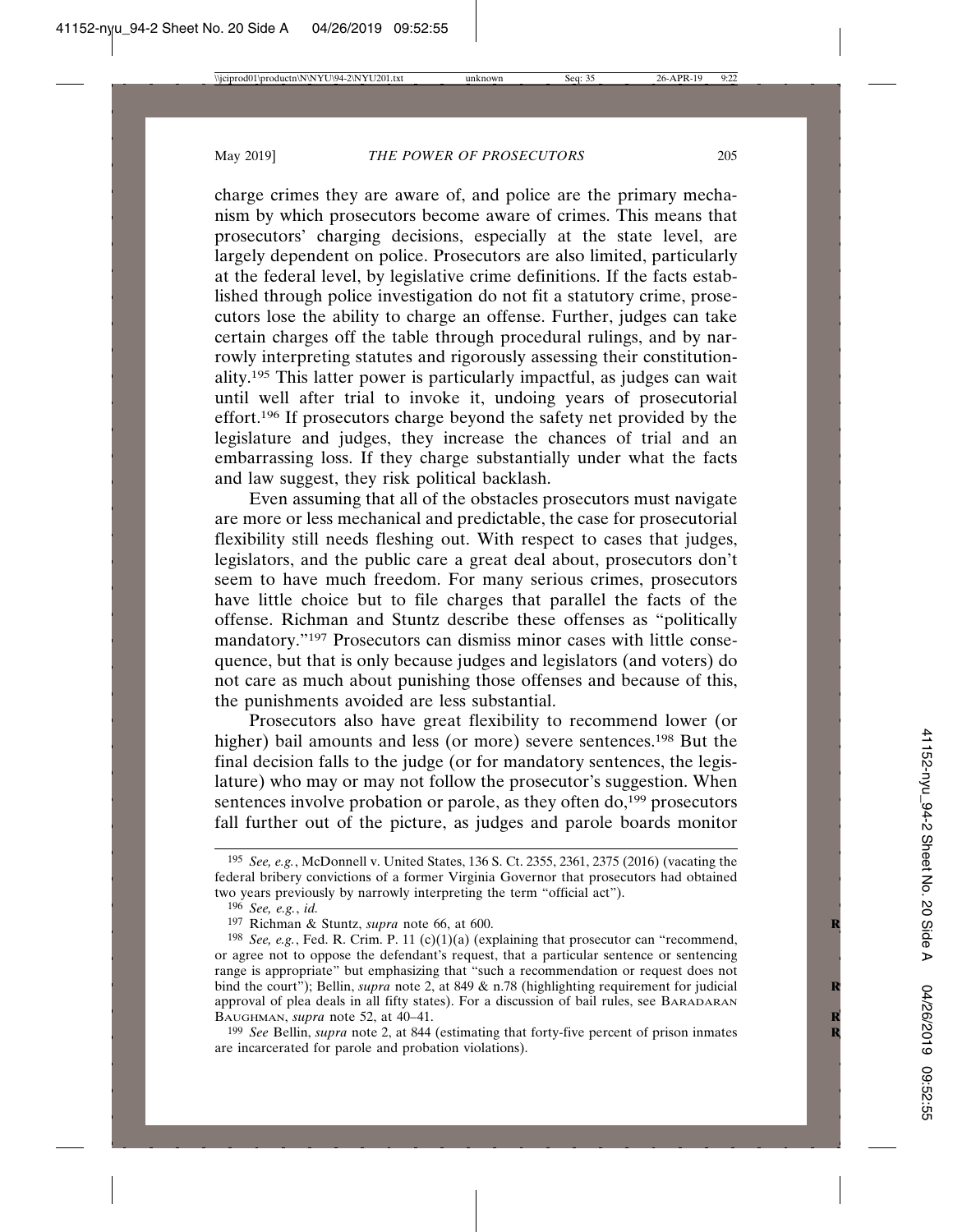and adjust initial sentences based on subsequent developments.200 Again, what looks like prosecutorial power is merely a reflection of a power lodged in other actors.

Cutting through the hyperbole, then, claims of prosecutorial power turn out to be little more than vaguely articulated, undeveloped contentions about prosecutorial freedom to manipulate the power held by others. Commentators allege that prosecutors have space to operate where judges, police, and even legislators seem constrained. The evidence for this proposition is unclear, since it is more likely that these other actors have no desire to act differently than that they are prevented from implementing their desires. And since this point is rarely made explicit, there is a great deal of work to be done in supporting it. It may simply be that prosecutors' lack of transparency and unwillingness to go against the political grain create an inflated perception of maneuverability. But even if it were proven that prosecutors are more flexible than other actors, that doesn't mean they are more powerful. It just means that they have an untapped ability to reflect and (perhaps) redirect other actors' power. And that difference has profound implications for modern criminal justice debates and prescriptions for reform.

# *B. What About Lobbying?*

When all else fails, the last line of prosecutorial-power rhetoric turns to lobbying. In this iteration, prosecutors are powerful because they advocate for the laws that grant them power and block changes to those laws.

"No other group comes close to prosecutorial lobbying efforts on crime issues."201

"[P]rosecutors are especially effective lobbyists for criminal law expansion  $\ldots$  ."202

"[T]he powerful state prosecutor lobby . . . has scuttled criminal justice reform efforts across the country . . . . "203"

<sup>200</sup> *See* JEREMY TRAVIS, BUT THEY ALL COME BACK: FACING THE CHALLENGES OF PRISONER REENTRY 47 (Jeffrey Butts et al. eds., 2005) (explaining that "typically," parole revocation "hearings are held before an administrative law judge employed by the parole board or the parole board itself").

<sup>201</sup> Rachel E. Barkow, *Administering Crime*, 52 UCLA L. REV. 715, 728 (2005); *cf.* Aziz Z. Huq, *The Constitutional Law of Agenda Control*, 104 CALIF. L. REV. 1401, 1445–46 (2016) ("[A]lthough formally the first mover in the definition of federal criminal law, in practice, Congress is better viewed as responsive to executive branch needs. Congress is heavily and asymmetrically lobbied by the Department of Justice.").

<sup>202</sup> Darryl K. Brown, *Democracy and Decriminalization*, 86 TEX. L. REV. 223, 232 (2007).

<sup>203</sup> Radley Balko, *Behind the Scenes, Prosecutor Lobbies Wield Immense Power*, WASH. POST: THE WATCH (Apr. 23, 2018), https://www.washingtonpost.com/news/the-watch/wp/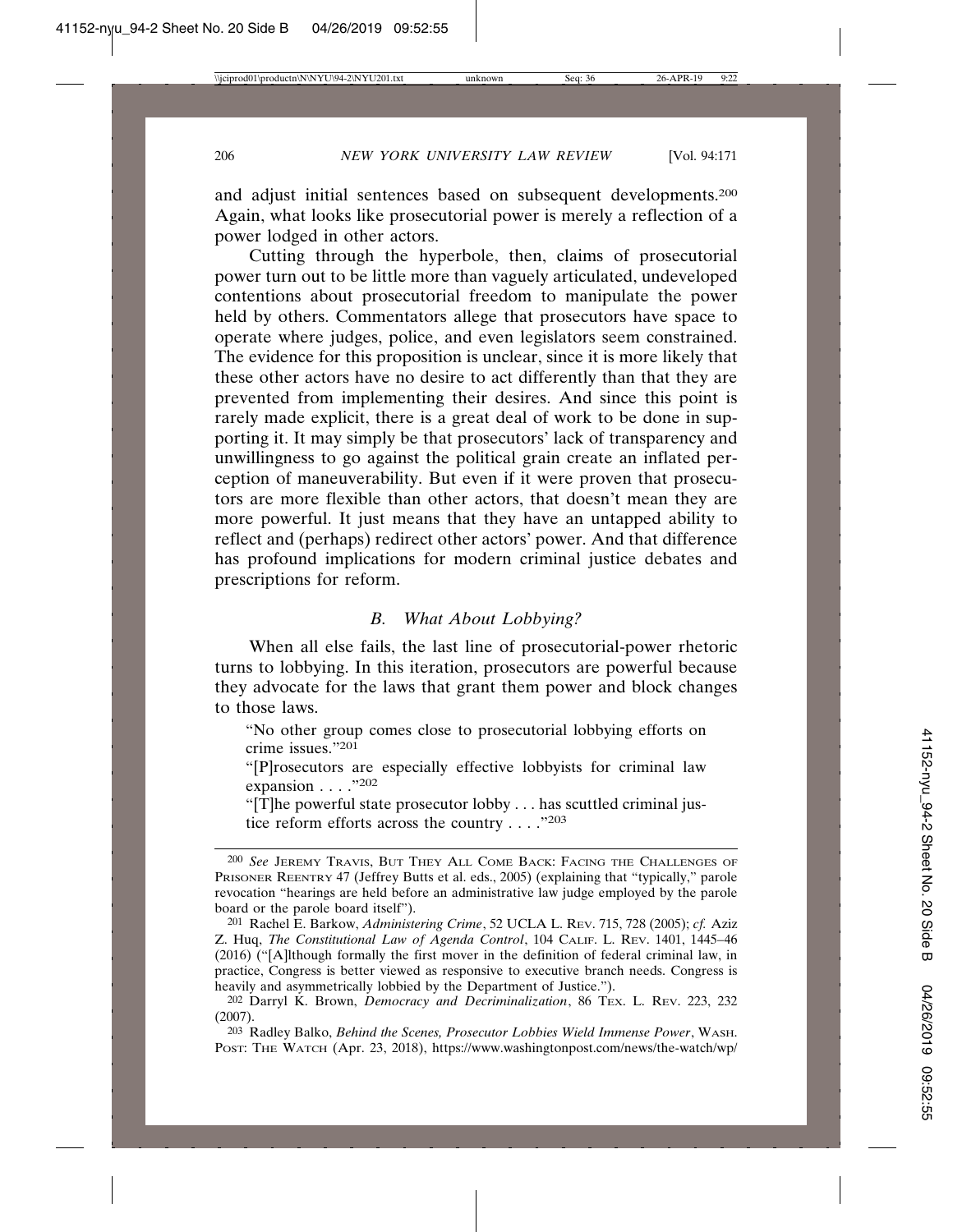The most obvious response to this argument is that it directly situates prosecutorial power as an ability to influence legislators. That makes legislators more powerful. (No one has more influence over legislators than legislators.) And even if we examine the claim on its own terms, there is still much work to be done to show that prosecutors are powerful lobbyists and, if so, why.

The mechanism by which prosecutorial lobbying influences criminal law is unclear. Prosecutors' associations do not possess the traditional means to influence legislators. They possess neither large voting memberships nor vast sums of money. There are about 25,000 prosecutors scattered across the country,204 and their interests vary. Prosecutors cannot deliver a large number of voters like the AARP (thirtyeight million members),205 the NRA (four million members),206 or MoveOn.org (seven million members).<sup>207</sup> Also, unlike those groups, prosecutors' organizations lack storehouses of cash that they can use to take down disfavored legislators. In fact, the modern political landscape more readily produces illustrations of the opposite—wellfunded groups funneling cash and resources to vote disfavored prosecutors out of office.208 Even within the criminal justice system, police look like a much stronger lobby than prosecutors.209 And when law enforcement takes on traditional lobbying groups, such as the gun lobby, they often lose. The spread of so-called "stand your ground"

204 *See supra* note 141. **R**

205 Laura Johannes, *AARP Faces Competition from Conservative-Leaning Groups*, WALL ST. J. (Mar. 30, 2014, 5:05 PM), https://www.wsj.com/articles/aarp-faces-competitionfrom-conservative-leaning-groups-1394667995.

206 Glenn Kessler, *Does the NRA Really Have More than 4.5 Million Members?*, WASH. POST (Feb. 8, 2013), https://www.washingtonpost.com/blogs/fact-checker/post/does-the-nrareally-have-more-than-45-million-members/2013/02/07/06047c10-7164-11e2-ac36- 3d8d9dcaa2e2\_blog.html.

207 Amanda Terkel & Ryan Grim, *MoveOn Moving On: Progressive Powerhouse Launches Radical Strategic Overhaul*, HUFF. POST (Dec. 4, 2012, 8:49 PM), https://www. huffingtonpost.com/2012/12/04/moveon-changes\_n\_2240238.html.

208 *See, e.g.*, Bland, *supra* note 15 ("Progressives have zeroed in on electing prosecutors **R** as an avenue for criminal justice reform, and the billionaire financier is providing the cash to make it happen.").

209 *See, e.g.*, *About the Fraternal Order of Police*, FRATERNAL ORD. POLICE, https:// www.fop.net/CmsPage.aspx?id=223 (last visited Nov. 2, 2018) (boasting more than 330,000 members); *Steve Young Law Enforcement Legislative Advocacy Center*, FRATERNAL ORD. POLICE, https://www.fop.net/CmsPage.aspx?id=34 (last visited Nov. 2, 2018) ("The FOP maintains an office in Washington, D.C. on Capitol Hill, where a full-time professional staff actively lobbies Congress and the Administration on the issues most important to rank-and-file law enforcement officers.").

<sup>2018/04/23/</sup>behind-the-scenes-prosecutor-lobbies-wield-immense-power/; *see also* Josie Duffy Rice, *Prosecutors Aren't Just Enforcing the Law—They're Making It*, APPEAL (Apr. 20, 2018), https://theappeal.org/prosecutors-arent-just-enforcing-the-law-they-re-making-itd83e6e59f97a/ (arguing that while prosecutors do not get a vote in state legislatures, "in many—if not all—state legislatures, they have leverage over those that do").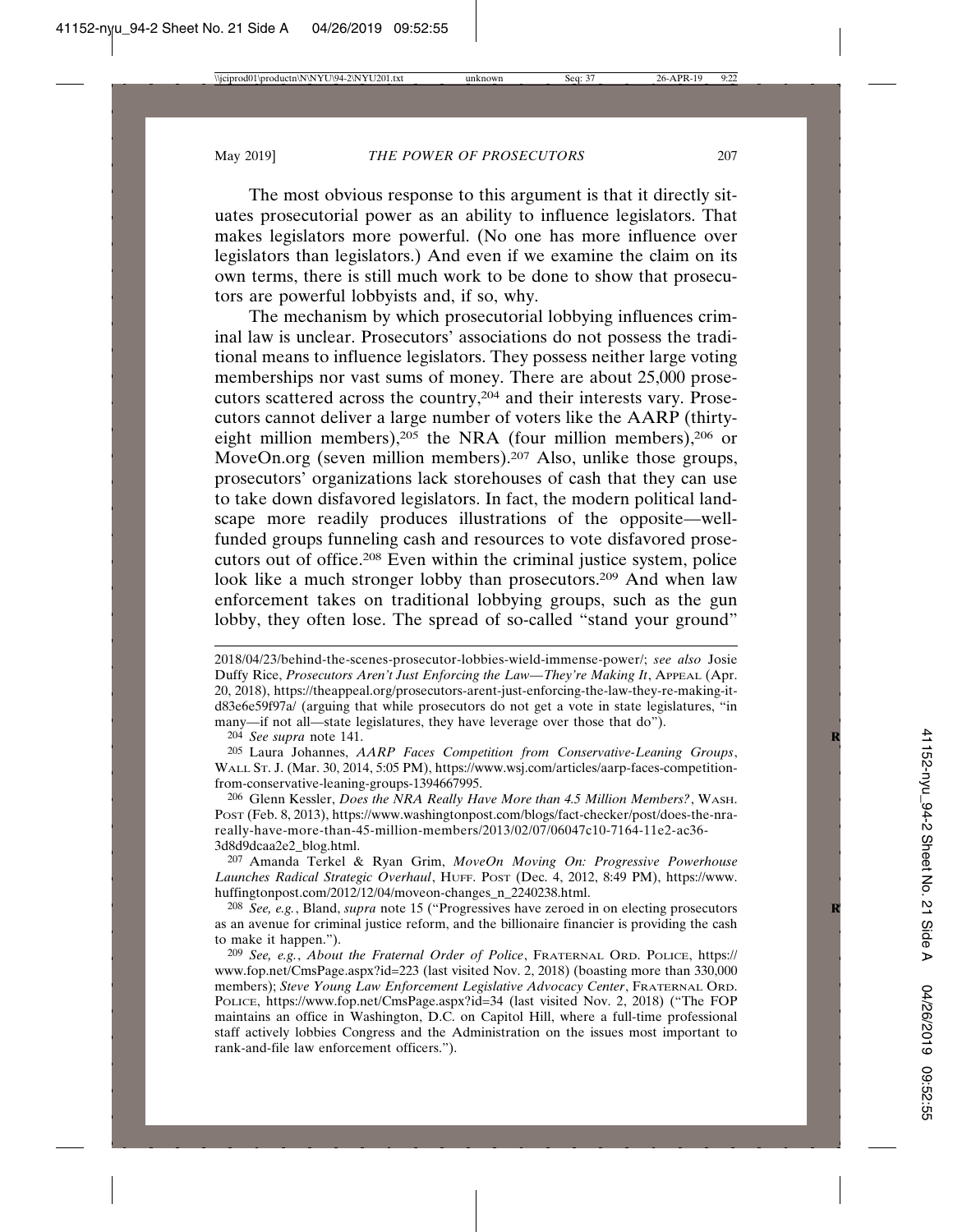laws across the country, for example, hints at the fragile nature of prosecutor lobbying power when that power is tested by a true political juggernaut, like the NRA.210

The best evidence of prosecutors' lobbying power comes in the form of the correspondence between legislation that passes (or is defeated) and position statements of individual prosecutors, or groups.211 There has been no systematic study of this effect, but even if the correlation is sound, it can easily be framed as something other than lobbying power. What commentators think of as effective prosecutor lobbying may, in fact, be a shared interest among prosecutors and lawmakers.212 Again, Stuntz provides guidance: "Advancing police and prosecutors' goals usually means advancing legislators' goals as well. Thus, legislators have good reason to listen when prosecutors urge some statutory change."213 Notice, though, that contrary to the characterization of modern commentary, this does not make prosecutors "a very powerful lobby on criminal law issues"214 in any normal sense. Instead, it suggests that prosecutors have little need to lobby. Given a choice, legislators (and their voters) often favor the ("tough-on-crime") positions that prosecutors traditionally take. A similar story could be spun about public parks. Legislators don't support parks because the parks department and park ranger associations are a powerful lobbying force. Legislators support parks because voters do too. These are bland stories of legislative power in a democracy, not conspiratorial tales of prosecutorial (or park ranger) power.

# *C. How Should We Talk About Prosecutorial Power?*

Generic prosecutorial-power claims may have once been valuable to highlight the overlooked influence of prosecutors. Prosecutors no longer escape notice. Criminal justice commentators are focused on prosecutors, and have been for some time. The next step is zeroing in on precisely what prosecutors do and, to the extent those practices are objectionable, exploring how they can be changed. Vague claims of immense prosecutorial power and false assertions of preeminence only detract from this discussion.

<sup>210</sup> *See* Adam Liptak, *15 States Expand Right to Shoot in Self-Defense*, N.Y. TIMES (Aug. 7, 2006), https://www.nytimes.com/2006/08/07/us/07shoot.html ("Many prosecutors oppose the laws, saying they are unnecessary at best and pernicious at worst.").

<sup>211</sup> *See supra* note 203.

<sup>212</sup> *Cf.* Victoria F. Nourse & Jane S. Schacter, *The Politics of Legislative Drafting: A Congressional Case Study*, 77 N.Y.U. L. REV. 575, 587–88 (2002) ("The only area in which we heard that paid lobbyists had a limited role was standard criminal law issues, where there is no real lobby but where the Department of Justice is a regular player.").

<sup>213</sup> Stuntz, *Pathological Politics*, *supra* note 9, at 534. **R**

<sup>214</sup> *Id.*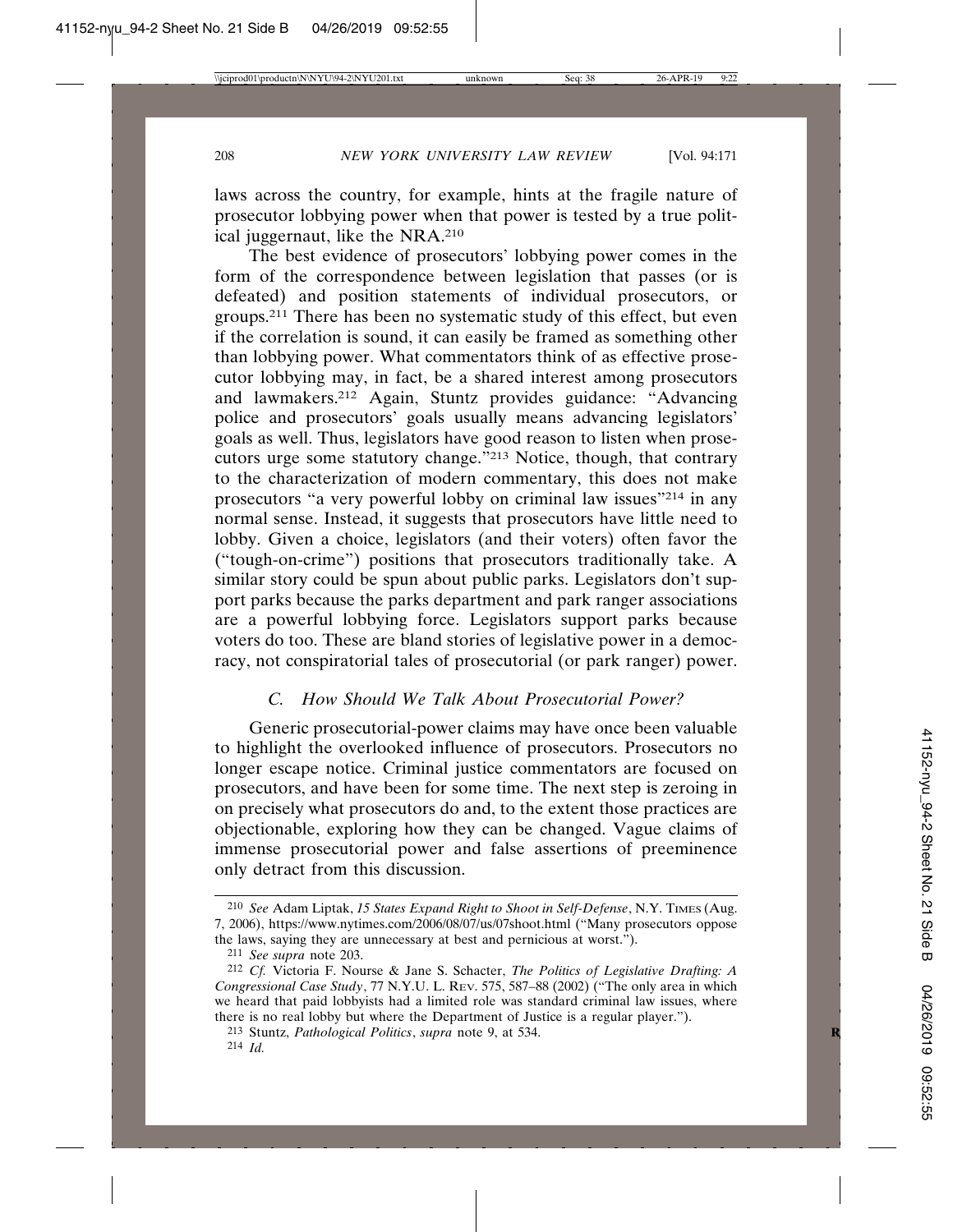Speaking precisely enables policymakers and reformers to evaluate the prosecutorial function, its impacts, and the need for reform in particular jurisdictions.215 Often this precision will expose the reflective nature of prosecutorial power—revealing that the perceived problem lies elsewhere, usually in judicial or legislative actions, but also sometimes in unexpected corners like parole boards and probation officers. For example, rather than claiming that prosecutors wield enormous power, a precise claim about charging powers could be rendered as:

In jurisdiction X, a prosecutor has the discretion to charge a repeat felony offender with a recidivism enhancement that mandates an additional fifteen-year sentence.<sup>216</sup>

Assessing the significance of this power, advocates, scholars, and policymakers would reflect on how likely the occurrence is and whether it represents a normatively desirable state of affairs. Those inclined toward reform may recognize that the best solutions target the enhancement itself, and particularly its severity—not prosecutorial discretion. The prosecutorial power highlighted in the blurb above is a tool of leniency.<sup>217</sup> Removing the prosecutor's discretion while retaining the enhancement would increase, not decrease, sentencing severity. Of course, the discretion to charge or forego the enhancement gives prosecutors plea bargaining leverage. But taking away that discretion (while retaining the enhancement) would incentivize the parties to seek other avenues for manipulating the enhancement's application (or cause its imposition to become automatic). Finally, even if reformers convince some prosecutors to unilaterally forgo the enhancement, legislators—convinced of its worth—could respond by bypassing prosecutors and directing judges to inquire into and assess the recidivist penalty.218 Or, as Washington State does, dictate that prosecutors must allege prior convictions when applicable.219

<sup>215</sup> For an example of speaking precisely about prosecutorial power, see Melanie D. Wilson, *Prosecutors "Doing Justice" Through Osmosis—Reminders to Encourage a Culture of Cooperation*, 45 AM. CRIM. L. REV. 67, 92 (2008) ("[T]he [federal] prosecutor's power to award or deny a substantial-assistance sentence reduction is virtually unlimited.").

<sup>216</sup> *Cf.* Michael A. Simons, *Prosecutors as Punishment Theorists: Seeking Sentencing* Justice, 16 GEO. MASON L. REV. 303, 354 (2009) ("Sentencing enhancements and mandatory minimum sentences give prosecutors undeniable power.").

<sup>217</sup> *See* DAVIS, *supra* note 46, at 170 ("[T]he power to be lenient is the power to **R** discriminate.").

<sup>218</sup> *See, e.g.*, Arrendondo v. Neven, 763 F.3d 1122, 1135 (9th Cir. 2014) (explaining that "recidivist enhancements" are "not require[d] to be charged before trial and tried to a iury").

<sup>219</sup> *See* WASH. REV. CODE ANN. § 9.94A.421(6) (West 2010) (explaining that "in no instance may the prosecutor agree not to allege prior convictions" as part of a plea agreement).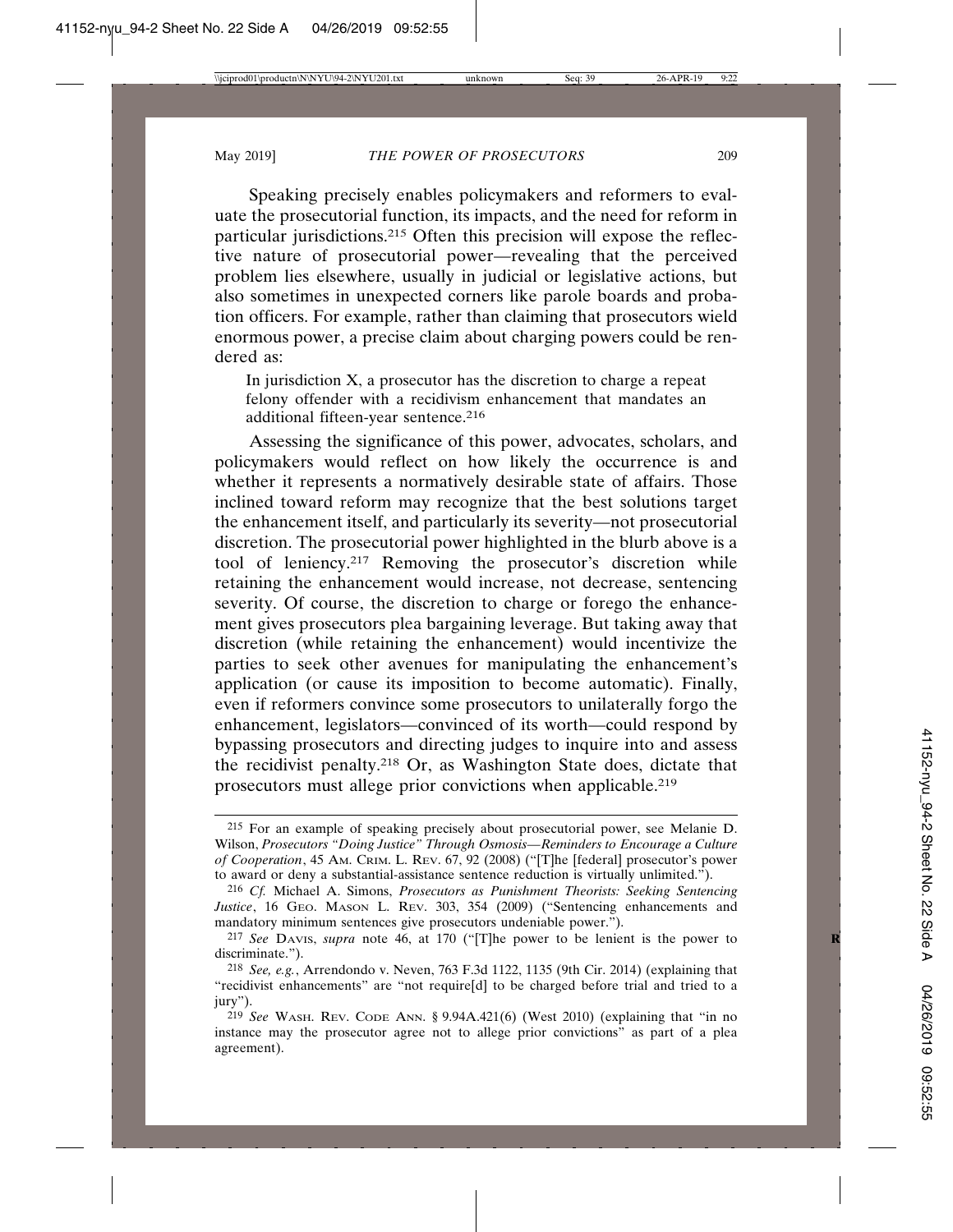Here is another example with sufficient specificity to allow a critique:

"[P]rosecutors' ability to threaten inflated sentences, combined with their power to trade those sentences away for pleas of guilt, allows them to control 'who goes to prison and for how long.'"<sup>220</sup>

Plea bargaining is a common focus of prosecutor power claims,<sup>221</sup> but it is misleading to characterize plea bargaining as a source of prosecutorial power. Instead, plea bargaining is a reflection of the power of other actors. That is why it has proven almost impossible to control.222 At its core, plea bargaining is a cooperative effort between the system's assumed adversaries (prosecutors and defendants) to avoid legislatively and judicially directed outcomes.223 Cooperation is required because, while prosecutors can offer deals, defendants can veto them. The defendant's ability to demand a trial becomes more difficult, of course, the greater the spread between the prosecutor's offer and the likely outcome after trial ("the trial penalty"). A broad spread can be a result of a particularly generous plea offer, or an (expected) draconian post-trial sentence. But that doesn't mean that prosecutors control the outcome. Defendants' absolute veto means that they will only agree to a prosecutor's offer if the legislature's "offer" (a mandatory sentence) or the judge's "offer" (an expected discretionary sentence) is worse.224 This means that prosecutors' pleabargaining power is derivative of judicial and legislative power. Judges and legislatures indirectly dictate the terms of prosecutors' plea offers by setting the backdrop against which defendants assess those offers. In a jurisdiction where juries acquit regularly and judges sentence modestly, defendants will reject severe plea offers.225 In another jurisdiction where juries readily convict and judges sentence severely,

<sup>220</sup> Andrew Manuel Crespo, *The Hidden Law of Plea Bargaining*, 118 COLUM. L. REV. 1303, 1304 (2018) (quoting Stuntz, *Plea Bargaining*, *supra* note 9). **R**

<sup>221</sup> *See, e.g.*, Sklansky, *supra* note 2, at 487 ("[T]he core of prosecutorial power in the **R** United States today, as it is generally described, is the ability to coerce guilty pleas.").

<sup>222</sup> *See, e.g.*, GEORGE FISHER, PLEA BARGAINING'S TRIUMPH: A HISTORY OF PLEA BARGAINING IN AMERICA (2003) (tracing the evolution of plea bargaining and exploring how it has come to dominate the American criminal justice system over the last 150 years).

<sup>223</sup> *Cf.* Gifford, *supra* note 176, at 41, 79 n.232 (explaining that plea bargaining has the **R** capacity to frustrate both judicial and legislative intent); Stemen & Escobar, *supra* note 56, **R** at 6 (summarizing research that suggests prosecutors "have a 'downstream orientation' that leads them to anticipate and consider how other actors not yet involved in the process, such as judges and juries, will respond to a case").

<sup>224</sup> *See* Bellin, *supra* note 2, at 849–52 (describing this dynamic). **R**

<sup>225</sup> *See* Kyle Graham, *Crimes, Widgets, and Plea Bargaining: An Analysis of Charge Content, Pleas, and Trials*, 100 CALIF. L. REV. 1573, 1580 (2012) (explaining that in making plea decisions, defendants will take into account the sentences they expect to receive upon conviction and the likelihood of conviction).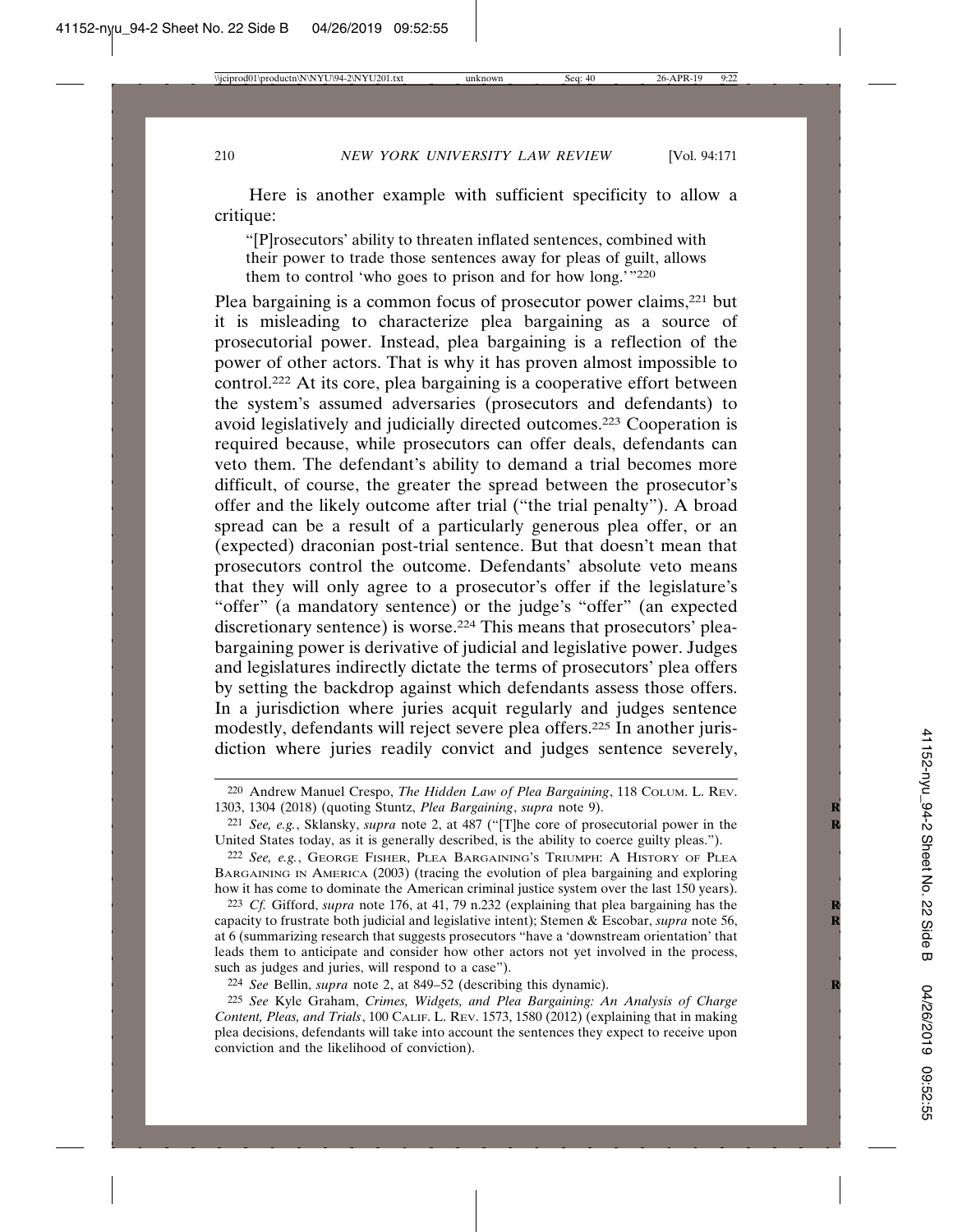defendants will accept them.226 The prosecutors in the latter jurisdiction are not more powerful than their counterparts in the former; they are simply reflecting the power of other actors.

Greater precision will also reveal areas where prosecutor power claims are technically accurate, but not particularly worrisome, as in:

The prosecutor has the power to decline to pursue even readilyprovable, serious crimes.

While legally accurate, this is a practically difficult power for a prosecutor to exercise without substantial backlash from victims, the media, and, ultimately, voters.227 Thus, it is unlikely that prosecutors will systematically drop serious, readily-provable cases.<sup>228</sup>

Another claim might be:

Prosecutors recommend bail amounts to judges who go along with those requests seventy-five percent of the time.229

Here, precision highlights that if bail is a problem in the particular jurisdiction, the judges imposing bail are the logical target, alongside the legislative framework that authorizes judges to do so. Any lasting solution to flawed bail systems will go through legislatures and judges, not prosecutors.

As these examples illustrate, precise phrasing of prosecutorial powers will often reveal the complexity of the underlying issues. Often what looks like a problematic choice by a prosecutor is a reflection of decisions made by other, more powerful criminal justice actors: a draconian recidivism enhancement, a judicial bail determination, or a judicially-imposed or legislatively-mandated trial penalty. Reforms that myopically focus on prosecutors who "rule the system"230 overlook that dynamic, jeopardizing their long-term efficacy.

226 *Id.*

229 *Cf.* Casey Tolan, *Making Freedom Free*, SLATE (Mar. 29, 2017, 10:15 AM), http:// www.slate.com/articles/news\_and\_politics/trials\_and\_error/2017/03/poor\_defendants\_get\_ locked\_up\_because\_they\_can\_t\_afford\_cash\_bail\_here\_s.html ("Bail is set by judges, but prosecutors have huge influence on the process.").

230 *See supra* note 12 (providing examples of scholarly pronouncements that prosecutors **R** "rule the system").

<sup>227</sup> *See, e.g.*, CAL. PENAL CODE § 1192.7(a)(2) (West 2015) (prohibiting "[p]lea bargaining in any case in which the indictment or information charges any serious felony," with limited exceptions, including "insufficient evidence to prove the people's case").

<sup>228</sup> *See* Richard S. Frase & Thomas Weigend, *German Criminal Justice as a Guide to American Law Reform: Similar Problems, Better Solutions?*, 18 B.C. INT'L & COMP. L. REV. 317, 338–39 (1995) ("Although legally free to do so, American prosecutors decline prosecution of relatively few serious felonies for which the evidence is sufficient to convict."). *But see* Timothy Williams, *Higher Crime, Fewer Charges on Indian Land*, N.Y. TIMES (Feb. 20, 2012), https://www.nytimes.com/2012/02/21/us/on-indian-reservationshigher-crime-and-fewer-prosecutions.html (highlighting criticism of the Department of Justice for failing to prosecute serious cases that arise on American Indian reservations).